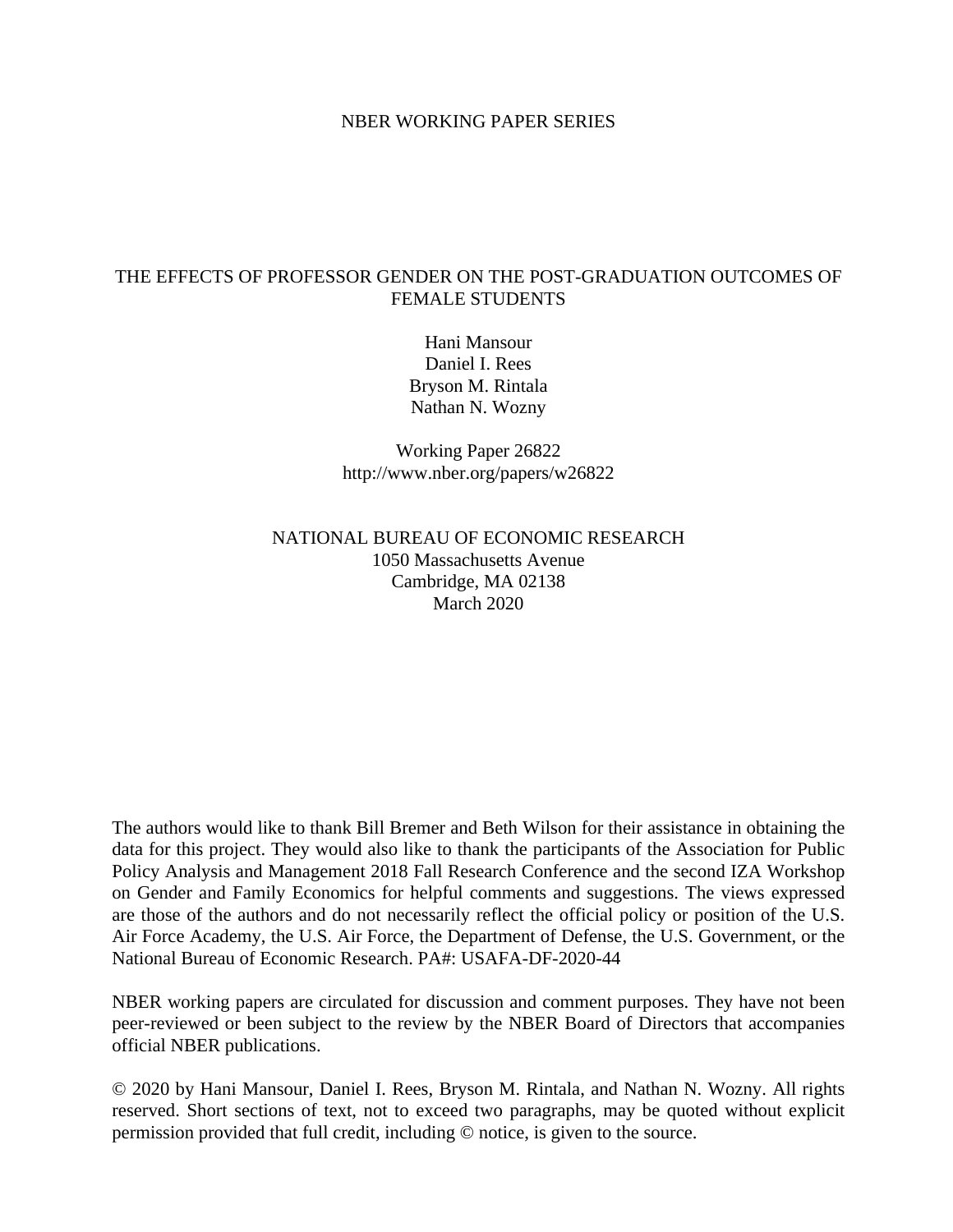The Effects of Professor Gender on the Post-Graduation Outcomes of Female Students Hani Mansour, Daniel I. Rees, Bryson M. Rintala, and Nathan N. Wozny NBER Working Paper No. 26822 March 2020 JEL No. J16,J24

#### **ABSTRACT**

Although women earn approximately 50 percent of science, technology, engineering and math (STEM) bachelor's degrees, more than 70 percent of scientists and engineers are men. We explore a potential determinant of this STEM gender gap using newly collected data on the career trajectories of United States Air Force Academy students. Specifically, we examine the effects of being assigned female math and science professors on occupation choice and postgraduate education. We find that, among high-ability female students, being assigned a female professor leads to substantial increases in the probability of working in a STEM occupation and the probability of receiving a STEM master's degree.

Hani Mansour Department of Economics University of Colorado at Denver Campus Box 181, P.O. Box 173364 Denver, CO 80217 hani.mansour@ucdenver.edu

Daniel I. Rees Department of Economics University of Colorado at Denver Campus Box 181 Denver, CO 80217 and NBER Daniel.Rees@ucdenver.edu

Bryson M. Rintala University of Colorado at Denver Department of Economics 1380 Lawrence St. Denver, CO 80217 Bryson.Rintala@ucdenver.edu

Nathan N. Wozny U.S. Air Force Academy Department of Economics and Geosciences 2354 Fairchild Dr Suite 6K144 USAFA, CO 80840 nathan.wozny@usafa.edu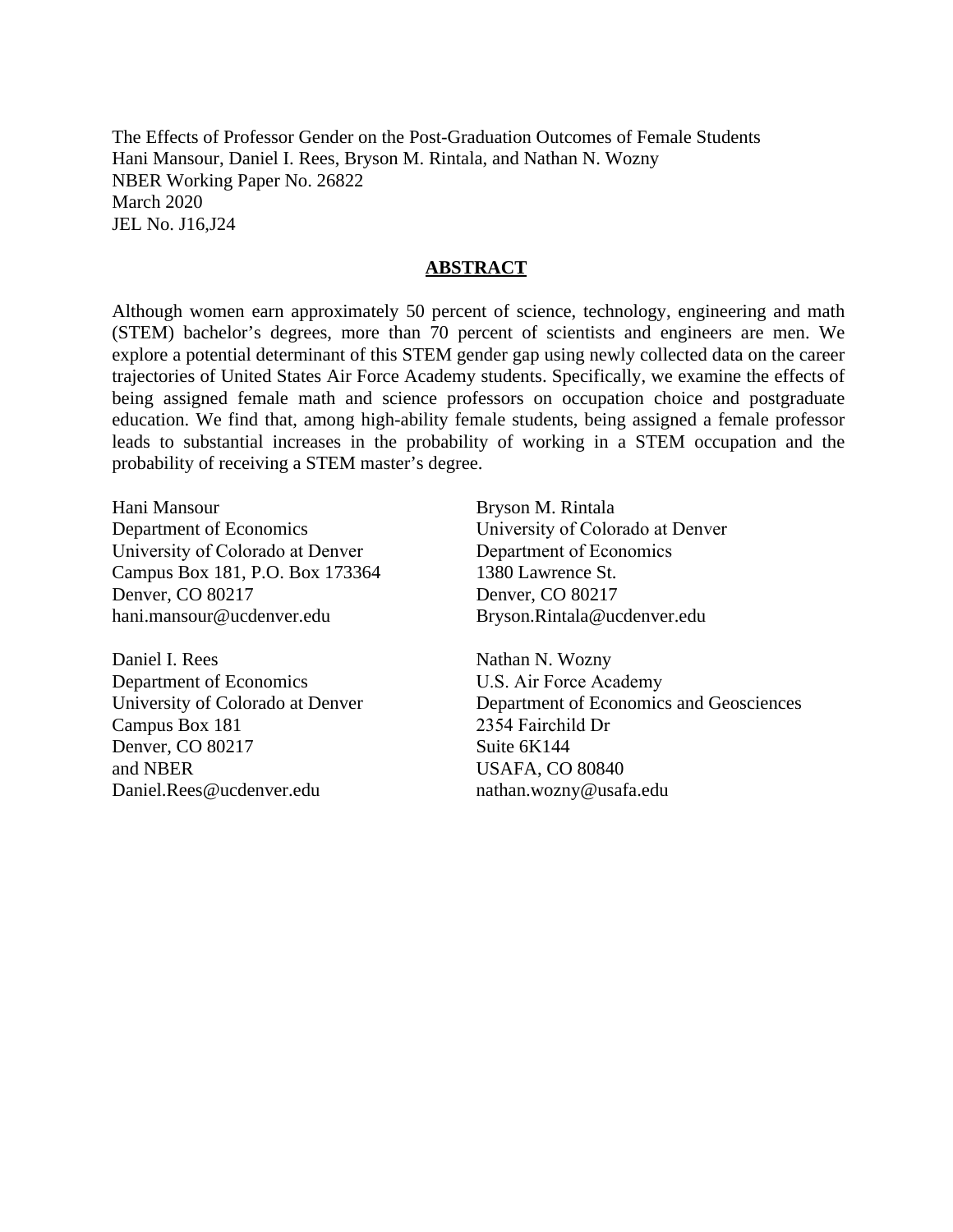#### **1. INTRODUCTION**

Women are underrepresented in the science and engineering workforce. In 2015, the most recent year for which data are available, only 28 percent of employed scientists and engineers were women.<sup>1</sup> One reason for this substantial gender gap is that, up until the late 1990s, the majority of all science, technology, engineering and math (STEM) bachelor's degrees were earned by men (National Science Foundation 2017). Another contributing factor is that women who earn STEM degrees are more likely than their male counterparts to pursue careers in education or healthcare as opposed to science or engineering (Beede et al. 2011, p. 6).<sup>2</sup>

Interventions intended to address the STEM gender gap are often predicated on the assumption that female students who are interested in math and science suffer from a lack of same gender-role models (e.g., Handelsman et al. 2005). In fact, several studies provide evidence that exposure to female math and science professors encourages female college students to pursue STEM degrees (Rask and Bailey 2002; Bettinger and Long 2005; Carrell, Page and West 2010). Much less, however, is known about the relationship between professor gender and longer-run post-graduation outcomes.

Using newly collected data on the career trajectories of United States Air Force Academy (USAFA) students who graduated during the period 2004-2008, we examine the impact of professor gender in freshman-year math and science courses on post-graduation outcomes. Information on these outcomes was obtained from the Air Force Personnel Center for the period 2004-2016, so we are able to follow students for a minimum of 8 years after graduation,

 $\overline{\phantom{a}}$ 

 $1$  These figures come from the 2015 National Survey of College Graduates, conducted by the National Center for Science and Engineering Statistics (www.nsf.gov/statistics/wmpd/).

<sup>&</sup>lt;sup>2</sup> Approximately 40 percent of men with a STEM bachelor's degree work in STEM jobs, while 26 percent of women with a STEM degree work in STEM jobs (Beede et al. 2011, p. 6).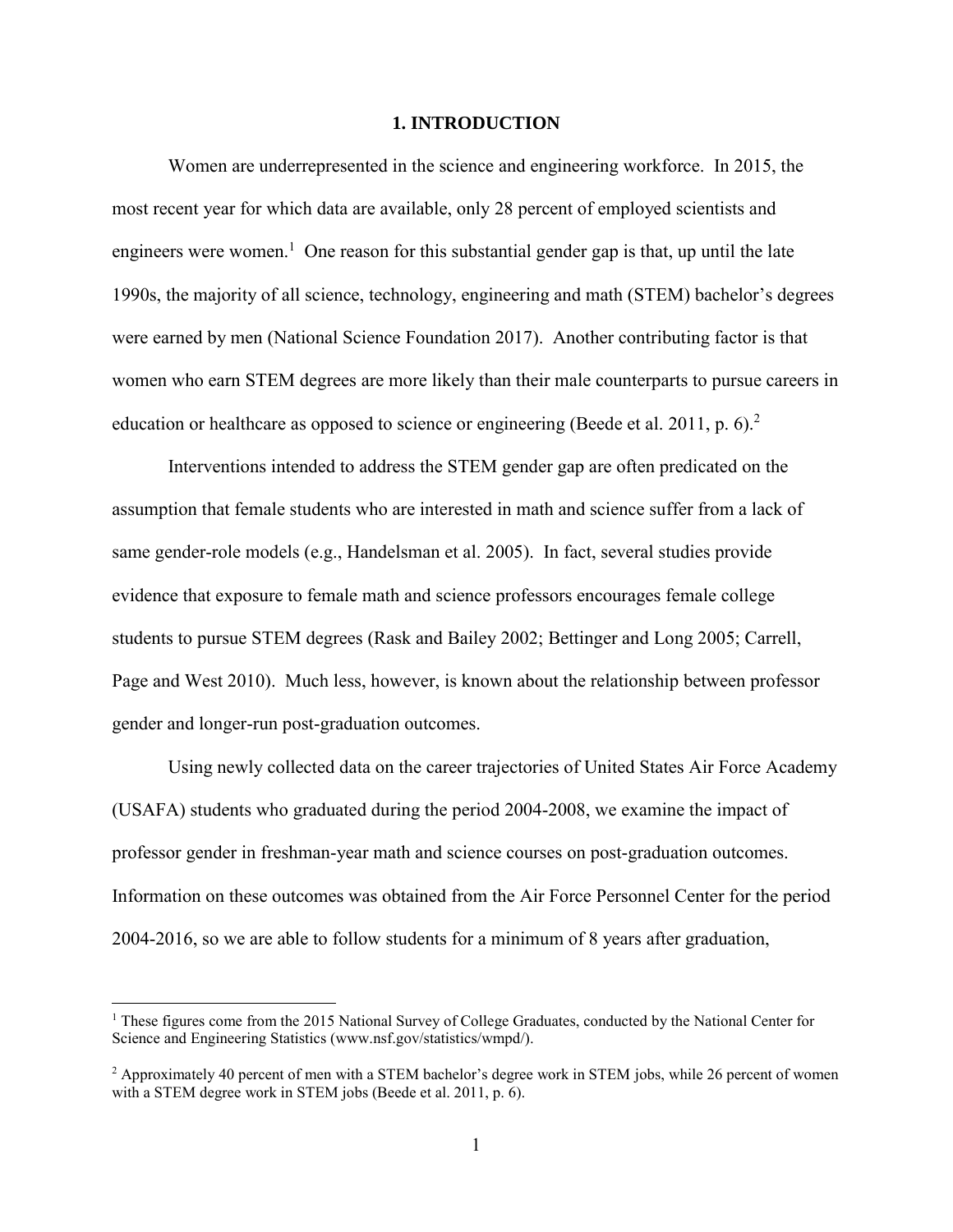provided that they remained in the Air Force. One of the advantages of using data from the USAFA is that students there are quasi-randomly assigned to freshman-year math and science classes, which are mandatory.

Our results provide credible evidence that freshman-year interactions with female math and science professors can profoundly affect career trajectories. Specifically, we find that, among high-ability female students (i.e., those with math SAT scores in the upper quartile of the distribution), a greater share of female professors in math and science courses is associated with an increase in the probability of graduating from the USAFA with a STEM degree, an increase in the probability of working in a STEM occupation, and an increase in the probability of receiving a STEM master's degree. Finally, we find evidence that, among high-ability female students, assignment to freshman-year female math and science professors reduces the probability of receiving a professional degree (e.g., a medical, dental, or law degree). Based on these results, we conclude that actively recruiting female math and science professors—and encouraging them to interact and mentor their female students—could have meaningful and long-lasting effects on the career trajectories of women.

#### **2. BACKGROUND AND DATA**

Non-economists have proposed a variety of interventions aimed at encouraging women to choose STEM majors and careers (Cronin and Roger 1999; Blickenstaff 2005; Lagesen 2007; Redden 2007; Bilimoria, Joy and Liang 2008; Dworkin et al. 2008; Mavriplis et al. 2010). These interventions include ensuring students have equal access to classroom resources (Blickenstaff 2005), promoting a more inclusive workplace culture (Cronin and Roger 1999), and providing more networking opportunities for women working in STEM fields (Mavriplis et al. 2010).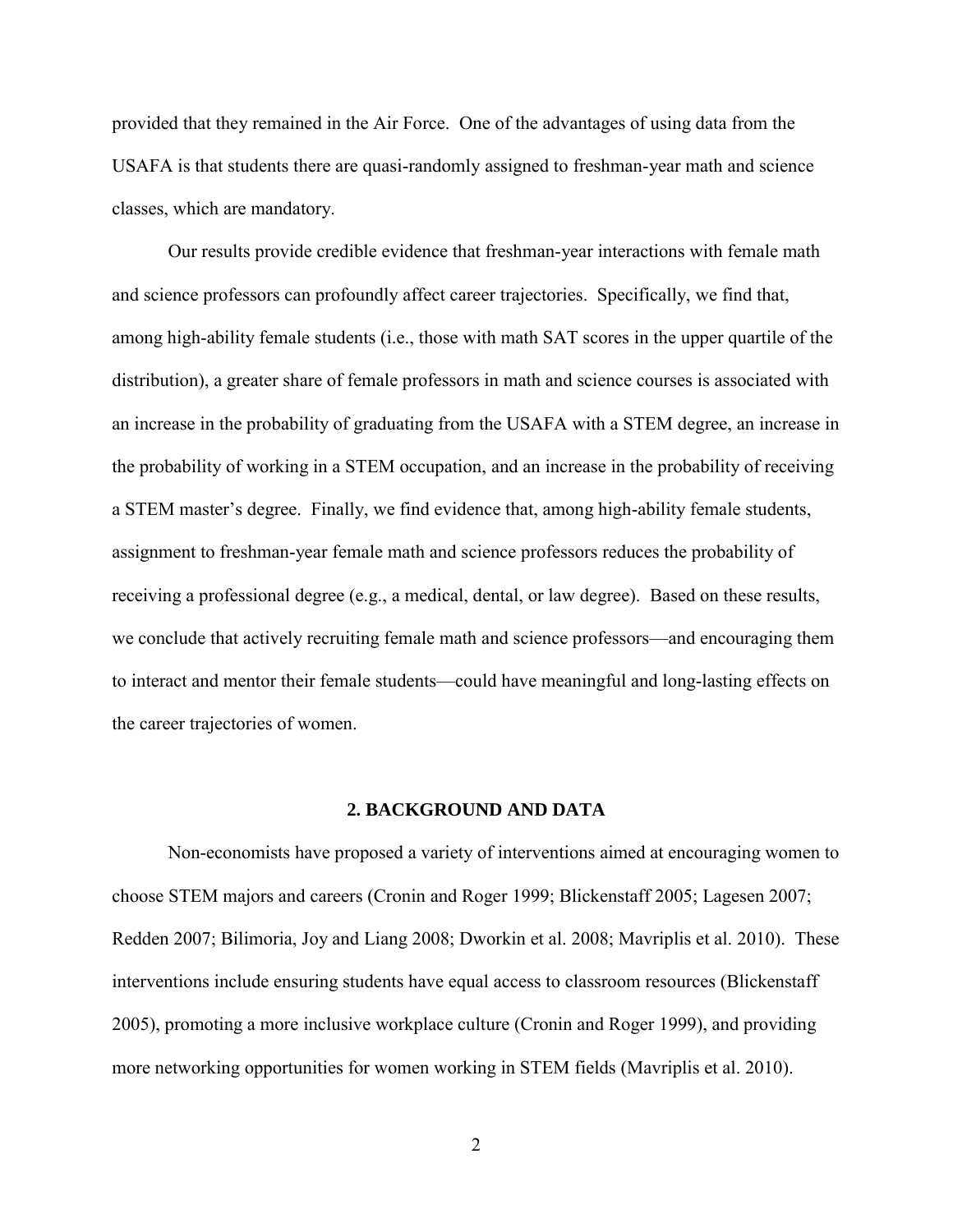Economists have, by and large, focused on increasing the supply of female professors in mathematics and the hard sciences. Increasing the supply of female professors is often justified on the grounds that female students interested in STEM lack role models, but can also be justified on the grounds that they simply learn more from female professors, perhaps as a result of gender-based differences in teaching style or expectations about academic performance (Carrell, Page and West 2010, p. 1103). It has been also argued that professors can influence the career choices of STEM students through providing emotional support, encouragement, and networking opportunities (Johnson 2007; Carlone and Johnson 2007; Thiry, Laursen and Hunter 2011).

### **2.1. Previous studies**

 $\overline{\phantom{a}}$ 

Only two, essentially descriptive, studies have examined the relationship between professor gender and post-graduation outcomes. Rothstein (1995) found a positive correlation between the fraction of female faculty and the likelihood that female undergraduates would go on to obtain an advanced degree. Jagsi et al. (2014) examined data on U.S. medical school graduates for the period 2006-2008. These authors found no evidence that specialty choice was related to the fraction of full-time faculty who were female. $3$ 

By contrast, researchers have expended considerable effort exploring how instructor (i.e., teacher or professor) gender affects academic outcomes such as test scores and grades. Previous studies in this area include: Canes and Rosen (1995), Neumark and Gardecki (1998), Bettinger

<sup>&</sup>lt;sup>3</sup> Kofoed and McGovney (2019) found that quasi-random assignment to a female mentor at the U.S. Military Academy led to an increase in the probability that female cadets chose their mentor's occupation. Gershenson et al. (2018) found that random assignment to a black teacher increased the likelihood of black students graduating from high school and enrolling in college. Gaule and Piacentini (2018) found that female Ph.D. candidates who worked with female advisors were more likely to pursue an academic career.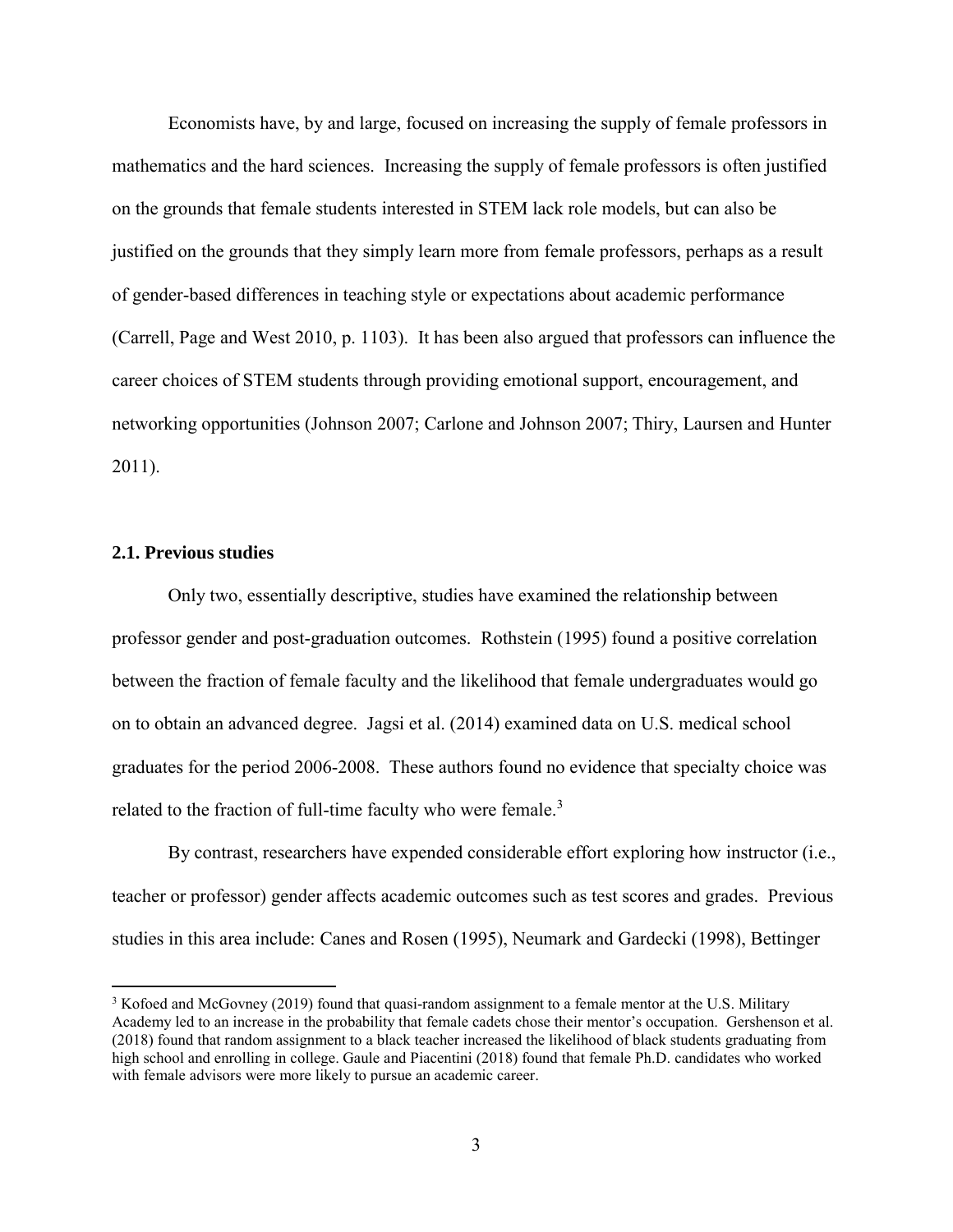and Long (2005), Hoffman and Oreopoulos (2009), Carrell, Page and West (2010), Fairlie, Hoffmann and Oreopoulos (2014), Muralidharan and Sheth (2016), Kato and Song (2018), and Lim and Meer (forthcoming). However, with some notable exceptions (Carrell, Page and West 2010; Muralidharan and Sheth 2016; Kato and Song 2018; Lim and Meer forthcoming), the results of these studies should be viewed with some skepticism given that students are not typically assigned to their instructors at random.

One of the best known (and most often cited) studies in this literature is by Carrell, Page and West (2010). These authors used detailed data on students from the USAFA to examine the effects of professor gender on academic performance and major choice. They found that female students who were assigned to a female professor received higher grades in freshman-year math and science classes than their counterparts who were assigned to a male professor. Among highability female students (as measured by math SAT scores), assignment to female professors was also associated with an increase in the likelihood of graduating from the USAFA with a STEM degree. We begin our empirical analysis, below, by examining the effects of being assigned a female professor on the same outcomes as were used by Carrell, Page and West (2010).

#### **2.2. The USAFA and its Students**

The students and academic curriculum at the USAFA are similar in many respects to other selective liberal arts colleges, with an emphasis on balancing "Science, Technology, Engineering, and Mathematics (STEM) with the arts and humanities" (USAFA n.d.). Students complete a fully accredited academic program that offers 27 majors and 4 minors, and graduates earn a Bachelor's of Science degree along with a commission in the U.S. Air Force. The average SAT math and verbal scores of entering students are 672 and 642, respectively, and the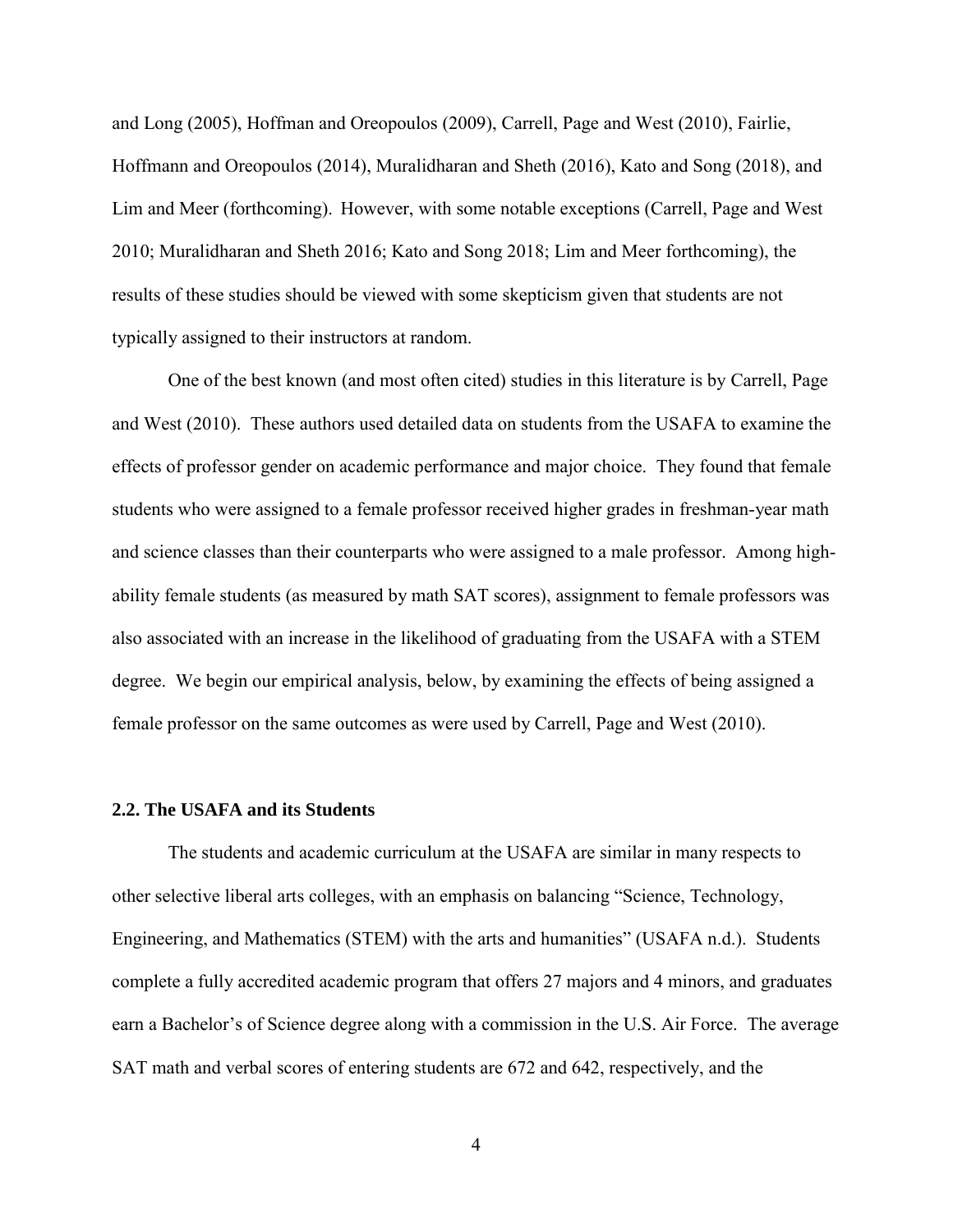admission rate is 13 percent. A regimented daily schedule includes military training and athletics in addition to 8-9 hours of dedicated academic time for a typical student. Students at the USAFA are required to take a series of core courses, totaling approximately 85 semester hours, in the basic sciences, engineering, social sciences, and humanities.<sup>4</sup> Mandatory classes with small enrollments at the USAFA ensure that our findings do not reflect the effect of professor gender on attendance, but rather the effects of close contact between students and professors during class and during office hours.

Course scheduling is completed in a centralized process that amounts to pseudo-random assignment of students to professors. Courses are offered in multiple sections usually containing no more than 24 students. Each section may be offered in any of approximately 14 designated time slots, called "periods", and the first-year mandatory math and science courses that are the focus of this study generally have sufficiently high enrollment so that multiple sections are offered in each period. Students register for courses (but not sections or periods) before the start of each semester, and then the registrar assigns students to sections in a two-step process. First, students are assigned to periods by an algorithm that seeks to minimize scheduling conflicts, for example, due to sports practice; students are then randomly assigned to a section within their assigned period.

The scheduling process results in two primary sources of variation in professor gender. First, while the assignment of students to periods gives no weight to student preferences, some students (e.g., intercollegiate athletes) are more likely to be assigned to certain periods based on scheduling constraints, and female (or male) professors may prefer teaching in these same

 $\overline{a}$ 

<sup>4</sup> The mandatory set of core courses required for the 2004-2008 graduating classes can be found in the USAFA Curriculum Handbooks. The handbooks for each academic year can be found at [\(https://www.usafa.edu/academics/registrar/curriculum/\)](https://www.usafa.edu/academics/registrar/curriculum/).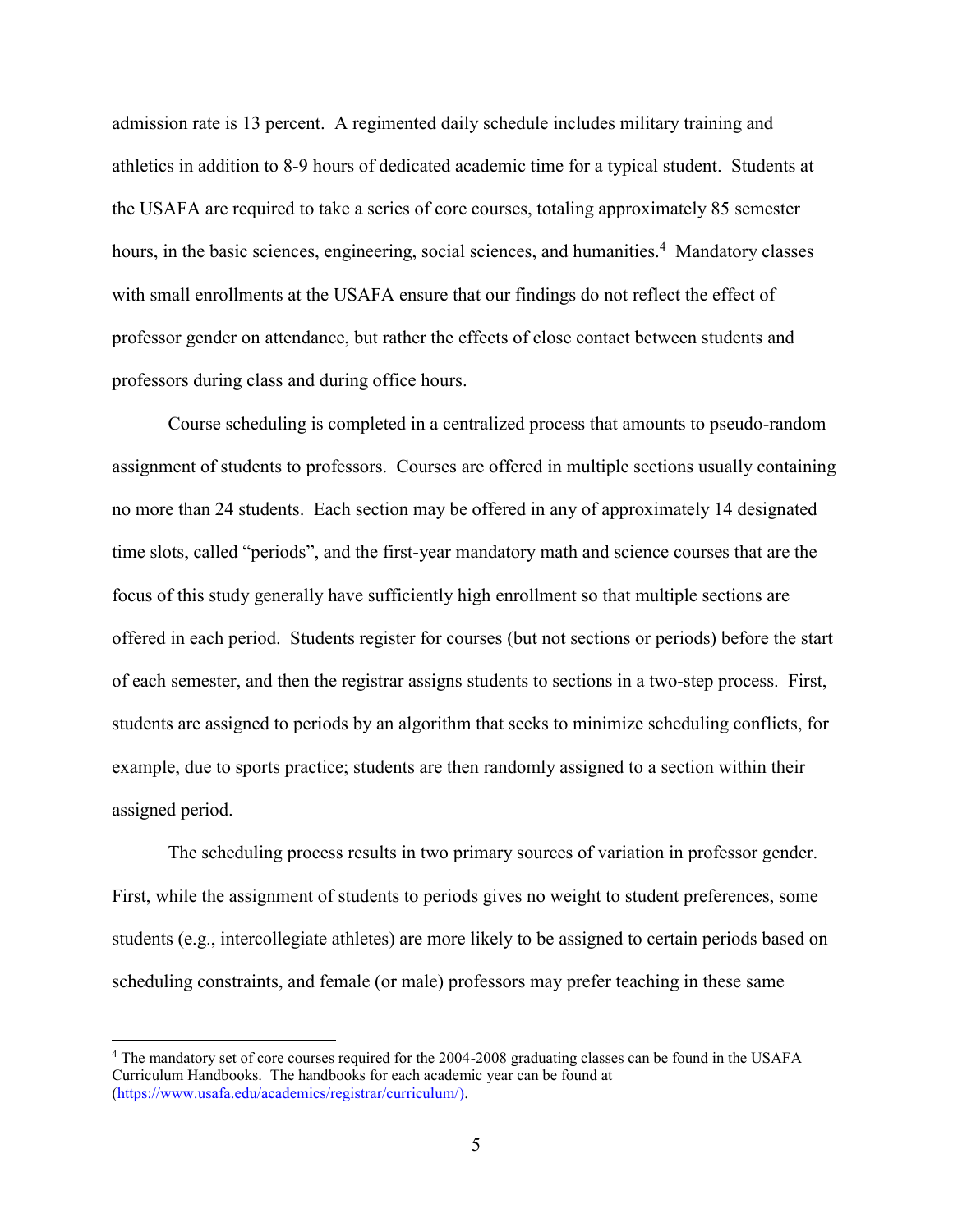periods. Although this process could produce systematic relationships between unobservable student and professor characteristics, we expect that any such relationships are far weaker and more idiosyncratic than in a typical scheduling system in which students choose sections based on personal preference and knowledge of professors. Second, assignment of students to sections within each period is randomized by a computer algorithm, ensuring that observable and unobservable student and professor characteristics are uncorrelated within periods.

### **2.3. The USAFA Data**

 $\overline{a}$ 

Our analysis draws upon longitudinal data for 838 female and 3,925 male students who graduated from the USAFA during the period 2004-2008. Forty-two students who graduated during this period were excluded from the analysis because of missing data. We merged academic records with information on post-graduation outcomes obtained from the Air Force Personnel Center (AFPC) for the period 2004-2016. Table 1A provides summary statistics pertaining to the students who contributed data to the analysis; summary statistics for their USAFA professors are reported in Table 1B, with introductory STEM courses summarized in Table 1C.

Throughout the analysis, student pre-treatment characteristics are used as controls. Information from the USAFA Registrar's office allowed us to create indicators for attending a preparatory school, enlistment in the military prior to entering the USAFA, having been recruited as an intercollegiate athlete, gender, race, and age. We also use three numerical scores created by the USAFA Admissions office to describe a candidate's academic, leadership, and athletic potential.<sup>5</sup> On average, female students entered the USAFA with better academic and leadership

<sup>&</sup>lt;sup>5</sup> The academic composite score is a weighted average of two academic performance factors: 1) prior academic record (PAR) and 2) college admission test scores. The PAR is a measure of academic performance based on a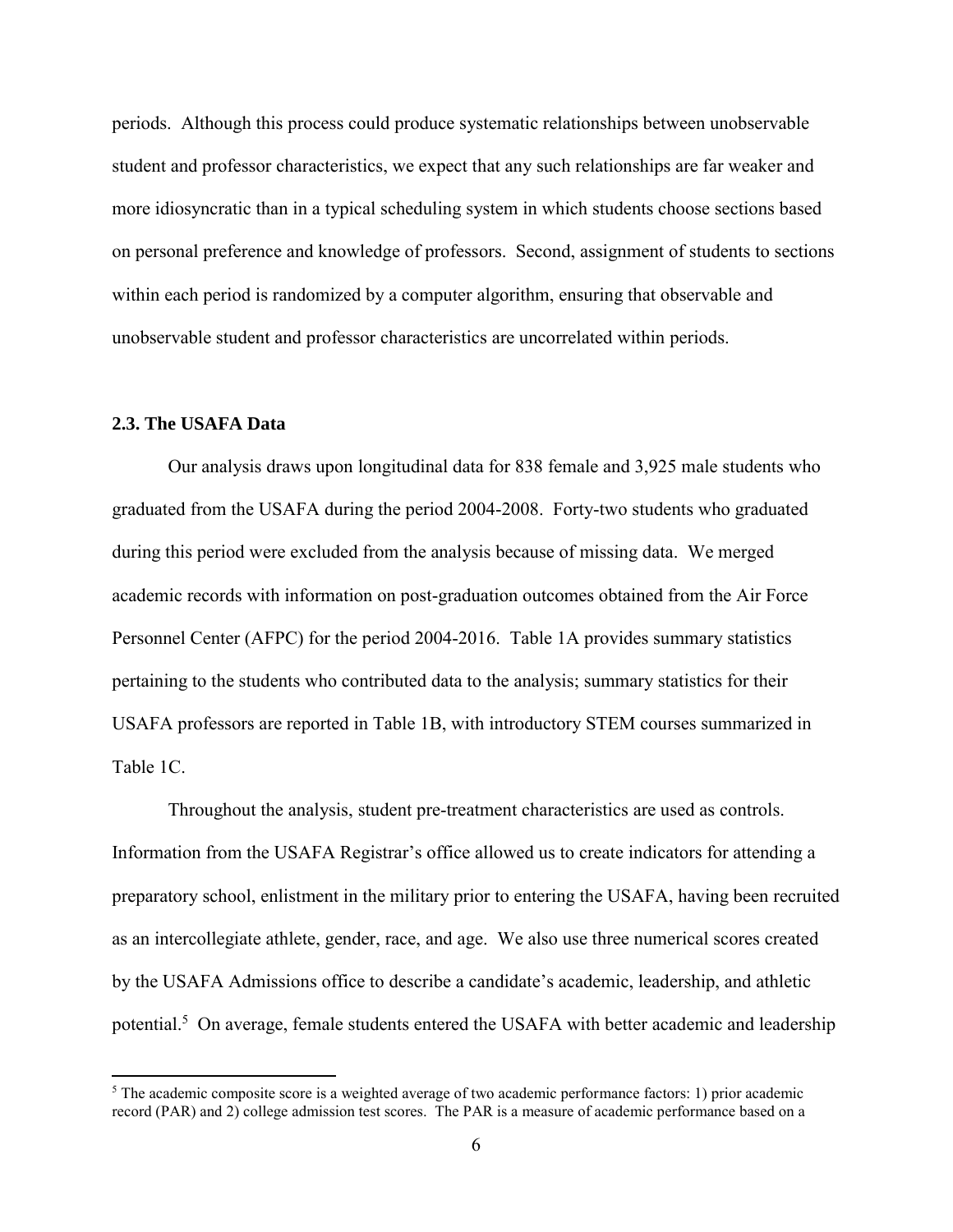composite scores than their male counterparts, while male students entered with better fitness test scores (Table 1A).

We linked every freshman-year math and science course taught at the USAFA to its professor using records from the registrar's office and the USAFA's historical archives. Information (i.e., academic rank, educational attainment, and civilian versus military) was obtained on 280 professors (48 female and 232 male) who taught introductory math and science courses during the academic years 2000-2006. Female professors taught approximately 19 percent of the 1,350 first-year math and science sections (Table 1A and 1C).

Classroom and student characteristics by professor gender are reported in Table 1C. Male professors, on average, taught slightly larger classes than their female counterparts (19.35 versus 18.83 students per class). The other characteristics, however, are quite similar across the genders. As a formal test of whether course assignment can be thought of as random, we regress faculty gender on the pre-enrollment characteristics (e.g., math and verbal SAT scores, academic score, leadership score, and fitness score). The results of this exercise, which are reported in Table 2, provide no evidence of a systematic relationship between pre-enrollment characteristics and professor gender in the full sample. Even when the sample is broken into quartiles based on math SAT scores, only one out of the 24 estimated coefficients are significant at conventional levels (Panel A). A similar pattern of results is obtained when the sample is restricted to female students (Panel B).

 $\overline{a}$ 

combination of high school class rank, high school GPA, and the quality of the high school attended. College admission test scores include the scores earned on either the SAT Reasoning test (verbal and math) or the ACT test (English, reading, math, and science reasoning). The leadership composite score is computed by the USAFA admissions office and measures high school leadership activities such as student council offices, Eagle Scout participation, and captaining a sports team. The fitness score is from a fitness assessment required of all students prior to admittance. See Carrell, Page and West (2010) or [\(https://www.academyadmissions.com/admissions/\)](https://www.academyadmissions.com/admissions/) for more details on the academic composite, leadership composite, and fitness test scores.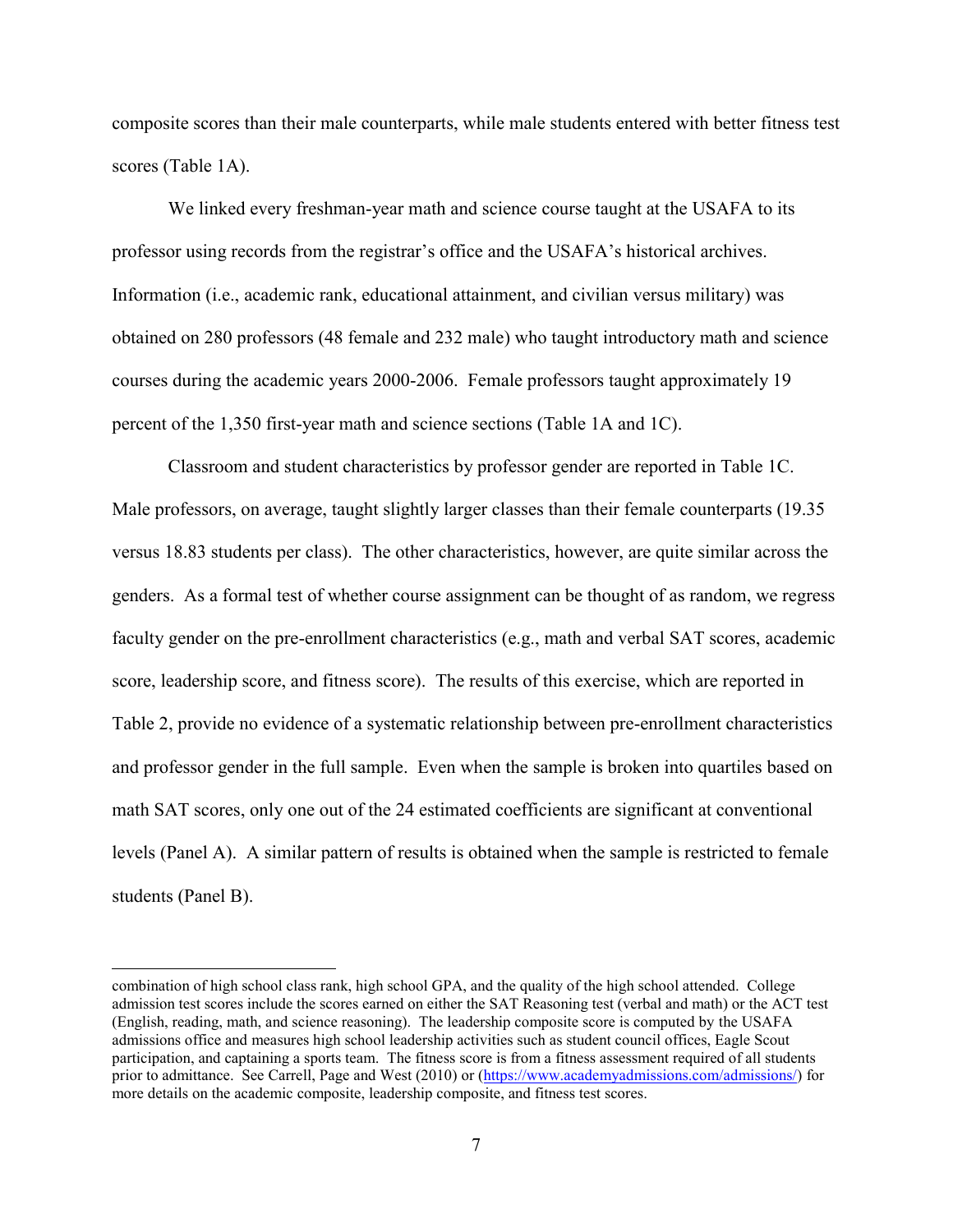### **2.4. Post-Graduation Outcomes**

 $\overline{\phantom{a}}$ 

As noted in the introduction, the primary source for occupation and other post-graduation outcomes of USAFA students is the AFPC. During their senior year, USAFA students are assigned to a job in a three-step process. First, students decide whether they wish to pursue one of approximately 4 rated occupations (which primarily involve piloting aircraft) or whether they wish to pursue a non-rated occupation such as intelligence, developmental engineer, or scientist.<sup>6</sup> Second, students submit their top 6 occupation choices to the AFPC, along with a relative weight for each choice. Finally, using these choices and weights, an algorithm matches USAFA graduates with their first job.<sup>7</sup> However, this initial assignment may not correspond to the occupation into which the graduate eventually settles. There are ample opportunities to switch jobs and the initial assignments include "graduate study", which we code as non-STEM despite the fact that graduate school may prepare students for a STEM career. Of the 4,311 USAFA graduates in our sample whose occupation history is observed, 3,673 were initially assigned to a non-STEM occupation (including pilot and graduate student). Two years after graduation, 160 had switched from a non-STEM to a STEM occupation; 4 years after graduation, 182 had switched from a non-STEM to a STEM occupation.<sup>8</sup>

<sup>6</sup> Rated occupations include pilot (both conventional and unmanned), navigator, combat systems operator, and air battle manager. Hereafter, we refer to all rated occupations as "pilots".

<sup>7</sup> The matching algorithm has the joint objectives of satisfying Air Force staffing needs, ensuring that the student is qualified for the job to which he or she is assigned, and meeting student preferences. Students must satisfy eligibility requirements for an occupation before listing it. While many occupations are open to all students, some require a specific academic degree (e.g., listing "physicist/nuclear engineer" requires a bachelor's degree in physics, astronomy, astrophysics, engineering physics, or nuclear physics). Appendix Table A3 lists all the occupations observed in our data. Of the 178 distinct occupations listed, 9 are defined as STEM and 169 (including pilot) are defined as non-STEM. The algorithm gives more weight to the occupational preferences of the highest-ranked students within a graduating class, where rank is primarily determined by grade point average.

<sup>8</sup> Of the 1,036 high-ability students (i.e., those with math SAT scores in the top quartile) with occupation history, 846 were assigned to a non-STEM occupation upon graduation. Two years after graduation, 53 had switched from a non-STEM to a STEM occupation; 4 years after graduation, 64 had switched to from a non-STEM to a STEM occupation.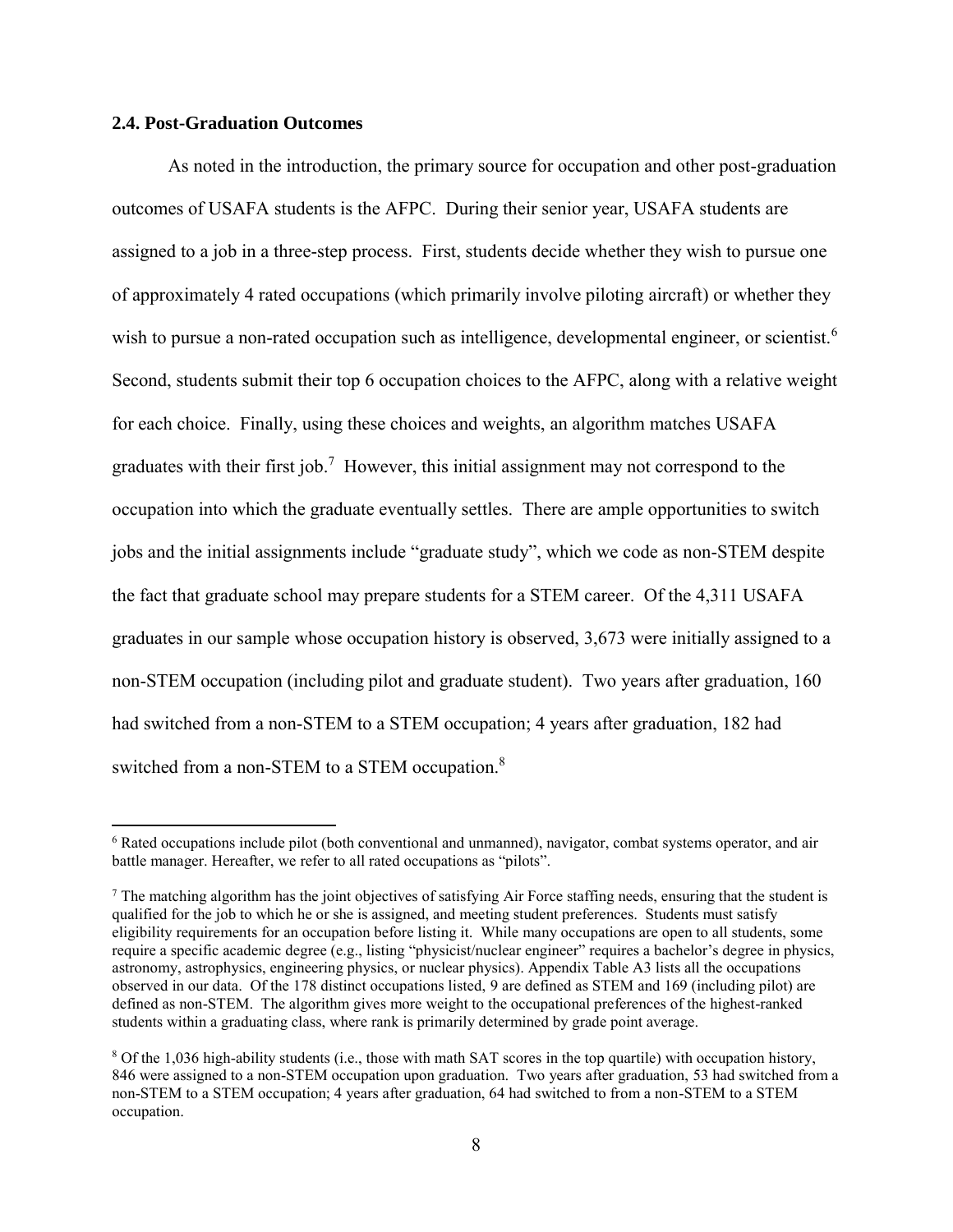We report the percentage of USAFA graduates in our sample who worked in a STEM occupation by gender in Table 1A. Any USAFA graduate who held a STEM-related job before 2016 (or before leaving the Air Force) is counted as having worked in a STEM occupation. Female graduates were more likely to have worked in a STEM occupation than their male counterparts (22% vs. 20%), but they were less likely to have been a pilot (22% vs. 51%) and more likely to have worked in what we are describing as a "professional occupation" (5% vs. 2%).<sup>9</sup> Twenty-eight percent of female students obtained a STEM bachelor's degree but, of those who obtained a STEM bachelor's degree, only 42 percent went on to work in a STEM occupation.<sup>10</sup> Approximately one percent of female students who obtained a STEM bachelor's degree went on to work in a professional occupation.

In addition to occupation, we observe receipt of a master's degree, receipt of STEM master's degree, and receipt of a professional degree (e.g., a medical, dental, or law degree). Graduates of the USAFA are not expected to obtain a graduate or professional degree unless they are assigned to an occupation that requires it. Although a graduate degree is required for advancement in some occupations (e.g., operations research analyst, scientist, or academic instructor), whether and when to pursue additional education is ultimately the individual's choice.<sup>11</sup>

 $\overline{\phantom{a}}$ 

<sup>9</sup> Specifically, the category "professional occupation" includes chaplain, dentist, general practice physician, judge advocate, lawyer, and surgeon.

<sup>&</sup>lt;sup>10</sup> Throughout the paper, we exclude biological sciences from STEM bachelor's degrees because the gender gap is most pronounced for other STEM fields. This exclusion also aligns with Air Force STEM occupations and with the findings emphasized by Carrell, Page, and West (2010).

 $11$  It is important to note that, although pursuing an advance degree is not typically required of USAFA graduates, it increases the likelihood of promotion. Air Force policy with regard to how much weight to give advanced degrees in promotion decisions has changed three times since 2000, but the fact that officers know it could be important towards future promotion may influence their choice to complete a graduate degree. See [Switzer](http://switzer/) (2011) and the *Air Force Times* [\(www.airforcetimes.com\)](http://www.airforcetimes.com/) for more information detailing the Air Force policies towards the obtainment of advanced academic degrees.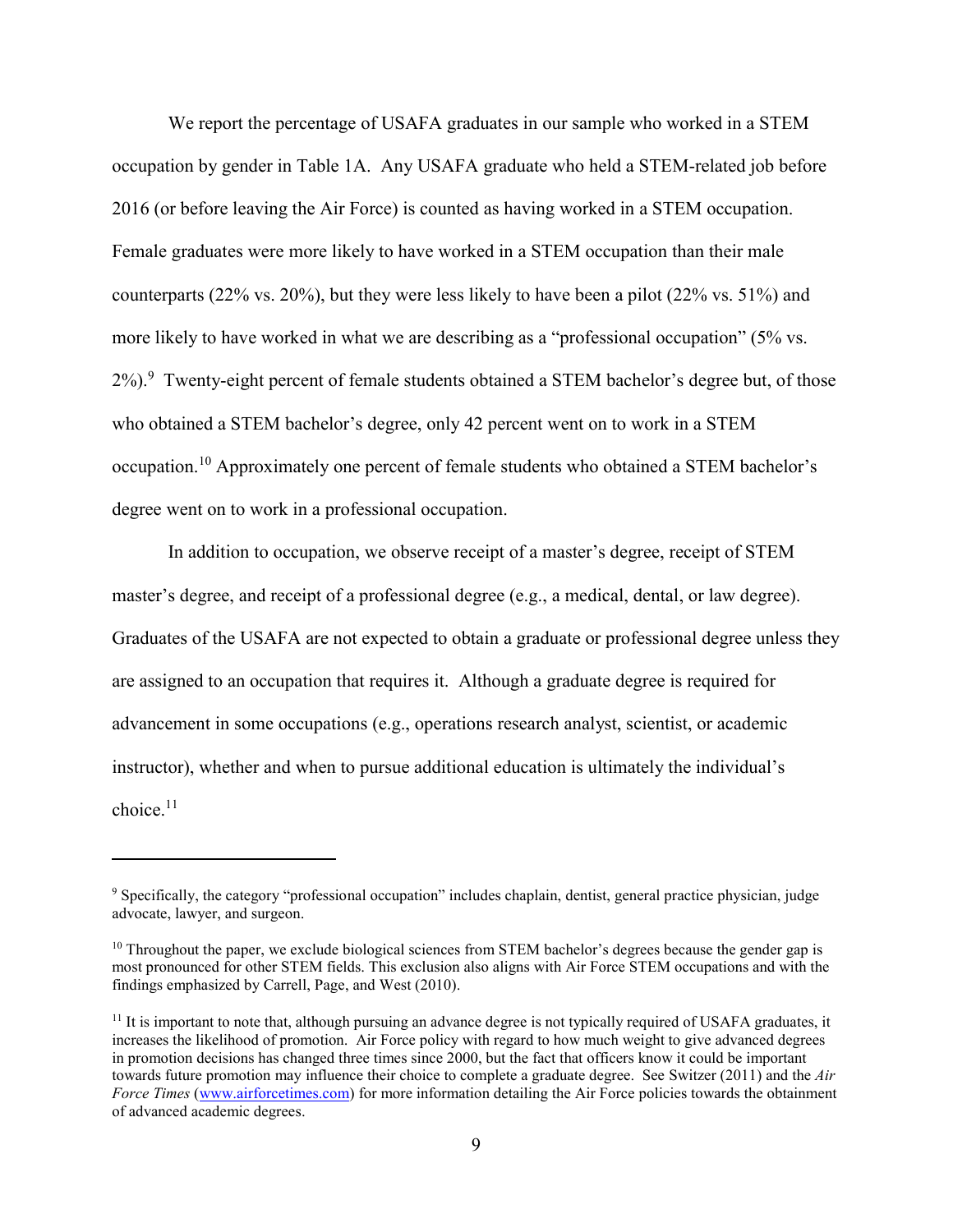Female USAFA graduates were more likely to earn a master's degree within 6 years (49% vs. 36%), and were equally likely to earn a STEM master's degree within 6 years (12%). Among female graduates with a STEM bachelor's degree, 33 percent went on to earn a STEM master's degree within 6 years. Slightly less than 2 percent (1.7%) of female graduates with a STEM bachelor's degree earned a professional degree within 6 years.<sup>12</sup>

#### **3. STATISTICAL METHODS**

We begin by examining the effects of being assigned a female professor on the academic outcomes used by Carrell, Page and West (2010). Following these authors, we estimate:

(1) 
$$
Y_{icsjt} = \phi_1 + \beta_1 F_i + \beta_2 F_j + \beta_3 F_i F_j + X_i \phi_2 + P_j \phi_3 + \gamma_{ct} + \varepsilon_{icsjt},
$$

 $\overline{\phantom{a}}$ 

where Y*icjst* is the normalized grade for student *i* in freshman math/science course *c* and section *s* taught by professor *j* in semester  $t$ .<sup>13</sup>  $F_i$  is an indicator equal to 1 if student *i* was female and equal to 0 otherwise.  $F_j$  is an indicator equal to 1 if professor *j* was female and equal to 0 otherwise. The coefficient *β1* represents the mean difference in performance between male and female students when they are assigned to a male professor, *β2* represents the effect of being taught by a female professor on the grades of male students, and *β3* represents the effect of assignment to a female professor on the grades of female students (relative to those of male

<sup>&</sup>lt;sup>12</sup> By comparison, among male graduates with a STEM bachelor's degree, 22 percent went on to earn a STEM master's degree within 6 years; less than 1 percent earned a professional degree within 6 years.

<sup>&</sup>lt;sup>13</sup> There are three semesters per year at the USAFA (spring, summer, and fall) and our data on academic outcomes cover 5 years, or 15 semesters  $(t = 1, 2, 3...15)$ .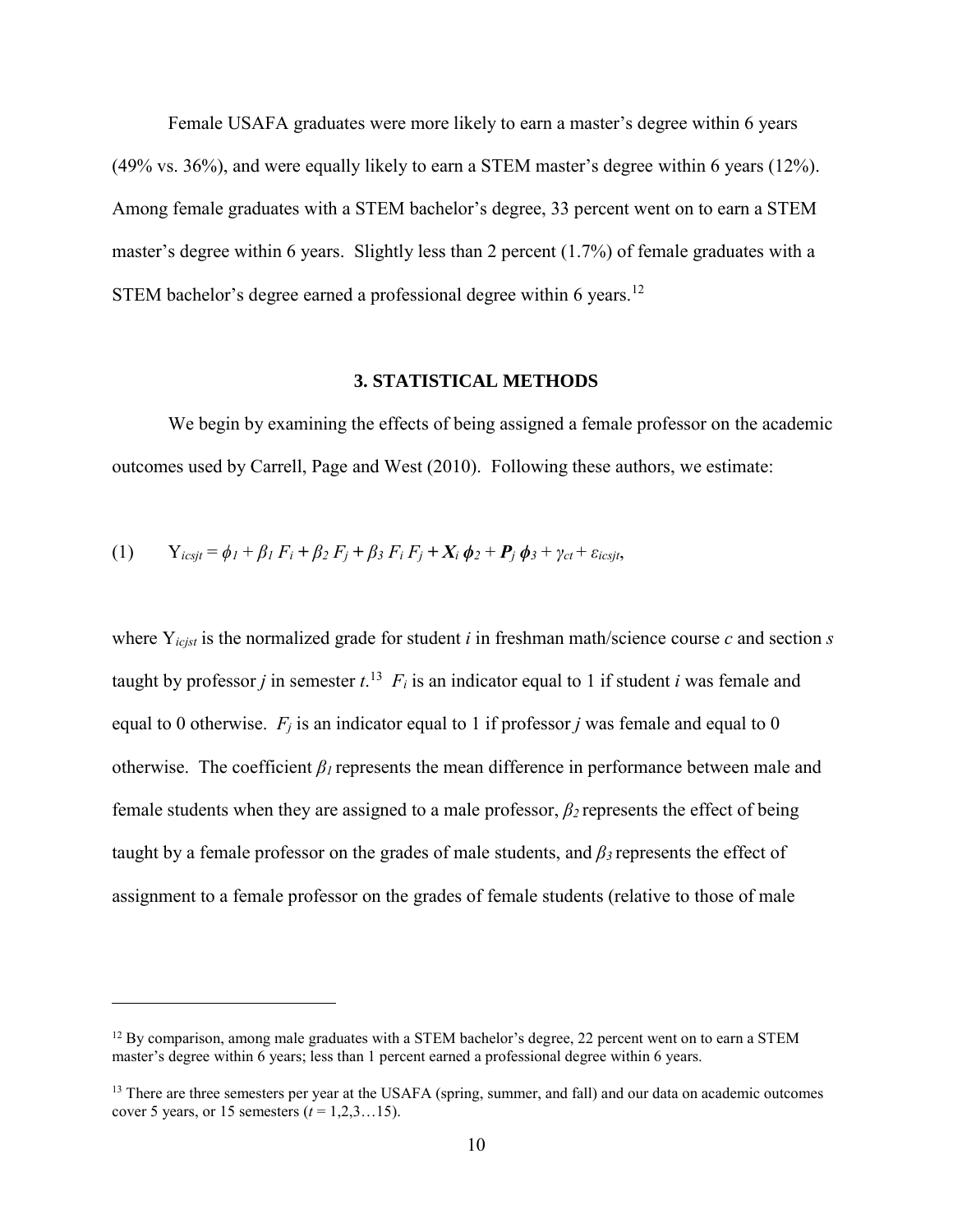students). Because freshman-year math and science courses are mandatory, and because assignment to sections is quasi-random, the estimate of *β3* can be given a causal interpretation.

The vector of controls,  $X_i$ , is composed of student characteristics including race, ethnicity, SAT verbal score, SAT math score, academic composite score, leadership composite score, and fitness score. In addition, we include indicators for graduating class (i.e., cohort), age, whether the student attended preparatory school, whether the student was a recruited athlete, and whether the student enlisted in the Air Force prior to entering the USAFA. Professor characteristics, represented by the vector  $P_j$ , include indicators for academic rank, terminal degree, and civilian status. Course-by-semester fixed effects are represented by the term *γct*. Standard errors are corrected for clustering at the professor level.

We use a modified version of equation (1) to examine academic outcomes in follow-on STEM courses:

(2) 
$$
Y_{ic's't} = \phi_I + \beta_I F_i + (\beta_2 + \beta_3 F_i) \frac{\sum_{j\mid i} F_j}{n_i} + X_i \phi_2 + \gamma_{c's't} + \varepsilon_{ic's't},
$$

where  $Y_{ic's't}$  is the normalized grade for student *i* in the follow-on course  $c'$ , section  $s'$ , and semester *t'*.  $\frac{\sum_{j|i} F_j}{\sum_{i,j} F_j}$  $n_i$ is the fraction of student *i*'s first-year math and sciences courses that were taught by female professors. *β2* is the effect of having more female professors in first-year math and science courses, and *β3* is the effect of having more female professors on the academic outcomes of female students relative to male students. In equation  $(2)$ , the vector  $X_i$  also includes other professor characteristics from student *i*'s freshman year (i.e., the proportion who held the rank of Associate Professor, the proportion who held the rank of Professor, the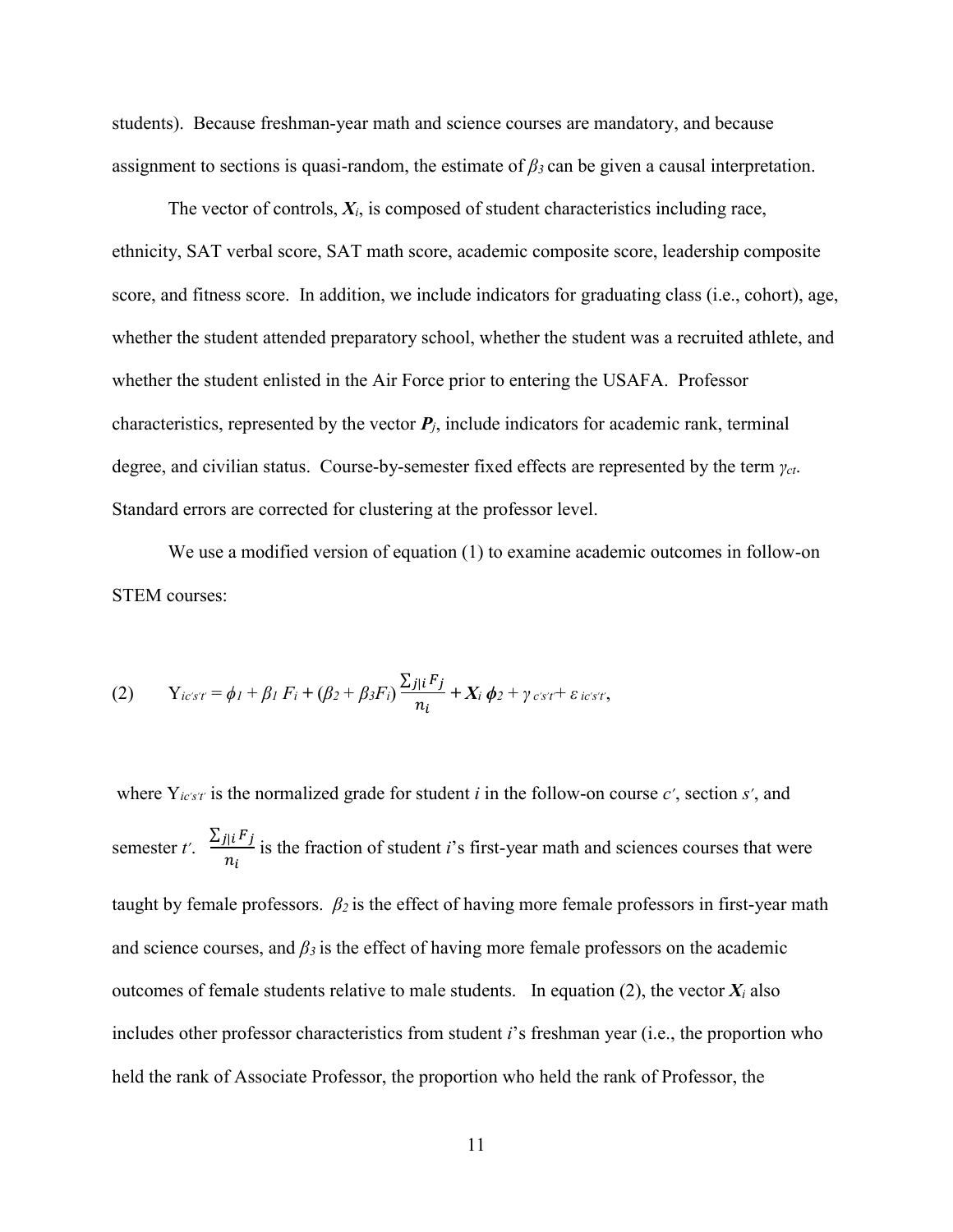proportion who were civilian, and the proportion who held a terminal degree). Following Carrell, Page and West (2010), these regressions include course-by-section-by-semester fixed effects, represented by the term *γ <sup>c</sup>'s't'*.

A modified version of equation (2) is used to examine whether student *i* took an advanced math course, whether student *i* graduated with a STEM degree, and whether student *i*  left the USAFA without graduating:

(3) 
$$
D_i = \phi_1 + \beta_1 F_i + (\beta_2 + \beta_3 F_i) \frac{\sum_{j \mid i} F_j}{n_i} + X_i \phi_2 + \varepsilon_i,
$$

where  $D_i$  is one of the three outcomes described above. Again, our focus is on  $\beta_3$ , the effect of having more female professors on the academic outcomes of female students relative to male students. Equation (3) is also used to examine the effects of professor gender on several postgraduation outcomes, including: working in a STEM occupation, receipt of a master's degree, receipt of STEM master's degree, receipt of a professional degree, and separation from the Air Force.

#### **4. RESULTS**

#### **4.1. Effects of Professor Gender on Academic Outcomes**

Estimates of  $\beta_3$  for the full sample are reported in the top panel (Panel A) of Table 3. Although these estimates are all positive, they are, without exception, generally small and statistically indistinguishable from zero at conventional levels.

In Figure 1, we explore the role of pre-treatment ability as measured by math SAT scores. Specifically, we report estimates of *β3* for the outcomes in columns 1-4 of Table 3, restricting the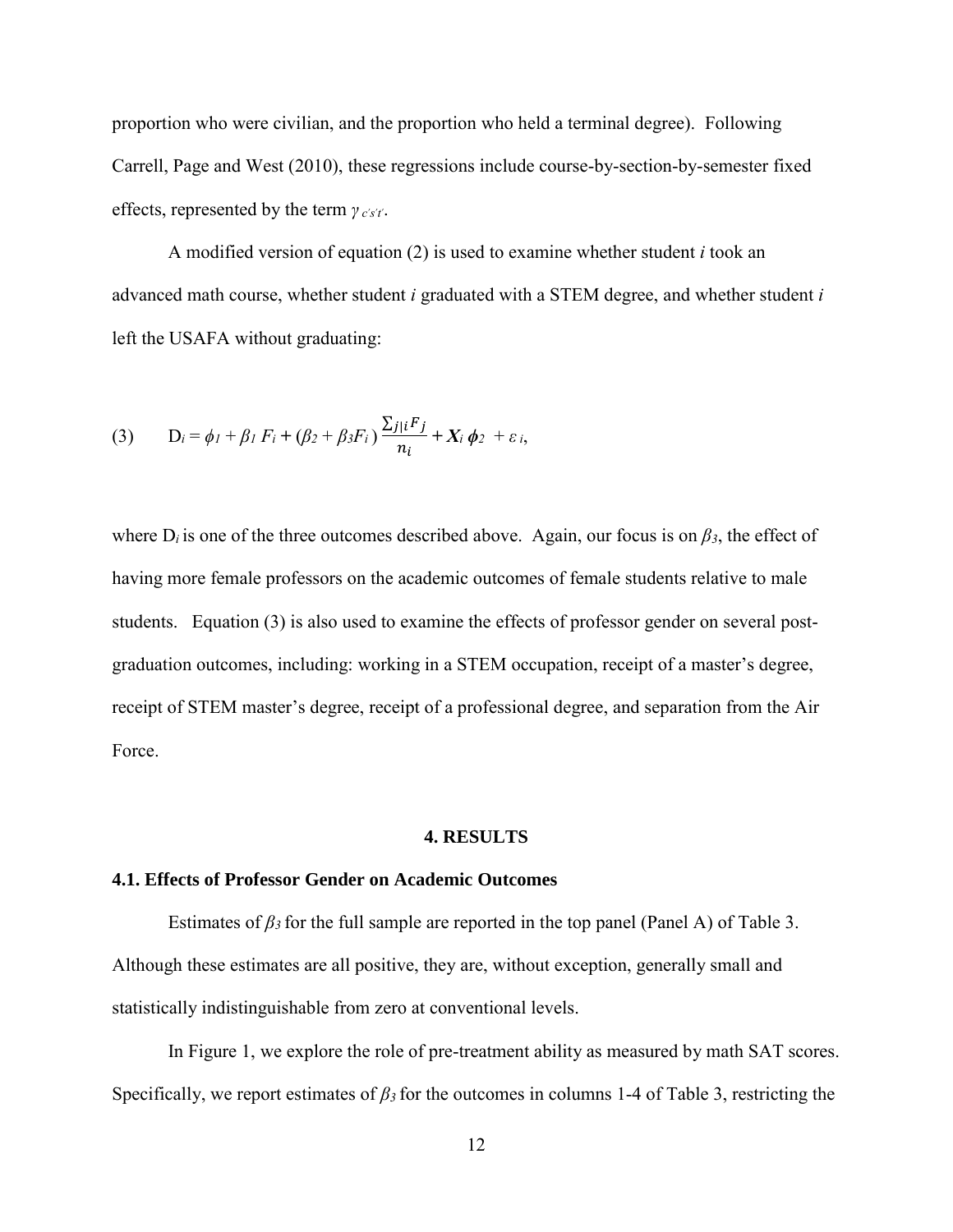sample to different ranges of the SAT math distribution. Consistent with the results of Carrell, Page and West (2010), there is evidence that professor gender matters most among high-ability students. The estimates of *β3* are small and statistically insignificant when the sample is restricted to students in the bottom quartile of the ability distribution. Likewise, when the sample is restricted to students between the  $5<sup>th</sup>$  and  $30<sup>th</sup>$ , the  $10<sup>th</sup>$  and  $35<sup>th</sup>$ , or the  $15<sup>th</sup>$  and  $40<sup>th</sup>$ percentiles of the ability distribution, the estimates of  $\beta_3$  are small and insignificant. In fact, it is not until the sample is restricted to students between the  $70<sup>th</sup>$  and  $95<sup>th</sup>$  percentiles of the ability distribution that we consistently observe positive and significant estimates of *β<sup>3</sup>* for all academic outcomes. Based on the estimates of *β3* reported in Figure 1, we will focus on students in the top quartile of ability distribution for the remainder of the analysis. Carrell, Page and West (2010) also focused on students in the top quarter of the ability distribution as measured by math SAT scores.

Among female students in the upper quartile of the ability distribution, it is clear that assignment to a female professor improves academic performance and increases the likelihood of graduating with a STEM degree. For instance, female students in the upper quartile of the ability distribution are, on average, 37.1 percentage points less likely to graduate with a STEM degree than their male counterparts if all of their first-year math and science courses are taught by male professors (Panel B, Table 3), but increasing the fraction of first-year classes taught by female professors from 0 to 20 percent is associated with more than a one-third reduction in this gap.<sup>14</sup> Carrell, Page and West (2010, p. 1127) estimated a positive but smaller interaction effect for STEM degree completion (0.258 versus 0.665) in the top quartile, but these authors had three

 $\overline{a}$ 

<sup>&</sup>lt;sup>14</sup>  $β_3$  represents the effect of increasing the fraction of first-year female professors from 0 to 100 percent. The effect of increasing the fraction of first-year female professors by 20 percentage points is  $0.665 \times 0.2 = 0.133$ , which is 36 percent of the 0.371 gap.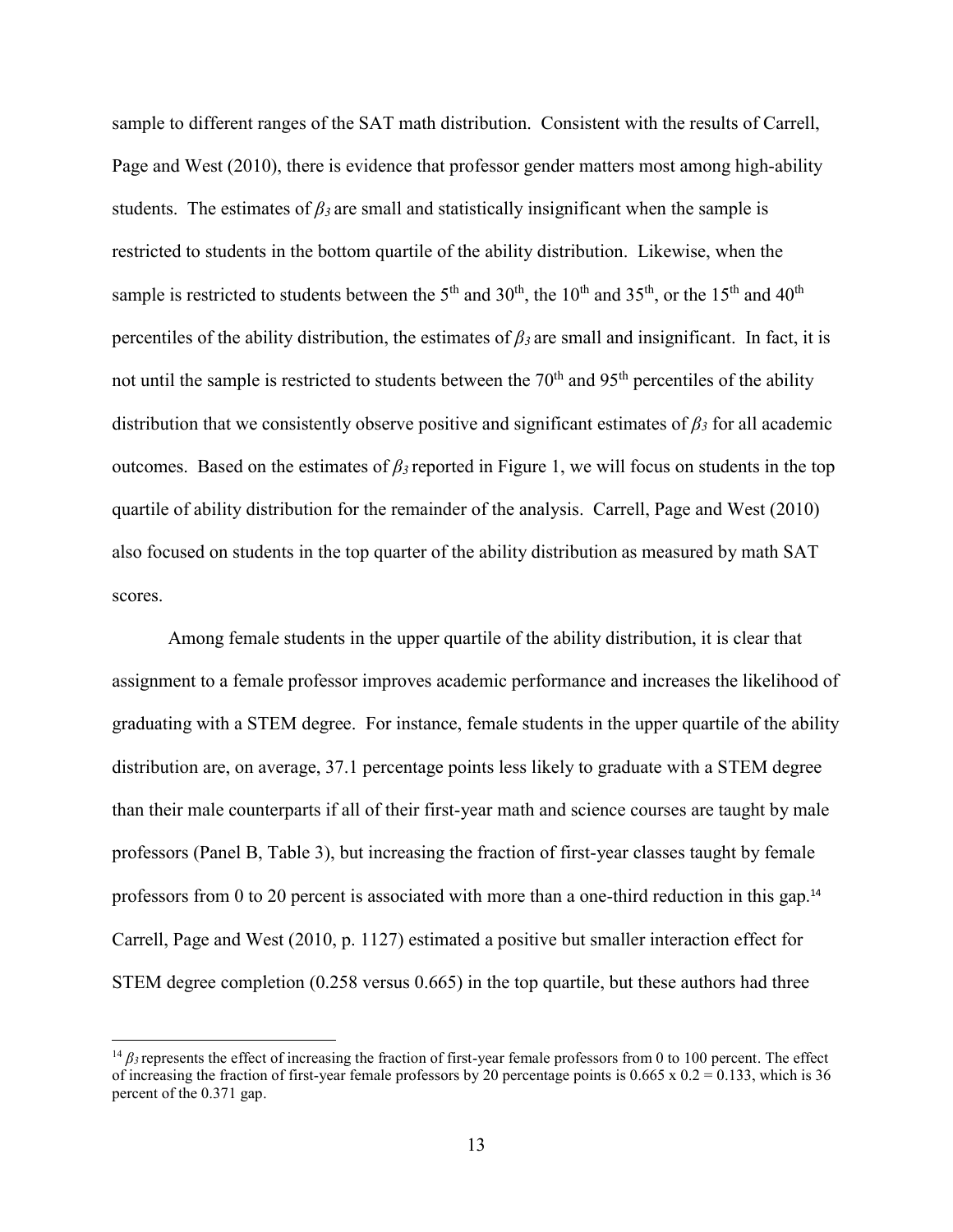additional years of data which we did not have access to and they used a narrower definition of first-year math and science courses. Consistent with the results of Carrell, Page and West (2010), we find no evidence that the fraction of first-year female professors in math and science classes is associated with leaving the USAFA without graduating.

#### **4.2. Effects of Professor Gender on Occupation**

 $\overline{a}$ 

Our principal interest is in the relationship between professor gender and post-graduation outcomes, beginning with occupation. Only about a quarter of U.S. women who earn a bachelor's degree in math, science or engineering go on to work in a STEM occupation (Beede et al. 2011, p. 6), but this figure is much higher among the USAFA graduates: in fact, 42.4 percent of female students in our sample who earned a STEM bachelor's degree from the USAFA went on to work in a STEM occupation at some point during their Air Force career.

In Table 4, we report OLS estimates of equation (3). Specifically, we examine three dichotomous outcomes: whether a USAFA graduate became a pilot, whether he/she worked in a STEM occupation, and whether he/she worked in a professional occupation.<sup>15</sup> In the full sample, we find little evidence that being assigned to female first-year professors affects the occupation of female graduates (Panel A).

Restricting our attention to students in the top quartile of the ability distribution as measured by math SAT scores, the results indicate that increasing the fraction of female professors in first-year math and science courses from 0 to 100 percent is associated with a 0.463 increase in the probability of female students working in a STEM occupation (Panel B, Table

<sup>&</sup>lt;sup>15</sup> These occupational categories (pilot, STEM and professional) are not mutually exclusive. If, for example, a graduate started her career as a pilot and then went on to work in a STEM occupation then she was counted as having worked in both occupational categories.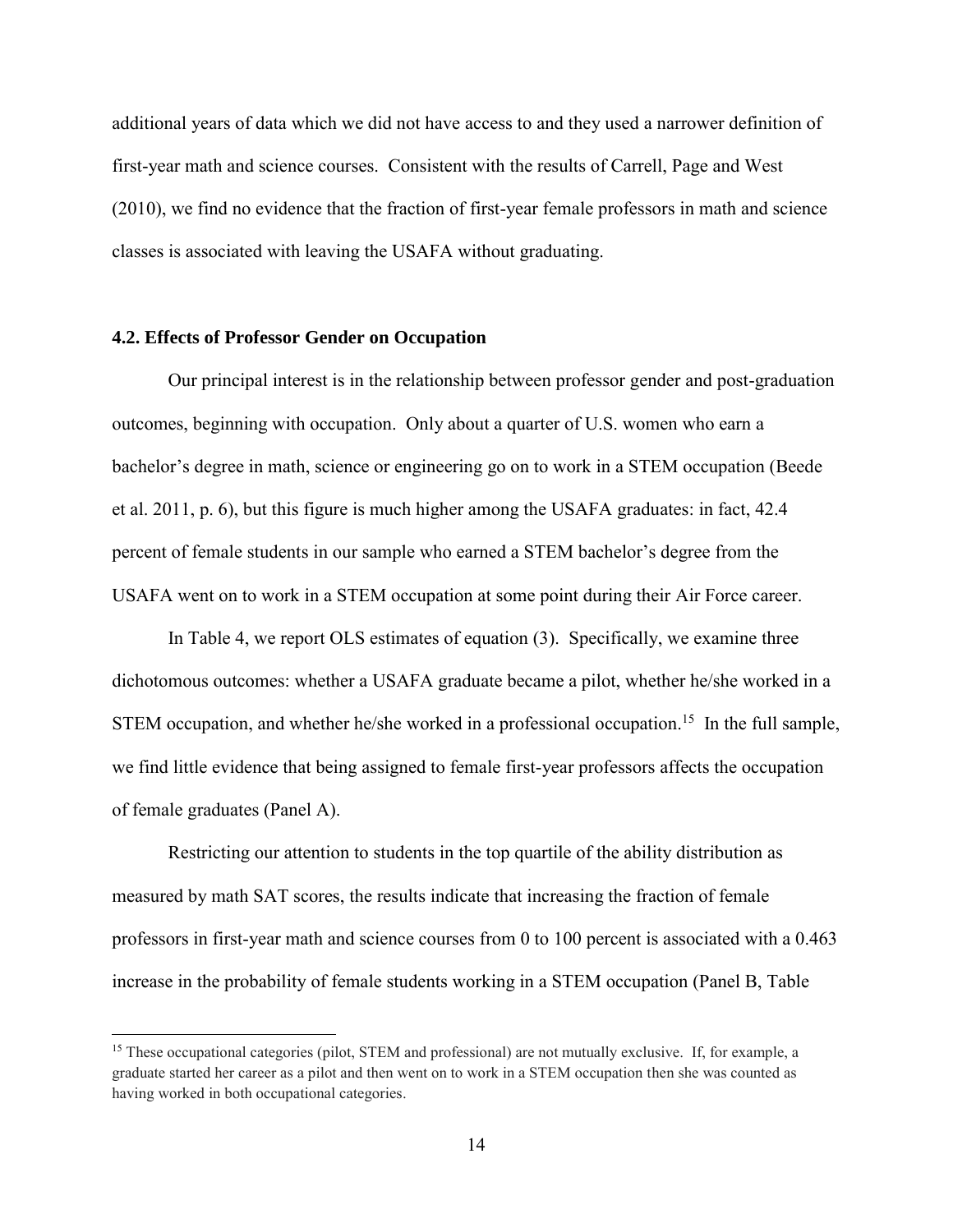$4$ .<sup>16</sup> This estimate suggests that, by doubling the fraction of first-year math and science classes taught by female faculty (from 20 to 40 percent), the USAFA could increase the probability of high-ability female students working in STEM by 0.093 (0.2 x 0.463), which represents a 28 percent increase relative to the sample mean of 0.338. Put another way, if the USAFA doubled the fraction of first-year math and science classes taught by female professors, this estimate suggests that 2.6 additional female students from each graduating class would work in STEM at some point during their career.<sup>17</sup>

As noted above, USAFA students submit their top 6 occupation choices to the AFPC in their senior year. We explore whether professor gender in first year STEM courses affects these choices in Appendix Table 1.<sup>18</sup> Although there is little evidence that professor gender is related to job choice, we do find evidence that being taught by female professors in freshman-year math and science courses encourages high-ability female students to switch from non-STEM to STEM occupations within 2, 4, and 6 years of graduating (Appendix Table A2). For example, increasing the fraction of female professors in first-year math and science courses from 0 to 100 percent is associated with a 0.620 increase in the probability that high-ability female students worked in a STEM occupation within 6 years of graduating. This estimate suggests that, by doubling the fraction of first-year math and science classes taught by female faculty (from 20 to

 $\overline{\phantom{a}}$ 

<sup>16</sup> In Figure 2, we report estimates of *β<sup>3</sup>* for three post-graduation outcomes (working in a STEM occupation, receipt of a STEM master's degree within 4 years, and receipt of a STEM master's degree within 6 years) restricting the sample to different ranges of the SAT math distribution. Again, there is evidence that professor gender matters most among high-ability students.

<sup>&</sup>lt;sup>17</sup> During the period 2004-2008, 140 female students with math SAT scores in the top quartile graduated from the USAFA, or an average of 28 per year. This latter figure multiplied by 0.093 is equal to 2.6.

 $<sup>18</sup>$  Specifically, we used the following indicators on the left-hand side of equation (3): whether the student's first job</sup> choice was to become a pilot, whether their first job choice was in a STEM-related occupation, whether their first or second job choice was in a STEM-related occupation, and whether any of their 6 job choices were in a STEMrelated occupation. The estimate of *β<sup>3</sup>* was positive and sizable among high-ability students for whether any job choice was in STEM, but not statistically significant at conventional levels.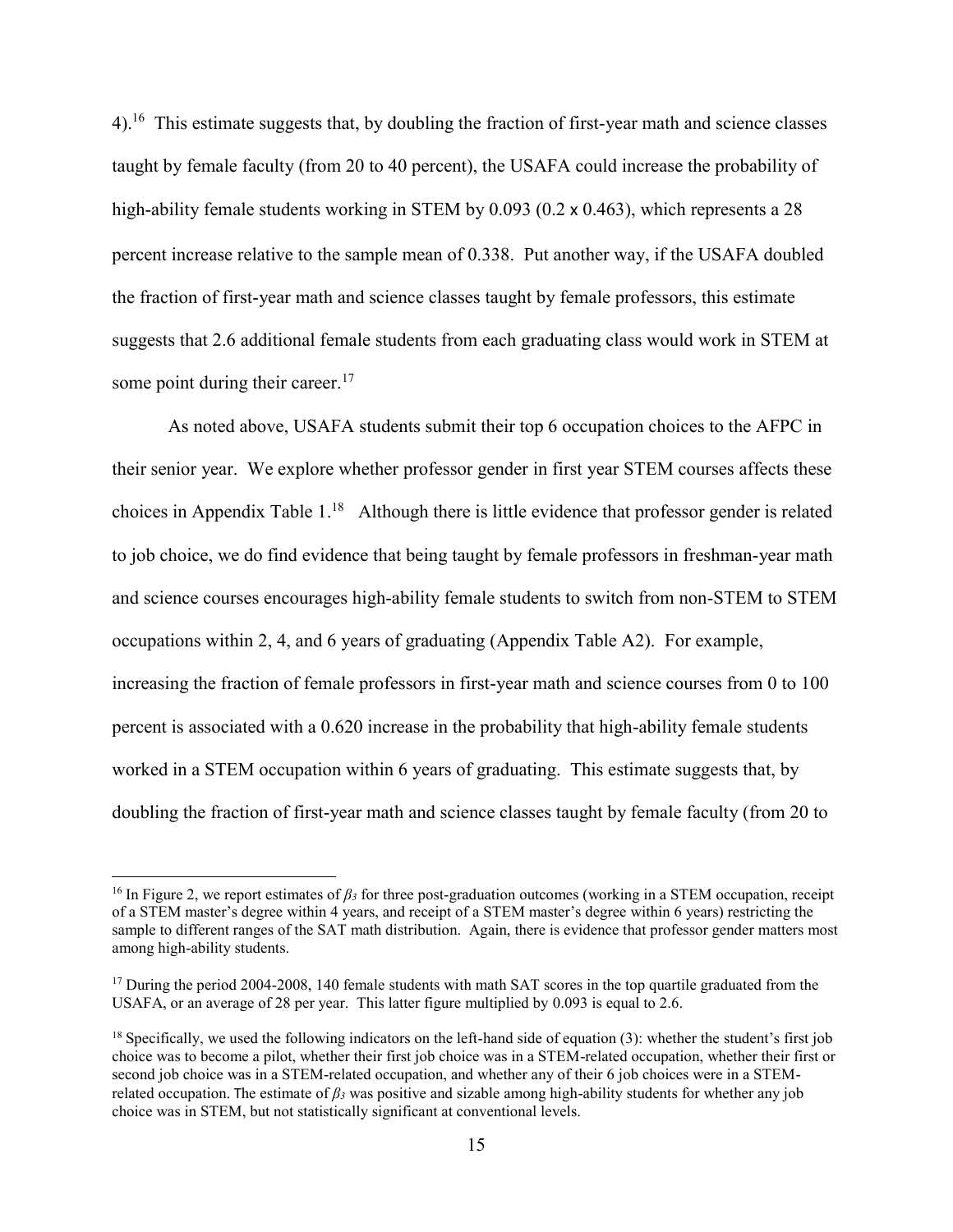40 percent), the USAFA could increase the probability of high-ability female students working in STEM by 0.124 (0.2 x 0.620), which represents a 38 percent increase relative to the sample mean of 0.323. 19

#### **4.3. Effects of Professor Gender on the Receipt of Advanced Degrees**

Upon graduating from the USAFA, students typically begin their occupation training immediately. The length of this training varies from less than a year (aircraft maintenance officers, intelligence officers, space and missiles officers) to multiple years (pilots, medical doctors and surgeons). After completing occupation training, students may choose to pursue a master's degree, although it should be noted that, if a student is assigned to a professional occupation (e.g., lawyer, medical doctor, or chaplain), earning a professional degree is usually considered part of the formal occupation training process. In addition, the Air Force offers several programs through which officers can receive monetary support to obtain advanced degrees. These programs include tuition assistance for degrees completed concurrent with another assignment and sponsorships for full-time study.

Of the 4,416 students who graduated the USAFA between 2004 and 2008 (and who served in the Air Force at least 4 years after graduation), 800 received a master's degree within 4 years, 274 received a master's degree in a STEM field, and 65 received a professional degree. In the Panels A and C of Table 5, we report the estimates of the relationship between professor gender and the probability of pursuing an advanced degree within 4 years of graduating from the

 $\overline{a}$ 

<sup>&</sup>lt;sup>19</sup> At the USAFA, female professors are less likely to have the rank of associate or full professor and more likely to be civilian. Interacting professor gender with the proportion of assistant professors, proportion of associate/full professors, proportion of professors with a terminal degree, and proportion of professors who are civilian in equation (3) has little impact on the main results reported in Tables 3 through 5.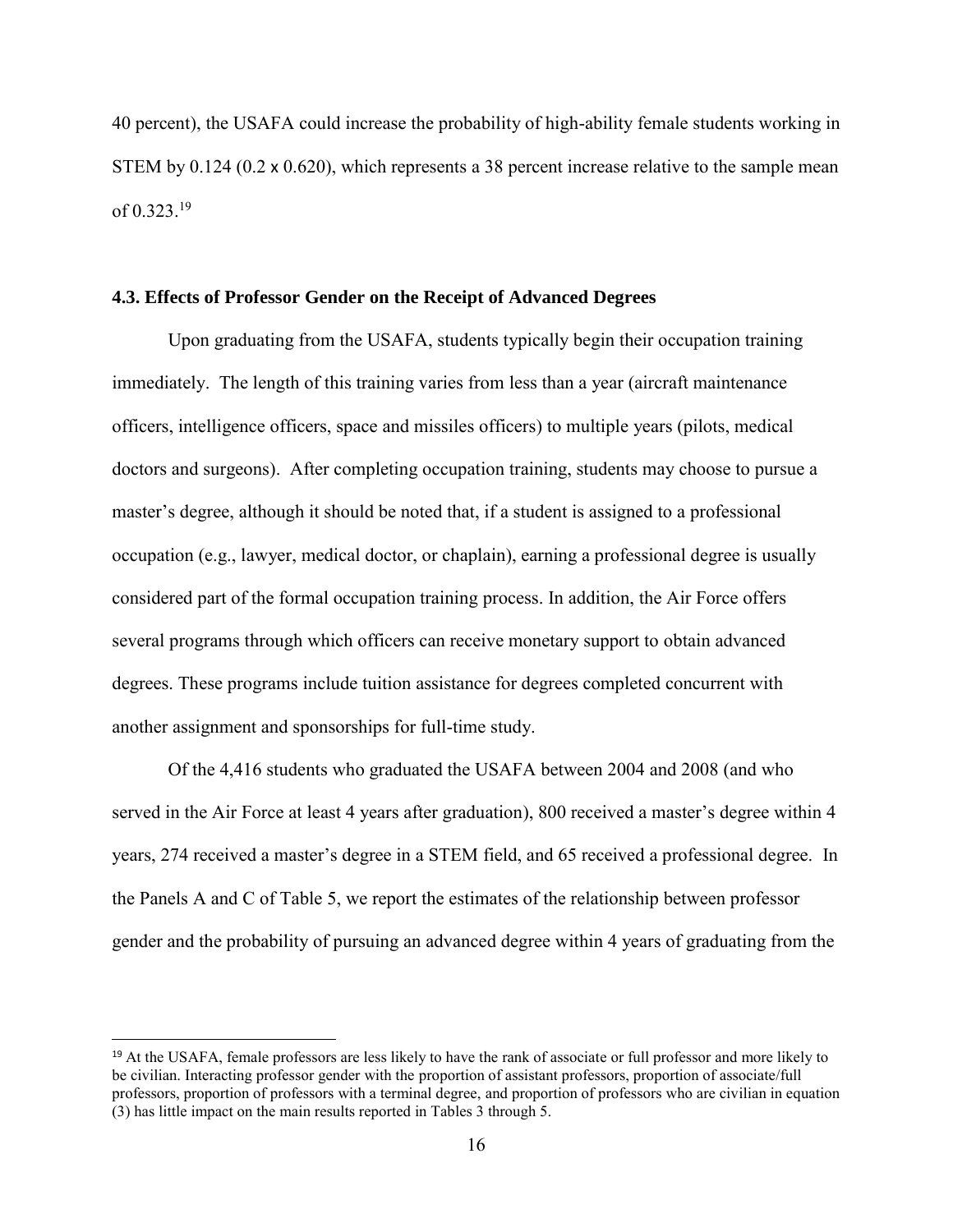USAFA. In the Panels B and D of Table 5, we explore the relationship between professor gender and receipt of an advanced degree within 6, as opposed to 4, years of graduation.

The results suggest that the effects of professor gender are not limited to occupation. For instance, among high-ability female students, assignment to female first-year math and science professors is positively associated with receipt of a STEM master's degree.<sup>20</sup> Specifically, increasing the fraction of female professors in first-year math and science courses from 0 to 100 percent is associated with a 0.426 increase in the probability that high-ability female students receive a STEM master's degree within 4 years of graduation (Panel C) and a 0.488 increase in the probability that high-ability female students receive a STEM master's degree within 6 years of graduation (Panel D). These estimates suggest that by doubling the fraction of first-year math and science classes taught by female faculty (from 20 to 40 percent), the USAFA could increase the probability of high-ability female students obtaining a STEM master's degree within 6 years of graduation by at least 0.098 (0.2 x 0.488). Put another way, if the USAFA doubled the fraction of first-year math and science classes taught by female professors, 2.7 additional female students from each graduating class would obtain a STEM master's degree within 6 years.<sup>21</sup>

As noted in the introduction, women who earn STEM degrees are less likely than their male counterparts to work as a scientist or engineer but are more likely to pursue careers in education or healthcare (Beede et al. 2011, p. 6). Estimates reported in Table 5 suggest that any tendency among female undergraduates to obtain a professional (as opposed to a STEM) degree may be counteracted by assignment to female professors. Specifically, increasing the fraction of

 $\overline{\phantom{a}}$ 

 $20$  Panels B and C of Figure 2 show little impact of professor gender until the sample is restricted to students above the  $70<sup>th</sup>$  ability percentile, motivating our continued focus on the top quartile.

<sup>&</sup>lt;sup>21</sup> During the period 2004-2008, 140 female students with math SAT scores in the upper quartile graduated from the USAFA, or an average of 28 per year. This latter figure multiplied by 0.098 is equal to 2.7.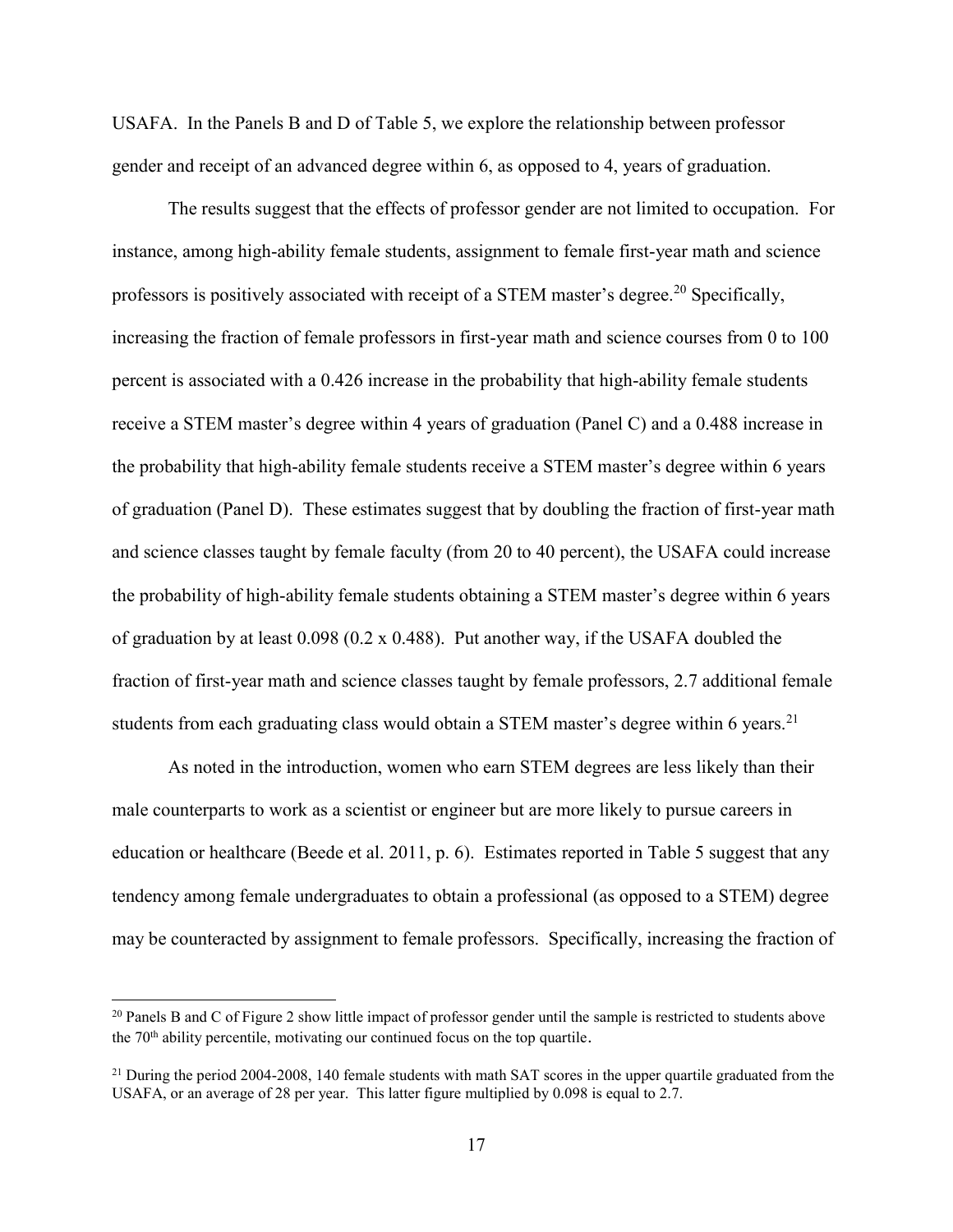female professors in first-year math and science courses from 0 to 100 percent is associated with a 0.211 decrease in the probability that high-ability female students receive a professional degree within 4 years of graduation (Panel C) and a 0.305 decrease in the probability that high-ability female students receive a professional degree within 6 years of graduation (Panel D).

#### **4.4. Effects of Professor Gender on Separation from the Air Force**

Students are contractually obligated to serve as an active-duty commissioned officer in the Air Force for a minimum of 5 years after graduating from the USAFA. However, approximately 11 percent of female student and 7 percent of male students in our sample left the Air Force within 4 years of graduation.<sup>22</sup>

Separation from the Air Force could have been non-voluntary, although some graduates likely voluntarily transferred to reserve or guard positions.<sup>23</sup> Once a USAFA graduate separates from the active duty Air Force, we have no method of tracking them and no further information about their career trajectories. If separation were related to professor gender and the outcomes under study, our inability to track graduates could produce biased, and even misleading, estimates of *β<sup>1</sup>* through *β3*.

In Table 5, we report estimates of the relationship between professor gender and the probability of separating from the Air Force within four years of graduating from the USAFA. Female graduates of the USAFA are 4.4 percentage points more likely to separate from the Air

 $\overline{\phantom{a}}$ 

 $22$  The 5-year active-duty service commitment is for non-pilot occupations. Pilots have a 10-year active-duty service commitment after successful completion of pilot training. The mean years of active-duty service in our sample was 8.5.

<sup>&</sup>lt;sup>23</sup> Voluntary transfer programs include the Air Force "Palace Chase Program" through which members of the active duty Air Force can transfer to reserve or guard positions in the Air Force, or Department of Defense programs through which members can transfer to positions into one of the other four services (e.g., Army, Navy, Marine Corps, or Coast Guard).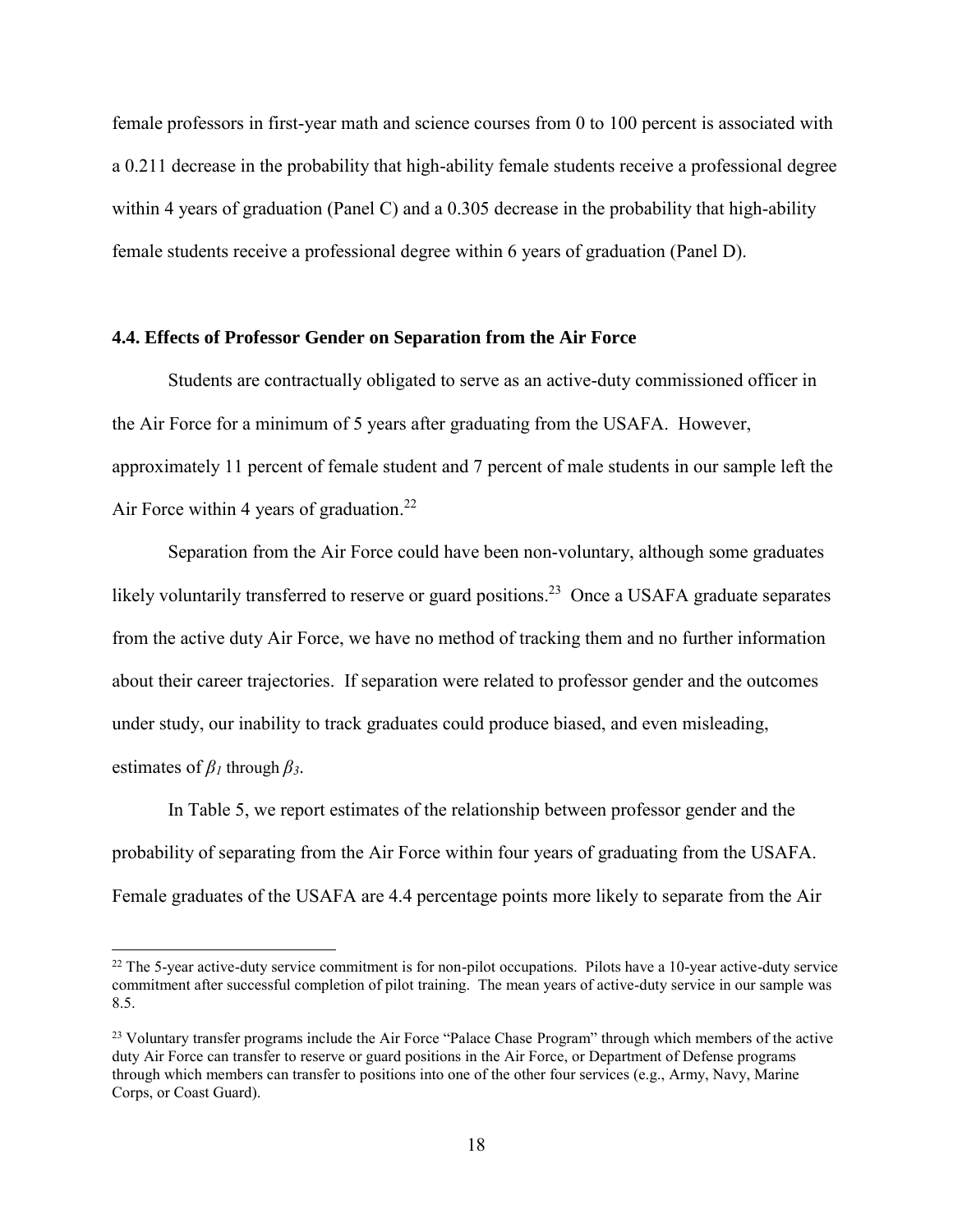Force than their male counterparts, but there is no evidence that professor gender affects this outcome: the estimate of  $β_3$  is small and statistically insignificant (Panel A). Likewise, there is no evidence that professor gender affects separations within 4 years among high-ability students (Panel C).

Finally, in Panels B and D of Table 5, we report estimates of the relationship between professor gender and the probability of separating from the Air Force within 6 years of graduating from the USAFA, an outcome that captures the behavior of students who completed their obligatory 5 years of post-graduation service. Again, professor gender does not appear to influence whether USAFA graduates left the Air Force.

#### **5. CONCLUSION**

Researchers and policymakers alike have searched for effective methods of increasing the representation of women in STEM occupations. Economists have focused much of their attention on evaluating efforts to provide young women with STEM role models by, for instance, assigning them to female math and science professors (Rask and Bailey 2002; Bettinger and Long 2005; Carrell, Page and West 2010). However, there is a dearth of evidence with regard to whether the effects of such efforts persist after graduation.

Using newly collected data on the academic outcomes and career trajectories of students from the USAFA who graduated during the period 2004-2008, we examine the effects of being assigned female math and science professors as a freshman on a variety of outcomes. One of the advantages of using data from the USAFA is that students there are quasi-randomly assigned to first-year math and science classes. We find that, among high-ability female students (i.e., those who scored in the top quartile of the math SAT), being assigned a female professor is associated

19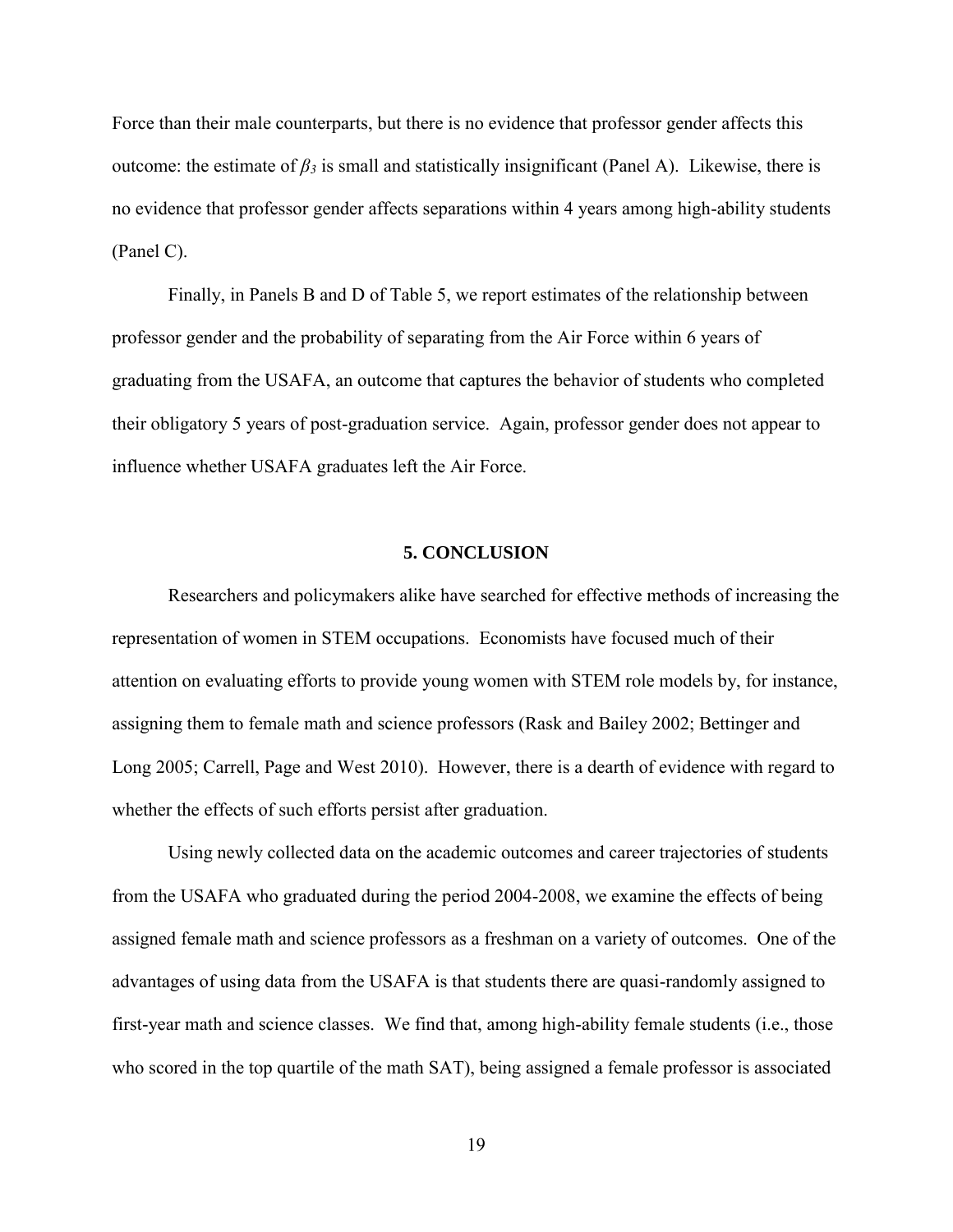with substantial increases in the probability of working in a STEM occupation and the probability of receiving a STEM master's degree within 6 years of graduation. By contrast, it is associated with a decrease in the probability of receiving a professional degree (e.g., a medical, dental, or law degree).

Our results mirror and extend those of Carrell, Page and West (2010). These authors, who also used USAFA data, found that high-ability female students who were assigned female math and science professors did better in follow-on math courses and were more likely to choose a STEM major. Our findings, which are not explained by attrition from military service, suggest that actively recruiting more female math and science professors could have long-lasting effects on the career trajectories of women, especially those of high ability.

Future research might fruitfully explore why professor gender appears to be such an important determinant of choosing STEM majors and occupations. While gender-based teaching styles may affect student academic performance, the post-graduation effects we find are consistent with the argument that female professors serve as lifelong role models whose influence extends well past graduation, and suggest that interventions aimed at encouraging them to interact and mentor their female students could, over time, substantially narrow the STEM gender gap.

20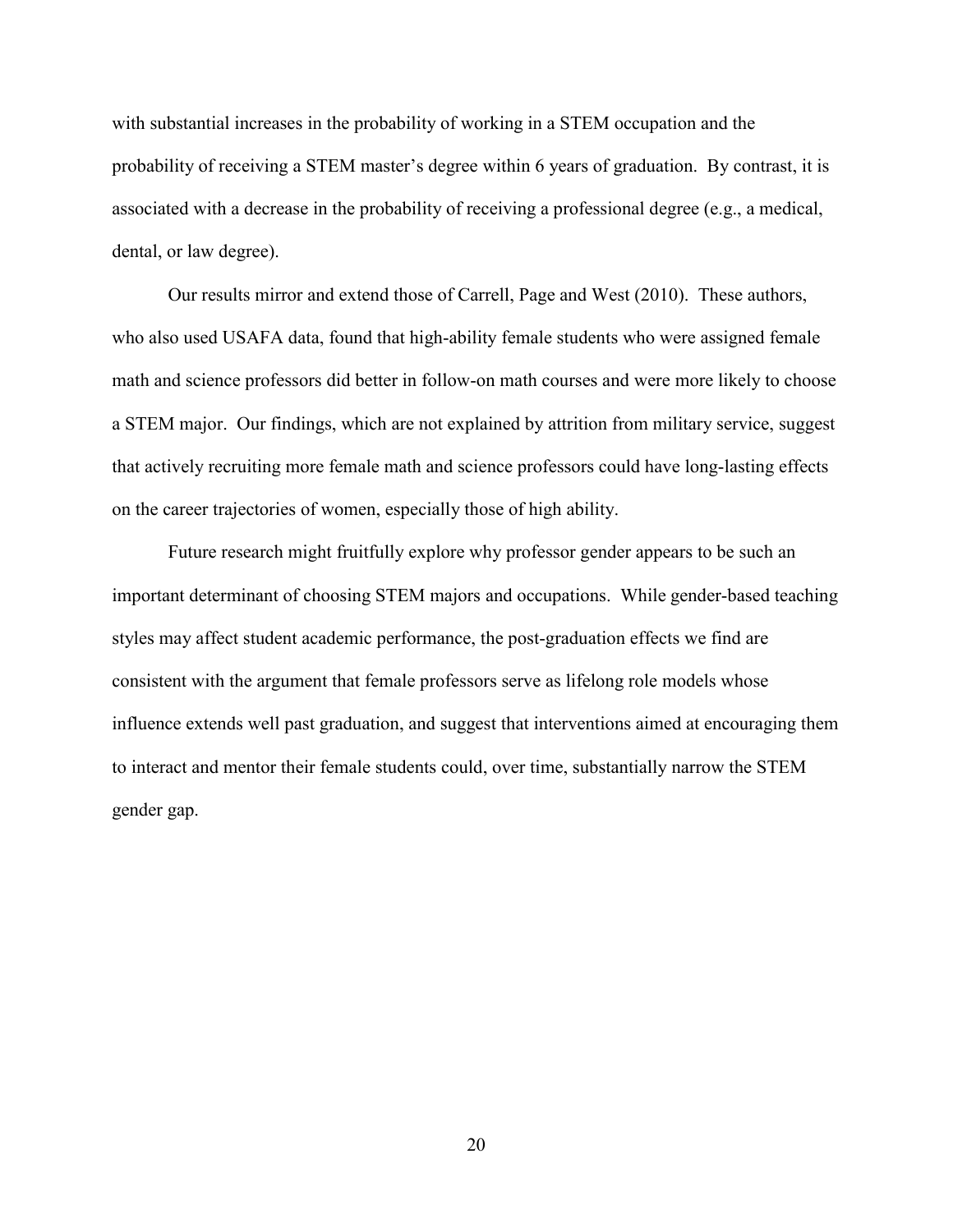### **6. REFERENCES**

Beede, David, Tiffany Julian, David Langdon, George McKittrick, Beethika Khan, and Mark Doms. 2011. *Women in STEM: A Gender Gap to Innovation* (ESA Issue Brief 04–11). Washington DC: U.S. Department of Commerce.

Bettinger Eric and Bridget T. Long. 2005. "Do Faculty Serve as Role Models? The Impact of Instructor Gender on Female Students." *American Economic Review,* 95(3):152–57.

Blickenstaff, Jacob Clark. 2005. "Women and Science Careers: Leaky Pipeline or Gender Filter?" *Gender and Education*, 17 (4): 369–386.

Bilimoria, Diana, Simy Joy, Xiangfen Liang. 2008. "Breaking barriers and creating inclusiveness: Lessons of organizational transformation to advance women faculty in academic science and engineering." *Human Resource Management*, 47(3): 423–441

Canes, Brandice, and Harvey Rosen. 1995. "Following in Her Footsteps? Faculty Gender Composition and Women's Choices of College Majors." *Industrial and Labor Relations Review,*  48(3):486–504.

Carlone, Heidi B. and Johnson, Angela. 2007. "Understanding the Science Experiences of Successful Women of Color: Science Identity as an Analytic Lens." *Journal of Research in Science Teaching*, 44(8): 1187-1218

Carrell, Scott E., Marianne E. Page, and James E. West. 2010. "Sex and Science: How Professor Gender Perpetuates the Gender Gap." *Quarterly Journal of Economics*, 125(3): 1101-1144.

Cronin, Catherine and Angela Roger. 1999. "Theorizing Progress: Women in Science, Engineering, and Technology in Higher Education." *Journal of Research in Science Teaching*, 36(6): 639–661.

Dworkin, Terry Morehead, Angel Kwolek-Folland, Virginia Maurer, and Cindy A. Schipani. 2008. "Pathways to Success for Women Scientists in the United States." *Gender Equality Programmes in Higher Education*. VS Verlag für Sozialwissenschaften, pp. 69-86.

Fairlie, Robert W., Florian Hoffmann, Philip Oreopoulos. 2014. "A Community College Instructor Like Me: Race and Ethnicity Interactions in the Classroom." *American Economic Review*, 104(8): 2567-2591.

Gaule, Patrick and Mario Piacentini. 2018. "An Advisor Like Me? Advisor Gender and Post-Graduate Careers in Science." *Research Policy*, 47(4): 805-813.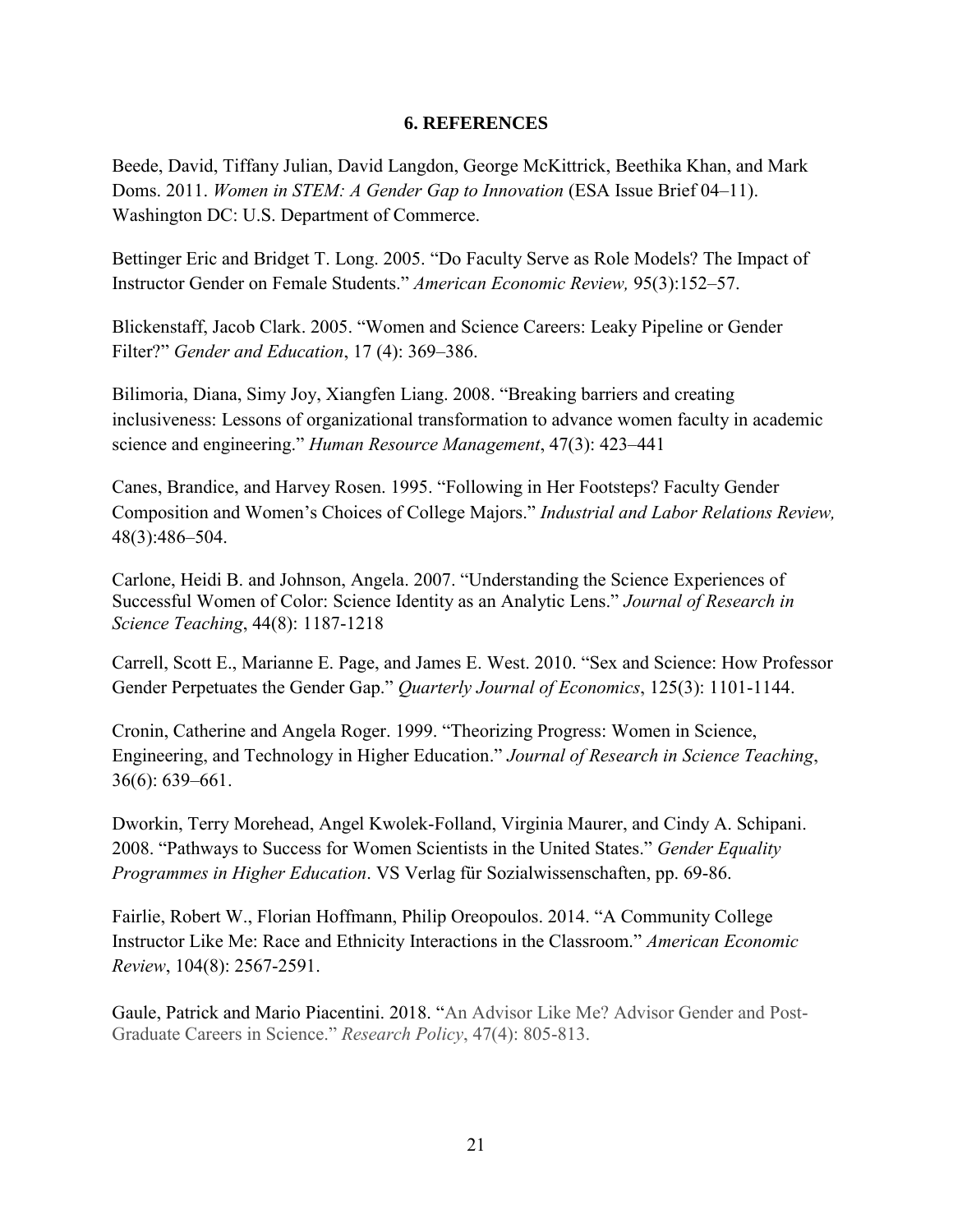Gershenson Seth, Cassandra M.D. Hart, Joshua Hyman, Constance Lindsay, and Nicholas W. Papageorge. 2018. "The Long-Run Impacts of Same-Sex Teachers." NBER Working Paper No. 25254.

Handelsman, Jo, Nancy Cantor, Molly Carnes, Denice Denton, Eve Fine, Barbara Grosz, Virginia Hinshaw, Cora Marrett, Sue Rosser, Donna Shalala, and Jennifer Sheridan. 2005. "More Women in Science." *Science*, 309 (5738): 1190-1191.

Hoffmann, Florian and Philip Oreopoulos. 2009. "A Professor Like Me." *Journal of Human Resources*, 44(2):479–94.

Jagsi, Reshma, Kent A. Griffith, Rochelle A. DeCastro, and Peter Ubel. 2014. "Sex, Role Models, and Specialty Choices Among Graduates of US Medical Schools in 2006–2008." *Journal of the American College of Surgeons*, 218(3): 345-352.

Johnson, Angela C. 2007. "Unintended Consequences: How Science Professors Discourage Women of Color." *Science Education*, 91(5): 805–821.

Kato, Takao and Yang Song. 2018. "An Advisor Like Me? Does Gender Matter?" IZA Working Paper No. 11575.

Kofoed, Michael S. and Elizabeth McGovney. 2019. "The Effect of Same-Gender and Same-Race Role Models on Occupation Choice: Evidence from Randomly Assigned Mentors at West Point." *Journal of Human Resources*, 54(2): 430-467

Lagesen, Vivian Anette. 2007. "The Strength of Numbers: Strategies to Include Women into Computer Science." *Social Studies of Science*, 37(1): 67-92.

Lim, Jaegeum and Jonathan Meer. Forthcoming. "Persistent Effects of Teacher-Student Gender Matches." *Journal of Human Resources*.

Mavriplis, Catherine, Rachelle Heller, Cheryl Beil, Kim Dam, Natalya Yassinskaya, Megan Shaw, and Charlene Sorensen. 2010. "Mind the Gap: Women in STEM Career Breaks." *Journal of Technology Management and Innovation*, 5 (1): 140-151.

Muralidharan, Karthik and Ketki Sheth. 2016. "Bridging Education Gender Gaps in Developing Countries: The Role of Female Teachers." *Journal of Human Resources*, 51(2): 269-297.

National Science Foundation. 2017. *Women, Minorities, and Persons with Disabilities in Science and Engineering: 2017*. Special Report NSF 17-310. Arlington, VA. Available at [www.nsf.gov/statistics/wmpd/.](http://www.nsf.gov/statistics/wmpd/)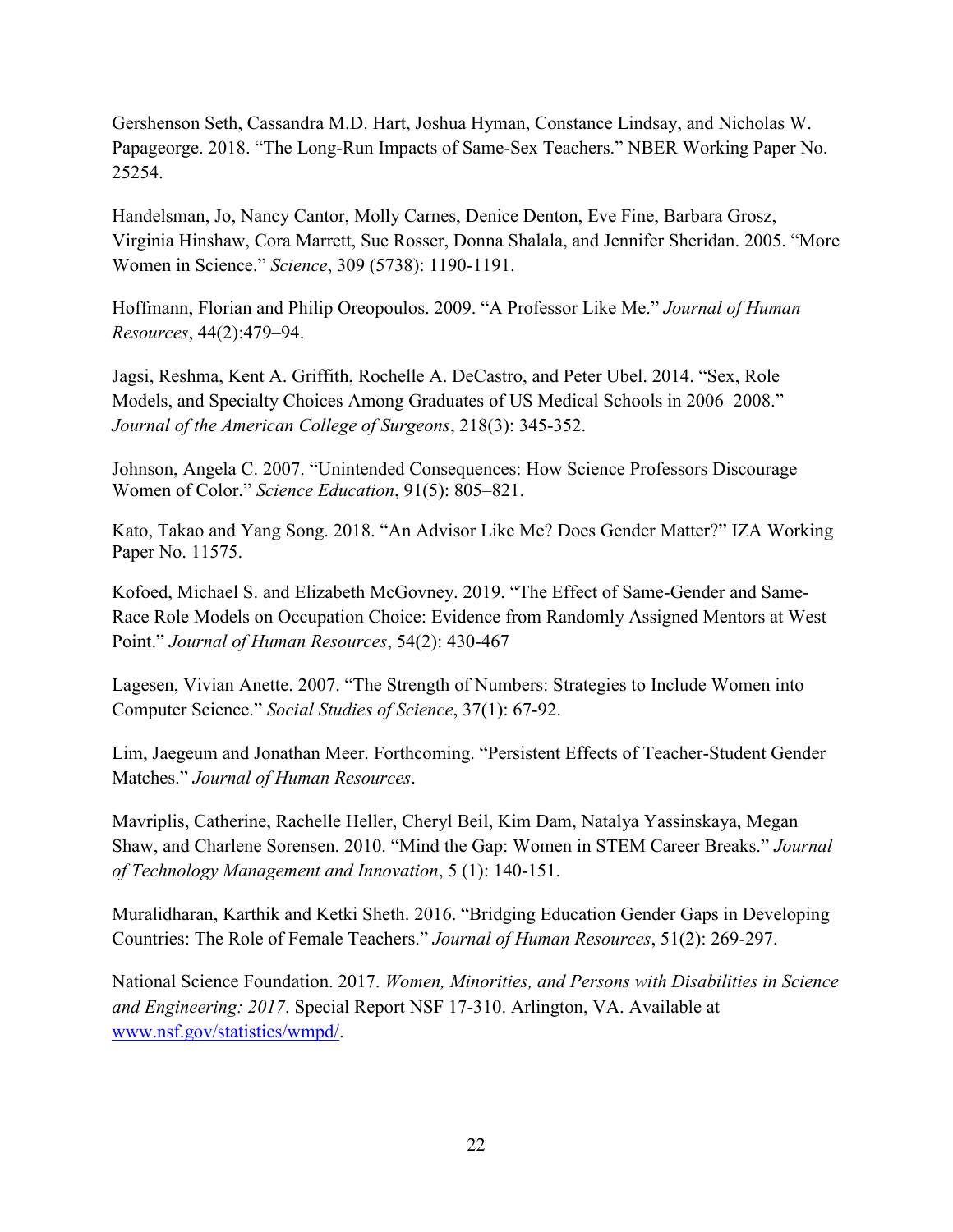Neumark, David and Rosella Gardecki. 1998. "Women Helping Women? Role Model and Mentoring Effects on Female Ph.D. Students in Economics." *Journal of Human Resources*, 33 (1): 220-246.

Oreopoulos, Philip and Florian Hoffman. 2009. "A Professor Like Me: The Influence of Instructor Gender on College Achievement." *Journal of Human Resources*, 44 (2): 479-494.

Paredes, Valentina. 2014. "A Teacher Like Me or a Student Like Me? Role Model Versus Teacher Bias Effect." *Economics of Education Review*, 39: 38-49.

Rask, Kevin N., and Elizabeth M. Bailey. 2002. "Are Faculty Role Models? Evidence from Major Choice in an Undergraduate Institution." *Journal of Economic Education*, 33(2):99–124.

Redden, Elizabeth 2007. "Female Faculty and the Sciences." *Inside Higher Education*. Available at: [https://www.insidehighered.com/news/2007/10/18/womensci.](https://www.insidehighered.com/news/2007/10/18/womensci)

Switzer, Tobias. 2011. "Air Force Policy for Advanced Education: Production of Human Capital or Cheap Signals?" *Air and Space Power Journal*, 25(4): 29-42.

Rothstein, Donna S. 1995. "Do Female Faculty Influence Female Students' Educational and Labor Market Attainments?" *Industrial and Labor Relations Review*, 48(3): 515-530.

Thiry, Heather, Sandra L. Laursen, and Anne Hunter. 2011. "What Experiences Help Students become Scientists?: A Comparative Study of Research and other Sources of Personal and Professional Gains for STEM Undergraduates." *The Journal of Higher Education*, 82(4): 357- 388.

United States Air Force Academy (USAFA). n.d.. "Academics – United States Air Force Academy." Accessed June 21, 2017.<http://www.usafa.af.mil/AboutUs.aspx> <https://www.usafa.edu/academics/>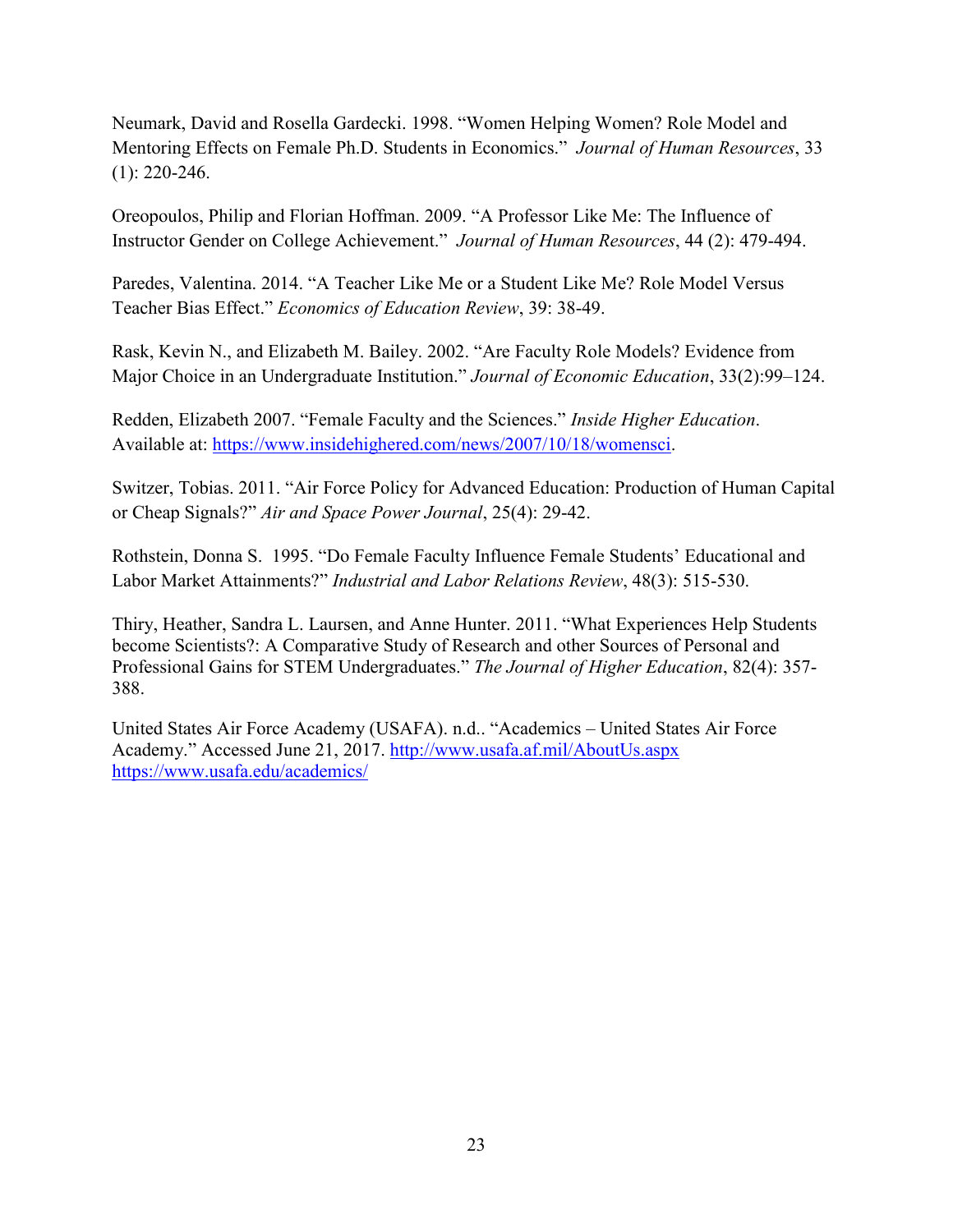|                                      | Female students |           | Male students |           |
|--------------------------------------|-----------------|-----------|---------------|-----------|
|                                      | Mean            | Std. dev. | Mean          | Std. dev. |
| Student-level variables              |                 |           |               |           |
| SAT math                             | 646.5           | 61.8      | 665.2         | 64.4      |
| SAT verbal                           | 636.3           | 68.3      | 628.9         | 68.3      |
| Academic composite score             | 3274.1          | 277.8     | 3266.3        | 291.7     |
| Leadership composite score           | 1764.6          | 187.2     | 1723.2        | 183.1     |
| Fitness score                        | 449.3           | 92.4      | 478.3         | 95.7      |
| White                                | 0.733           | 0.443     | 0.816         | 0.388     |
| <b>Black</b>                         | 0.072           | 0.258     | 0.046         | 0.209     |
| Hispanic                             | 0.073           | 0.260     | 0.058         | 0.234     |
| Asian                                | 0.087           | 0.282     | 0.044         | 0.205     |
| Other race                           | 0.036           | 0.186     | 0.036         | 0.187     |
| Recruited athlete                    | 0.288           | 0.453     | 0.251         | 0.433     |
| Preparatory school attendance        | 0.142           | 0.349     | 0.197         | 0.398     |
| Prior enlisted                       | 0.125           | 0.331     | 0.131         | 0.338     |
| Age 17-19                            | 0.964           | 0.186     | 0.921         | 0.271     |
| Cohort (expected graduation year)    | 2006.1          | 1.4       | 2006.0        | 1.4       |
| Proportion female professors         | 0.188           | 0.183     | 0.192         | 0.187     |
| Took higher-level math               | 0.377           | 0.485     | 0.554         | 0.497     |
| STEM bachelors degree                | 0.276           | 0.447     | 0.474         | 0.499     |
| Pilot                                | 0.219           | 0.414     | 0.513         | 0.500     |
| STEM occupation                      | 0.216           | 0.412     | 0.196         | 0.397     |
| Professional occupation              | 0.045           | 0.207     | 0.016         | 0.126     |
| Masters degree ≤4 years              | 0.268           | 0.443     | 0.163         | 0.370     |
| STEM masters degree $\leq$ 4 years   | 0.067           | 0.250     | 0.061         | 0.240     |
| Professional degree ≤4 years         | 0.025           | 0.157     | 0.013         | 0.111     |
| Separated from Air Force ≤4 years    | 0.105           | 0.307     | 0.066         | 0.248     |
| Masters degree $\leq 6$ years        | 0.488           | 0.500     | 0.361         | 0.480     |
| STEM masters degree $\leq 6$ years   | 0.119           | 0.325     | 0.124         | 0.330     |
| Professional degree ≤6 years         | 0.044           | 0.206     | 0.015         | 0.120     |
| Separated from Air Force ≤6 years    | 0.271           | 0.445     | 0.135         | 0.342     |
| Observations                         |                 | 838       |               | 3,925     |
| Course-level variables               |                 |           |               |           |
| Initial course grade, standardized   | $-0.012$        | 0.965     | 0.127         | 0.929     |
| Observations                         |                 | 3,873     |               | 17,694    |
| Follow-on course grade, standardized | 0.018           | 0.964     | 0.044         | 0.974     |
| Observations                         |                 | 5,835     |               | 27,740    |

**Table 1A. Student Summary Statistics**

Notes: The sample is limited to students who graduated from the USAFA and are not missing SAT scores or other admissions scores (academic composite, leadership composite, or fitness score). 15 females and 84 males are missing data on occupation outcomes. Due to attrition from the Air Force, advanced degree outcomes are limited to 750 females and 3,666 males for 4-year outcomes, and 611 females and 3,396 males for 6-year outcomes.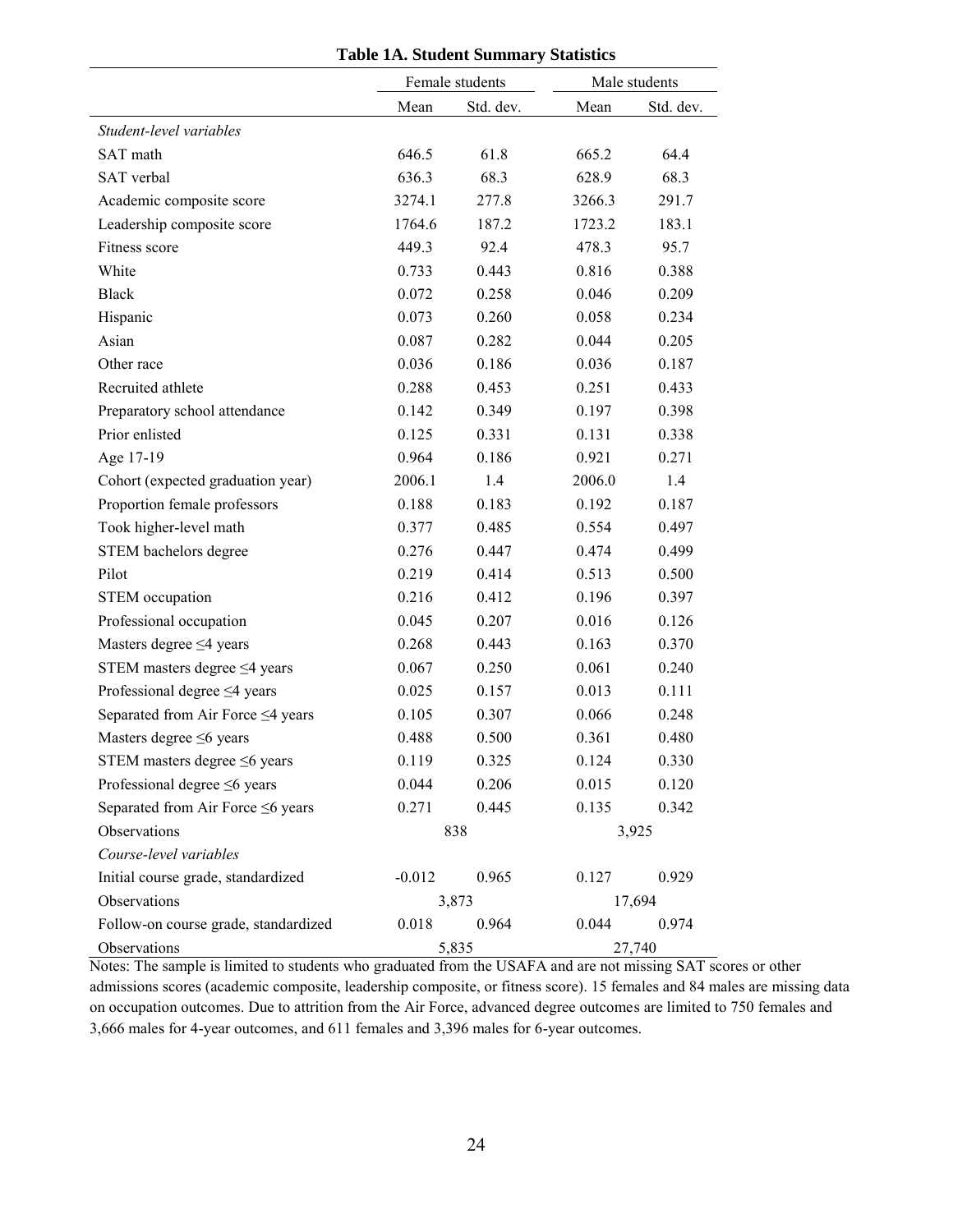|  |  | <b>Table 1B. Professor Summary Statistics</b> |  |
|--|--|-----------------------------------------------|--|
|--|--|-----------------------------------------------|--|

|                             | Female professors |           | Male professors |           |
|-----------------------------|-------------------|-----------|-----------------|-----------|
|                             | Mean              | Std. dev. | Mean            | Std. dev. |
| Lecturer                    | 0.458             | 0.504     | 0.397           | 0.490     |
| Assistant professor         | 0.333             | 0.476     | 0.293           | 0.456     |
| Associate or full professor | 0.125             | 0.334     | 0.267           | 0.443     |
| Terminal degree             | 0.313             | 0.468     | 0.418           | 0.494     |
| Civilian                    | 0.354             | 0.483     | 0.211           | 0.409     |
| <b>Observations</b>         |                   | 48        |                 | 232       |

Notes: The sample is limited to professors of students who graduated from the USAFA and are not missing SAT scores or other admissions scores (academic composite, leadership composite, or fitness score).

|                            | Female professors |           | Male professors |           |
|----------------------------|-------------------|-----------|-----------------|-----------|
|                            | Mean              | Std. dev. | Mean            | Std. dev. |
| Students per class         | 18.83             | 5.10      | 19.35           | 5.60      |
| SAT math                   | 649.0             | 33.4      | 649.6           | 36.2      |
| SAT verbal                 | 621.6             | 27.2      | 625.1           | 29.8      |
| Academic composite score   | 3185.7            | 162.8     | 3200.0          | 176.6     |
| Leadership composite score | 1727.4            | 54.5      | 1730.9          | 56.8      |
| Fitness score              | 474.6             | 36.7      | 472.1           | 35.3      |
| Observations               |                   | 273       |                 | 1077      |

### **Table 1C. Introductory STEM Course Summary Statistics**

Notes: The sample is limited to introductory STEM courses with students who graduated from the USAFA and are not missing SAT scores or other admissions scores (academic composite, leadership composite, or fitness score).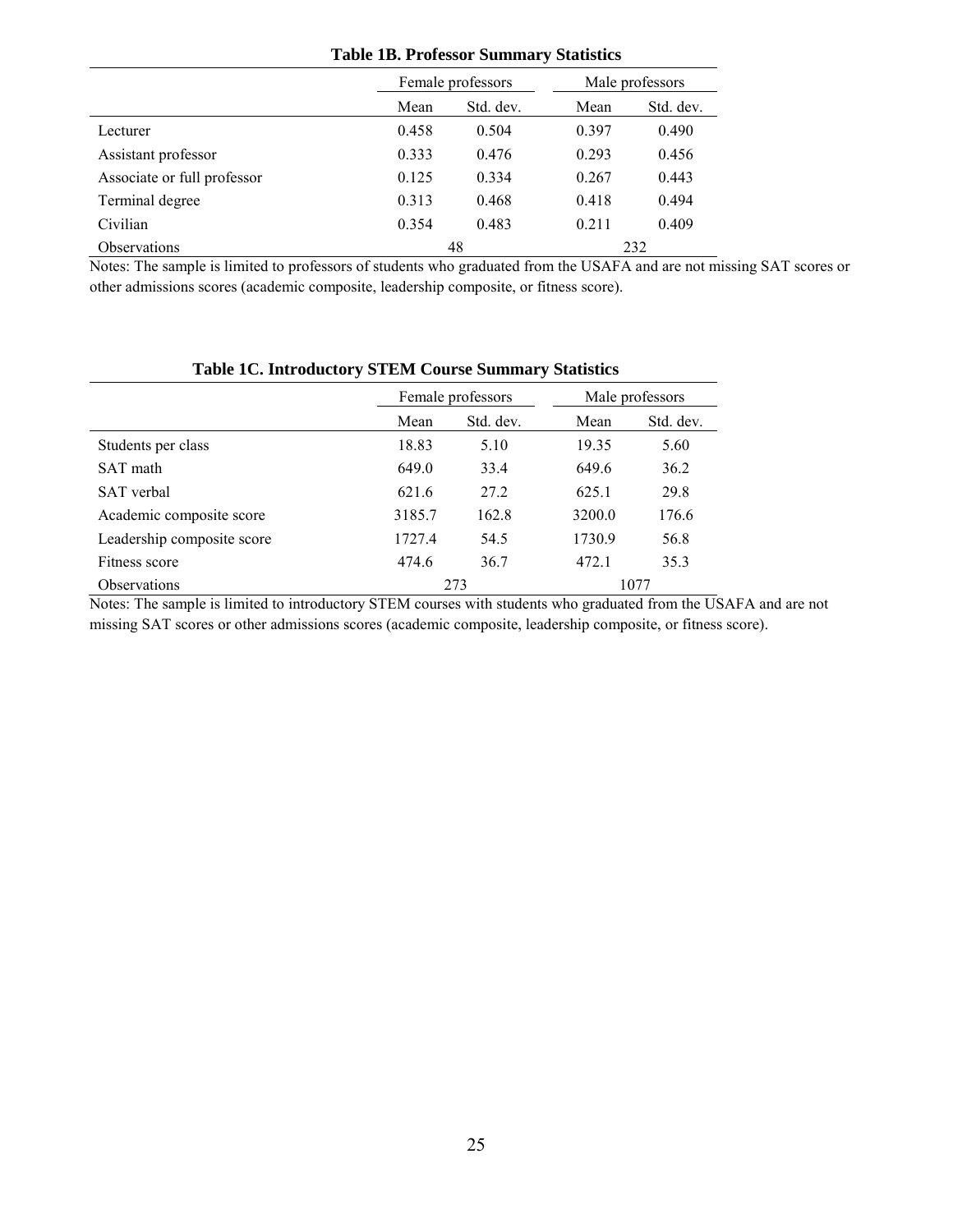|                                    | All students | 1st quartile                      | 2nd quartile | 3rd quartile | 4th quartile |
|------------------------------------|--------------|-----------------------------------|--------------|--------------|--------------|
|                                    | (1)          | (2)                               | (3)          | (4)          | (5)          |
|                                    |              | Panel A. Male and female students |              |              |              |
| Female student                     | $-0.002$     | $-0.014$                          | $-0.013$     | 0.005        | 0.039        |
|                                    | (0.010)      | (0.013)                           | (0.014)      | (0.015)      | (0.026)      |
| SAT math (100's)                   | 0.007        | 0.007                             | $-0.028$     | 0.028        | $-0.004$     |
|                                    | (0.013)      | (0.021)                           | (0.060)      | (0.054)      | (0.031)      |
| SAT verbal (100's)                 | $-0.008$     | 0.002                             | $-0.001$     | $-0.013$     | $-0.024**$   |
|                                    | (0.006)      | (0.009)                           | (0.009)      | (0.014)      | (0.010)      |
| Academic composite score (100's)   | $-0.005$     | $-0.004$                          | $-0.003$     | $-0.008*$    | $-0.003$     |
|                                    | (0.003)      | (0.005)                           | (0.004)      | (0.004)      | (0.004)      |
| Leadership composite score (100's) | $-0.002$     | 0.003                             | $-0.005*$    | $-0.002$     | $-0.005$     |
|                                    | (0.002)      | (0.003)                           | (0.003)      | (0.003)      | (0.004)      |
| Fitness score $(100's)$            | 0.003        | 0.002                             | 0.002        | 0.002        | 0.005        |
|                                    | (0.006)      | (0.009)                           | (0.008)      | (0.009)      | (0.008)      |
| Observations                       | 21,567       | 7,042                             | 5,701        | 4,546        | 4,278        |
| Joint significance p-value         | .149         | .418                              | .441         | .067         | .045         |
|                                    |              | Panel B. Female students          |              |              |              |
| SAT math (100's)                   | 0.026        | $-0.027$                          | 0.089        | 0.074        | 0.021        |
|                                    | (0.020)      | (0.042)                           | (0.109)      | (0.128)      | (0.081)      |
| SAT verbal (100's)                 | $-0.004$     | 0.015                             | 0.008        | $-0.058**$   | $-0.012$     |
|                                    | (0.013)      | (0.021)                           | (0.018)      | (0.029)      | (0.037)      |
| Academic composite score (100's)   | $-0.004$     | $-0.001$                          | $-0.007$     | $-0.001$     | $-0.010$     |
|                                    | (0.004)      | (0.007)                           | (0.007)      | (0.011)      | (0.012)      |
| Leadership composite score (100's) | $-0.003$     | $-0.002$                          | $-0.000$     | $-0.015$     | $-0.001$     |
|                                    | (0.004)      | (0.006)                           | (0.008)      | (0.010)      | (0.012)      |
| Fitness score (100's)              | 0.018        | 0.018                             | 0.017        | 0.021        | 0.023        |
|                                    | (0.012)      | (0.014)                           | (0.015)      | (0.020)      | (0.027)      |
| Observations                       | 3,873        | 1,578                             | 1,097        | 670          | 528          |
| Joint significance p-value         | .526         | .737                              | .463         | .002         | .802         |

**Table 2. Randomness Checks: Predicting Professor Gender**

Notes: Each column shows estimates from a separate course-level regression of an indicator for professor gender on student characteristics. Quartiles are based on SAT math score. The sample is limited to students who graduated from the USAFA and are not missing SAT scores or other admissions scores (academic composite, leadership composite, or fitness score). Student characteristics include SAT math score, SAT verbal score, academic composite score, leadership composite score, fitness score, and (not shown in table) indicators for race, recruited athlete, preparatory school attendance, enlisted prior to entering the Academy, and age 17-19. SAT scores, academic, leadership and fitness scores are divided by 100. Pooled regressions based on courses taken by both male and female students include a female indicator. Standard errors clustered at the professor level are reported in parentheses.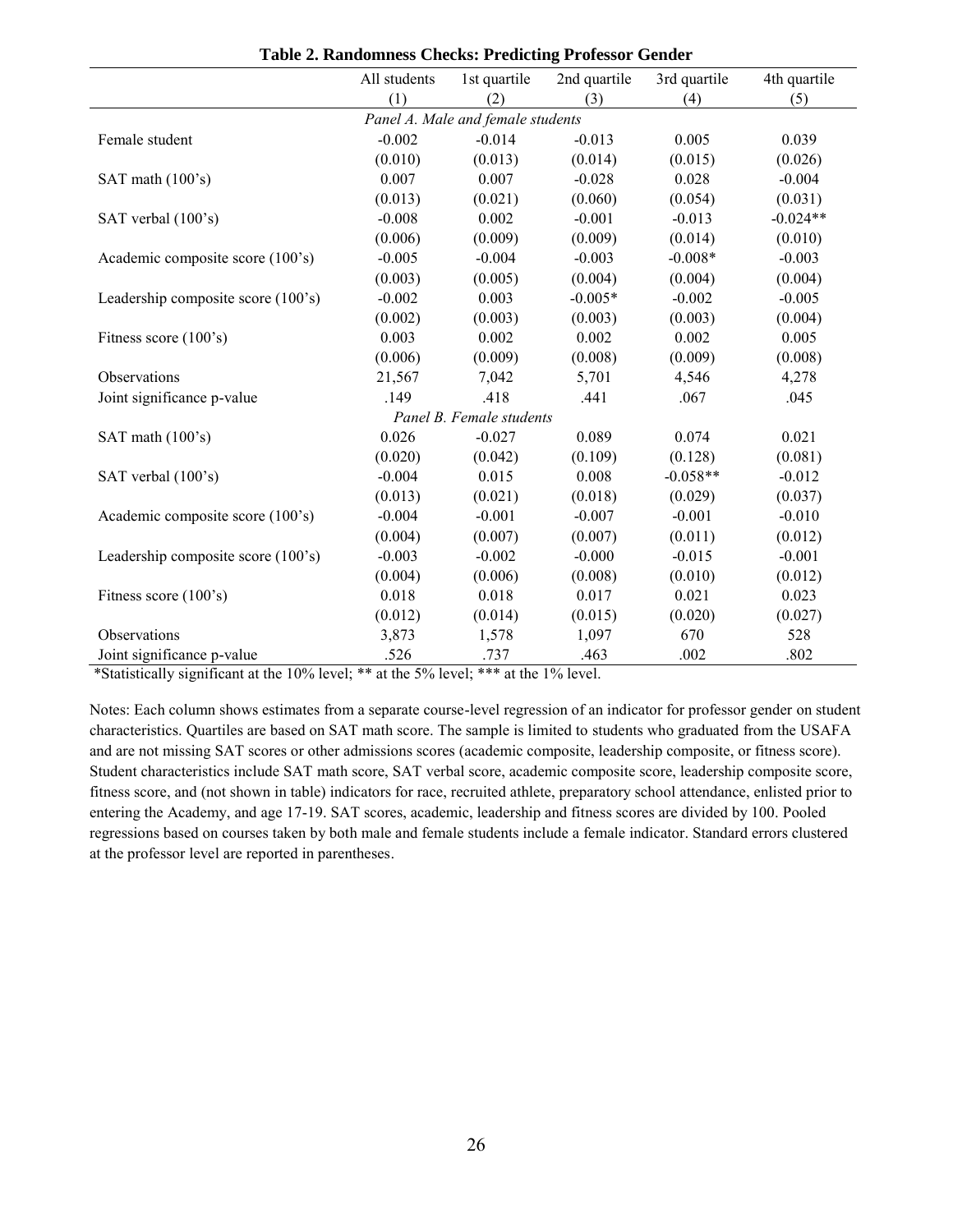|                                       |              |                                |             | <b>STEM</b> |             |
|---------------------------------------|--------------|--------------------------------|-------------|-------------|-------------|
|                                       | First year   | Follow-on                      | Took higher | bachelor's  | Left before |
|                                       | course grade | course grade                   | math course | degree      | graduating  |
|                                       | (1)          | (2)                            | (3)         | (4)         | (5)         |
|                                       |              | Panel A. All students          |             |             |             |
| Proportion of female professors       |              | 0.001                          | 0.040       | 0.037       | 0.048       |
| (STEM first-year courses)             |              | (0.031)                        | (0.039)     | (0.041)     | (0.033)     |
| Female student                        | $-0.106***$  | $-0.028$                       | $-0.135***$ | $-0.176***$ | $-0.035*$   |
|                                       | (0.020)      | (0.019)                        | (0.026)     | (0.025)     | (0.019)     |
| Female student x proportion of        |              | 0.041                          | 0.007       | 0.104       | 0.040       |
| female professors                     |              | (0.063)                        | (0.094)     | (0.093)     | (0.075)     |
| Female student x female               | 0.045        |                                |             |             |             |
| professor                             | (0.041)      |                                |             |             |             |
| Observations                          | 21,567       | 33,575                         | 4,763       | 4,763       | 5,887       |
| Dependent var. mean (female students) | $-0.012$     | 0.018                          | 0.377       | 0.276       | 0.169       |
| Dependent var. mean (male students)   | 0.127        | 0.044                          | 0.554       | 0.474       | 0.195       |
|                                       |              | Panel B. SAT math top quartile |             |             |             |
| Proportion of female professors       |              | $-0.003$                       | $-0.070$    | $-0.022$    | $-0.020$    |
| (STEM first-year courses)             |              | (0.061)                        | (0.066)     | (0.075)     | (0.054)     |
| Female student                        | $-0.142***$  | $-0.192***$                    | $-0.280***$ | $-0.371***$ | 0.024       |
|                                       | (0.041)      | (0.054)                        | (0.060)     | (0.062)     | (0.044)     |
| Female student x proportion of        |              | $0.494***$                     | $0.419**$   | $0.665***$  | $-0.092$    |
| female professors                     |              | (0.163)                        | (0.184)     | (0.203)     | (0.142)     |
| Female student x female               | $0.183**$    |                                |             |             |             |
| professor                             | (0.093)      |                                |             |             |             |
| Observations                          | 4,278        | 8,046                          | 1,146       | 1,146       | 1,343       |
| Dependent var. mean (female students) | 0.413        | 0.471                          | 0.593       | 0.450       | 0.152       |
| Dependent var. mean (male students)   | 0.480        | 0.430                          | 0.791       | 0.688       | 0.146       |

**Table 3. Professor Gender and Undergraduate Outcomes**

Notes: Regressions in columns (1) and (2) are at the student-course level, with normalized course grade as the dependent variable. Regressions in columns (3)-(5) are at the student level, with indicators for taking a higher-level math course, obtaining a STEM bachelor's degree, and attrition before graduation as the respective dependent variables. Column (1) shows coefficients based on the gender of the professor of the first-year course, while the remaining columns show coefficients based on the proportion of female professors in first-year courses. The sample is limited to students who graduated from the USAFA for all regressions except column (5). Controls in all regressions include SAT math score, SAT verbal score, academic composite score, leadership composite score, fitness score, and indicators for race, recruited athlete, preparatory school attendance, enlisted prior to entering the Academy, age 17-19, and cohort. In addition, the studentcourse level regressions include course-semester fixed effects (column 1) or course-section-semester fixed effects (column 2). Furthermore, column (1) controls for indicators for professor being female, holding the rank of Assistant Professor, holding the rank of Associate Professor or Professor, having a terminal degree, and being a civilian; columns (2)-(5) controls for the proportion of the student's professors in first-year STEM courses with each of these characteristics. Standard errors clustered at the professor level (columns 1 and 2) or robust standard errors (columns 3-5) are reported in parentheses.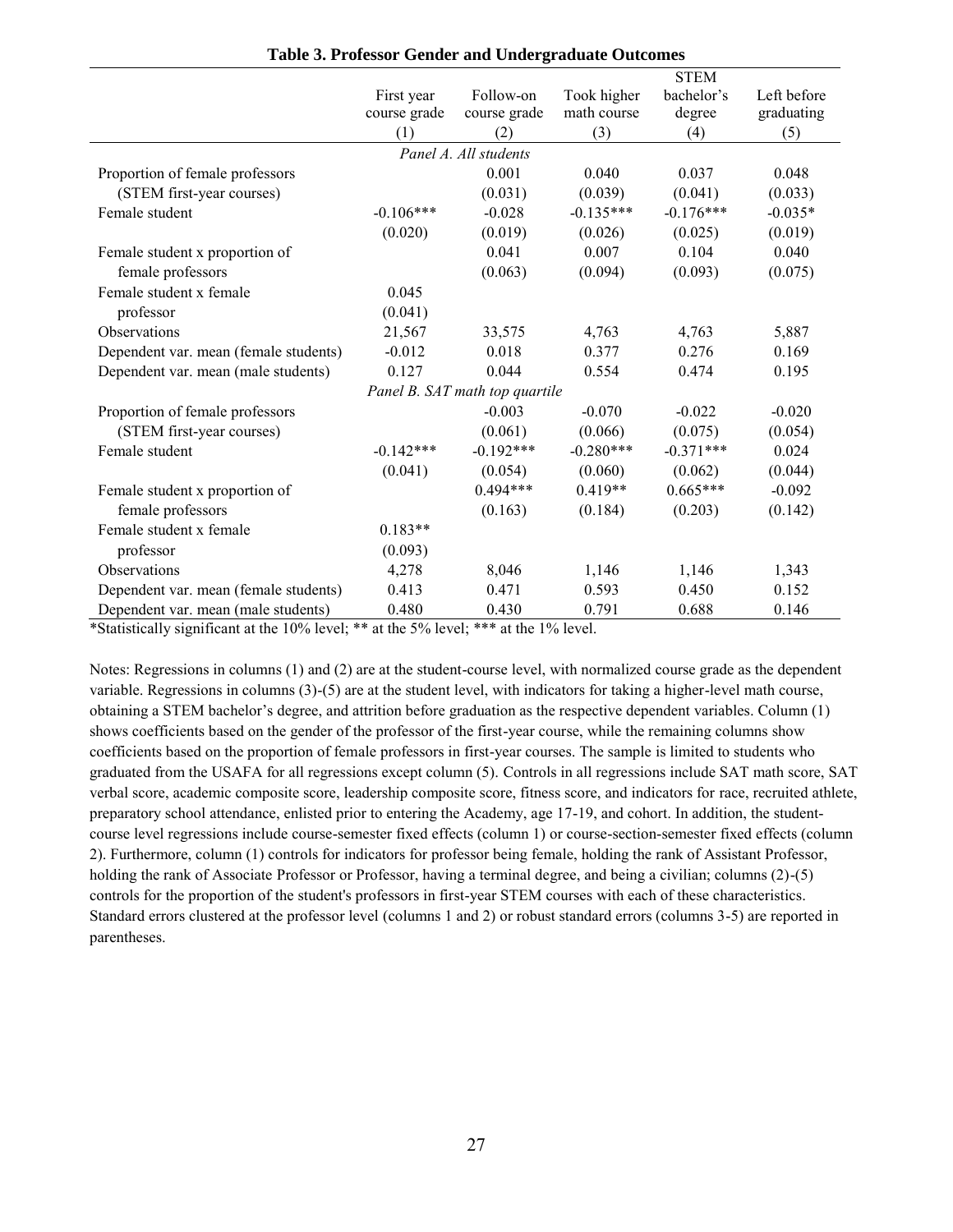|                                                                                                                   |                                | <b>STEM</b> | Professional |
|-------------------------------------------------------------------------------------------------------------------|--------------------------------|-------------|--------------|
|                                                                                                                   | Pilot                          | occupation  | occupation   |
|                                                                                                                   | (1)                            | (2)         | (3)          |
|                                                                                                                   | Panel A. All students          |             |              |
| Proportion of female professors                                                                                   | 0.033                          | $-0.041$    | 0.022        |
| (STEM first-year courses)                                                                                         | (0.044)                        | (0.035)     | (0.014)      |
| Female student                                                                                                    | $-0.276***$                    | 0.006       | $0.026**$    |
|                                                                                                                   | (0.024)                        | (0.023)     | (0.012)      |
| Female student x proportion of female professors                                                                  | 0.008                          | 0.100       | 0.005        |
|                                                                                                                   | (0.089)                        | (0.087)     | (0.048)      |
| Observations                                                                                                      | 4,664                          | 4,664       | 4,664        |
| Dependent variable mean (female students)                                                                         | 0.219                          | 0.216       | 0.045        |
| Dependent variable mean (male students)                                                                           | 0.513                          | 0.196       | 0.016        |
|                                                                                                                   | Panel B. SAT math top quartile |             |              |
| Proportion of female professors                                                                                   | 0.126                          | $-0.196***$ | $0.075**$    |
| (STEM first-year courses)                                                                                         | (0.080)                        | (0.065)     | (0.036)      |
| Female student                                                                                                    | $-0.286***$                    | $-0.017$    | $0.077**$    |
|                                                                                                                   | (0.054)                        | (0.062)     | (0.036)      |
| Female student x proportion of female professors                                                                  | $-0.098$                       | $0.463**$   | $-0.110$     |
|                                                                                                                   | (0.188)                        | (0.210)     | (0.121)      |
| Observations                                                                                                      | 1,116                          | 1,116       | 1,116        |
| Dependent variable mean (female students)                                                                         | 0.201                          | 0.338       | 0.086        |
| Dependent variable mean (male students)<br>$20.77 \times 11.77 \times 10^{-1}$ $1.700 \times 1.77 \times 10^{-1}$ | 0.540                          | 0.250       | 0.025        |

| <b>Table 4. Professor Gender and Career Outcomes</b> |  |  |  |
|------------------------------------------------------|--|--|--|
|------------------------------------------------------|--|--|--|

Notes: Each column reports the results of a separate student-level regression. The dependent variable is an indicator for the student ever working in the occupation indicated in the column heading. See Table A3 in the Appendix for a list of STEM occupations; professional occupations include doctor, surgeon, dentist, lawyer, and chaplain. Controls include SAT math score, SAT verbal score, academic composite score, leadership composite score, fitness score, and indicators for race, recruited athlete, preparatory school attendance, enlisted prior to entering the Academy, age 17-19, and cohort. All regressions also control for the proportion of each student's professors in first-year STEM courses who held the rank of Associate Professor or Professor, the proportion who held a terminal degree, and the proportion who were civilian. Robust standard errors in parentheses.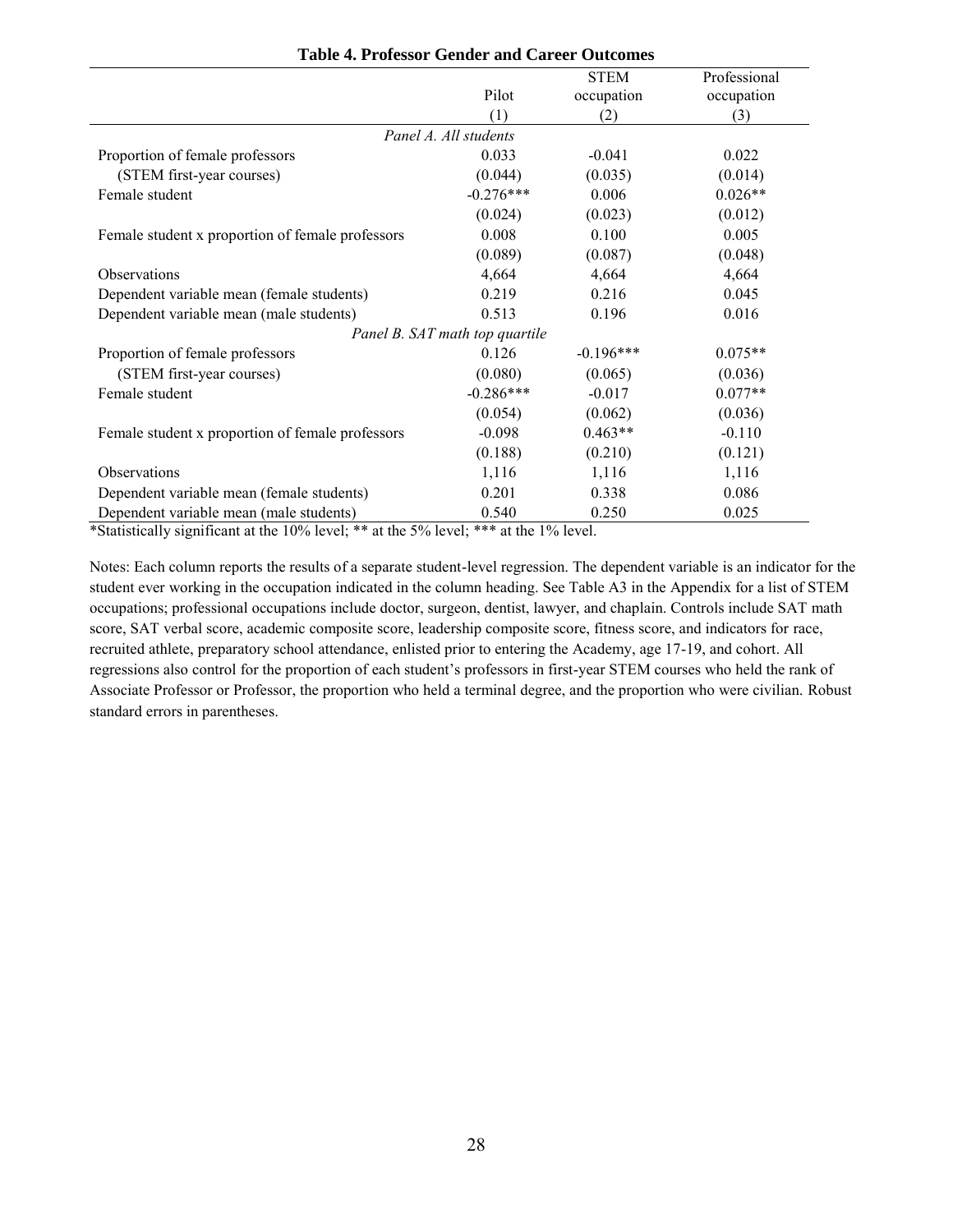|                                                                   | Master's   |                                                                   | Professional | Separated from |  |
|-------------------------------------------------------------------|------------|-------------------------------------------------------------------|--------------|----------------|--|
|                                                                   | degree     | STEM master's                                                     | degree       | Air Force      |  |
|                                                                   | (1)        | (2)                                                               | (3)          | (4)            |  |
|                                                                   |            | Panel A. Outcomes 4 years after graduation, all students          |              |                |  |
| Proportion of female professors                                   | $-0.003$   | $-0.042**$                                                        | $0.036**$    | $-0.002$       |  |
| (STEM first-year courses)                                         | (0.033)    | (0.021)                                                           | (0.014)      | (0.022)        |  |
| Female student                                                    | $0.127***$ | $-0.011$                                                          | $0.021**$    | $0.044***$     |  |
|                                                                   | (0.025)    | (0.014)                                                           | (0.010)      | (0.015)        |  |
| Female student x proportion of female professors                  | $-0.158*$  | $0.099*$                                                          | $-0.046$     | $-0.002$       |  |
|                                                                   | (0.090)    | (0.056)                                                           | (0.035)      | (0.061)        |  |
| Observations                                                      | 4,416      | 4,416                                                             | 4,416        | 4,763          |  |
| Dependent variable mean (female students)                         | 0.268      | 0.067                                                             | 0.025        | 0.105          |  |
| Dependent variable mean (male students)                           | 0.163      | 0.061                                                             | 0.013        | 0.066          |  |
|                                                                   |            | Panel B. Outcomes 6 years after graduation, all students          |              |                |  |
| Proportion of female professors                                   | $-0.024$   | $-0.049$                                                          | $0.042***$   | $-0.009$       |  |
| (STEM first-year courses)                                         | (0.045)    | (0.030)                                                           | (0.015)      | (0.029)        |  |
| Female student                                                    | $0.110***$ | $-0.011$                                                          | $0.046***$   | $0.147***$     |  |
|                                                                   | (0.031)    | (0.021)                                                           | (0.013)      | (0.023)        |  |
| Female student x proportion of female professors                  | $-0.002$   | 0.048                                                             | $-0.088**$   | $-0.032$       |  |
|                                                                   | (0.116)    | (0.074)                                                           | (0.045)      | (0.087)        |  |
| Observations                                                      | 4,007      | 4,007                                                             | 4,007        | 4,763          |  |
| Dependent variable mean (female students)                         | 0.488      | 0.119                                                             | 0.044        | 0.271          |  |
| Dependent variable mean (male students)                           | 0.361      | 0.124                                                             | 0.015        | 0.135          |  |
|                                                                   |            | Panel C. Outcomes 4 years after graduation, SAT math top quartile |              |                |  |
| Proportion of female professors                                   | $-0.005$   | $-0.081*$                                                         | $0.101**$    | 0.018          |  |
| (STEM first-year courses)                                         | (0.064)    | (0.048)                                                           | (0.040)      | (0.037)        |  |
| Female student                                                    | $0.137**$  | $-0.064$                                                          | $0.060*$     | 0.047          |  |
|                                                                   | (0.063)    | (0.042)                                                           | (0.031)      | (0.036)        |  |
| Female student x proportion of female professors                  | 0.003      | $0.426**$                                                         | $-0.211**$   | 0.056          |  |
|                                                                   | (0.220)    | (0.183)                                                           | (0.090)      | (0.134)        |  |
| Observations                                                      | 1,068      | 1,068                                                             | 1,068        | 1,146          |  |
| Dependent variable mean (female students)                         | 0.366      | 0.154                                                             | 0.049        | 0.121          |  |
| Dependent variable mean (male students)                           | 0.206      | 0.119                                                             | 0.021        | 0.061          |  |
| Panel D. Outcomes 6 years after graduation, SAT math top quartile |            |                                                                   |              |                |  |
| Proportion of female professors                                   | $-0.017$   | $-0.140**$                                                        | $0.104**$    | 0.013          |  |
| (STEM first-year courses)                                         | (0.082)    | (0.059)                                                           | (0.043)      | (0.053)        |  |
| Female student                                                    | $0.132*$   | $-0.106**$                                                        | $0.117***$   | $0.150***$     |  |
|                                                                   | (0.070)    | (0.052)                                                           | (0.044)      | (0.054)        |  |
| Female student x proportion of female professors                  | $-0.050$   | $0.488**$                                                         | $-0.305***$  | 0.050          |  |
|                                                                   | (0.231)    | (0.208)                                                           | (0.113)      | (0.179)        |  |
| Observations                                                      | 978        | 978                                                               | 978          | 1,146          |  |
| Dependent variable mean (female students)                         | 0.540      | 0.220                                                             | 0.090        | 0.286          |  |
| Dependent variable mean (male students)                           | 0.378      | 0.195                                                             | 0.025        | 0.127          |  |

Notes: The dependent variable is an indicator for attainment of the specified degree (columns 1-3) or separating from the Air Force (column 4) within 4 years (Panels A and C) or 6 years (Panels B and D). The sample is restricted to USAFA graduates who served in the Air Force at least 4 years (Panels A and C) or 6 years (Panels B and D) for columns 1-3 and to all USAFA graduates in column 4. Panels C and D are further limited to students in the top quartile of SAT math. Controls include SAT math score, SAT verbal score, academic composite score, leadership composite score, fitness score, and indicators for race, recruited athlete, preparatory school attendance, enlisted prior to entering the Academy, age 17-19, and cohort. All regressions also control for the proportion of each student's professors in first-year STEM courses who held the rank of Associate Professor or Professor, the proportion who held a terminal degree, and the proportion who were civilian. Robust standard errors in parentheses.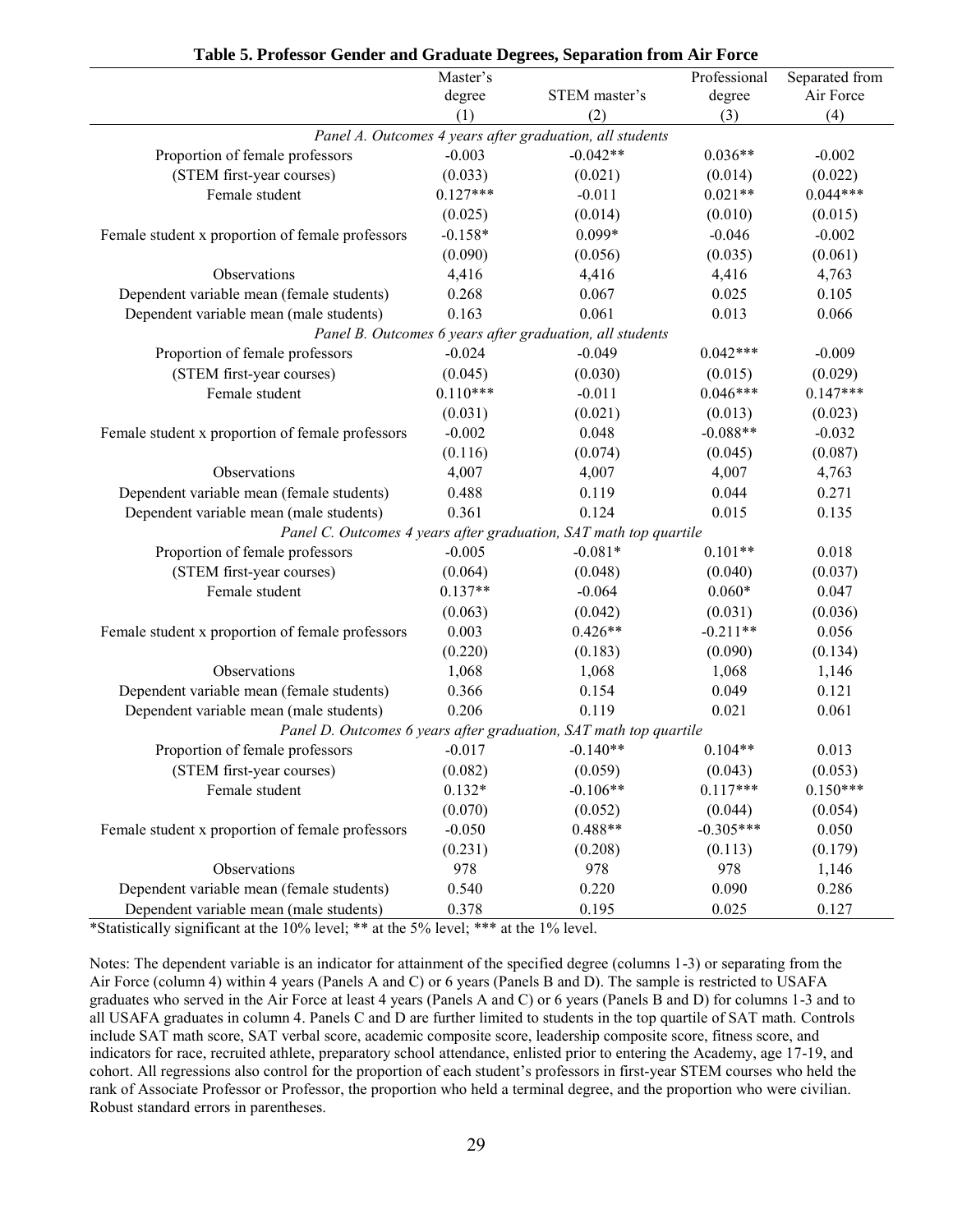



Notes: Each panel shows estimates of *β3*, the coefficient of the interaction between the female student indicator and either the female professor indicator (Panel A) or the fraction of female freshman-year STEM professors (Panels B-D) from equation (1) (Panel A), equation (2) (Panel B), or equation (3) (Panels C and D). Estimates are shown for 16 different quartiles along the student ability distribution (as measured by math SAT scores):  $0 - 25^{th}$ ,  $5^{th} - 30^{th}$ ,  $10^{th} - 35^{th}$ ,  $15^{th} - 40^{th}$ ,  $20^{\text{th}}$  -  $45^{\text{th}}$ ,  $25^{\text{th}}$  -  $50^{\text{th}}$ ,  $30^{\text{th}}$  -  $55^{\text{th}}$  -  $60^{\text{th}}$ ,  $40^{\text{th}}$  -  $65^{\text{th}}$ ,  $55^{\text{th}}$  -  $70^{\text{th}}$ ,  $50^{\text{th}}$  -  $75^{\text{th}}$ ,  $55^{\text{th}}$  -  $80^{\text{th}}$ ,  $60^{\text{th}}$  -  $85^{\text{th}}$ ,  $65^{\text{th$ the 75<sup>th</sup> - 100<sup>th</sup> percentiles. Vertical bars indicate 95 percent confidence intervals.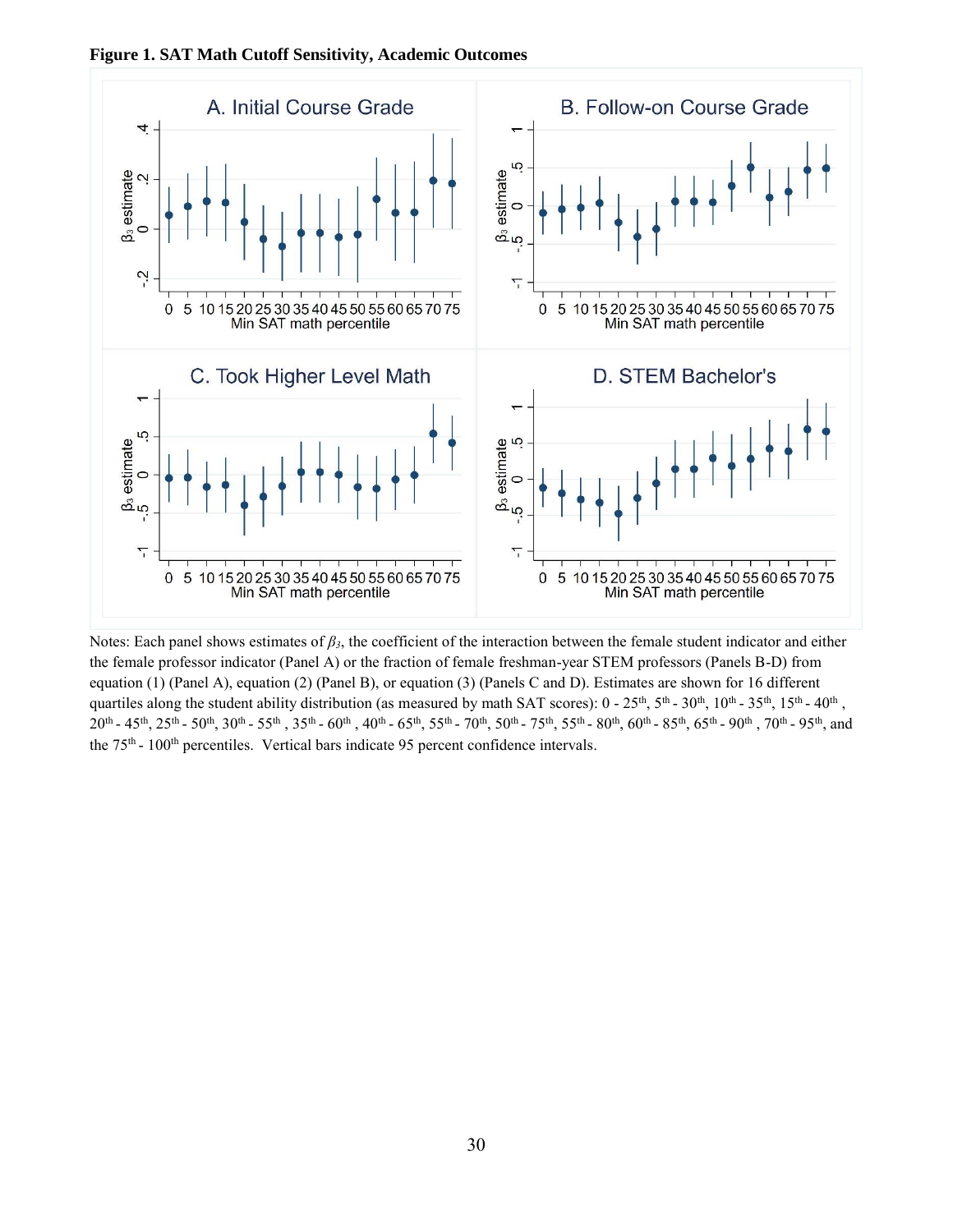



Notes: Estimates of *β3*, the coefficient of the interaction between the female student indicator and the fraction of female freshman-year STEM professors from equation (3), are shown for 16 different range of the student ability distribution (as measured by math SAT scores):  $0 - 25^{th}$ ,  $5^{th}$  -  $30^{th}$ ,  $10^{th}$  -  $35^{th}$ ,  $15^{th}$  -  $40^{th}$ ,  $20^{th}$  -  $45^{th}$ ,  $25^{th}$  -  $50^{th}$ ,  $30^{th}$  -  $55^{th}$  ,  $35^{th}$  -  $60^{th}$ ,  $40^{th}$  - $65<sup>th</sup>$ ,  $55<sup>th</sup>$  -  $70<sup>th</sup>$ ,  $55<sup>th</sup>$  -  $80<sup>th</sup>$ ,  $60<sup>th</sup>$  -  $85<sup>th</sup>$ ,  $65<sup>th</sup>$  -  $90<sup>th</sup>$ ,  $70<sup>th</sup>$  -  $95<sup>th</sup>$ , and the  $75<sup>th</sup>$  -  $100<sup>th</sup>$  percentiles. Vertical bars indicate 95 percent confidence intervals.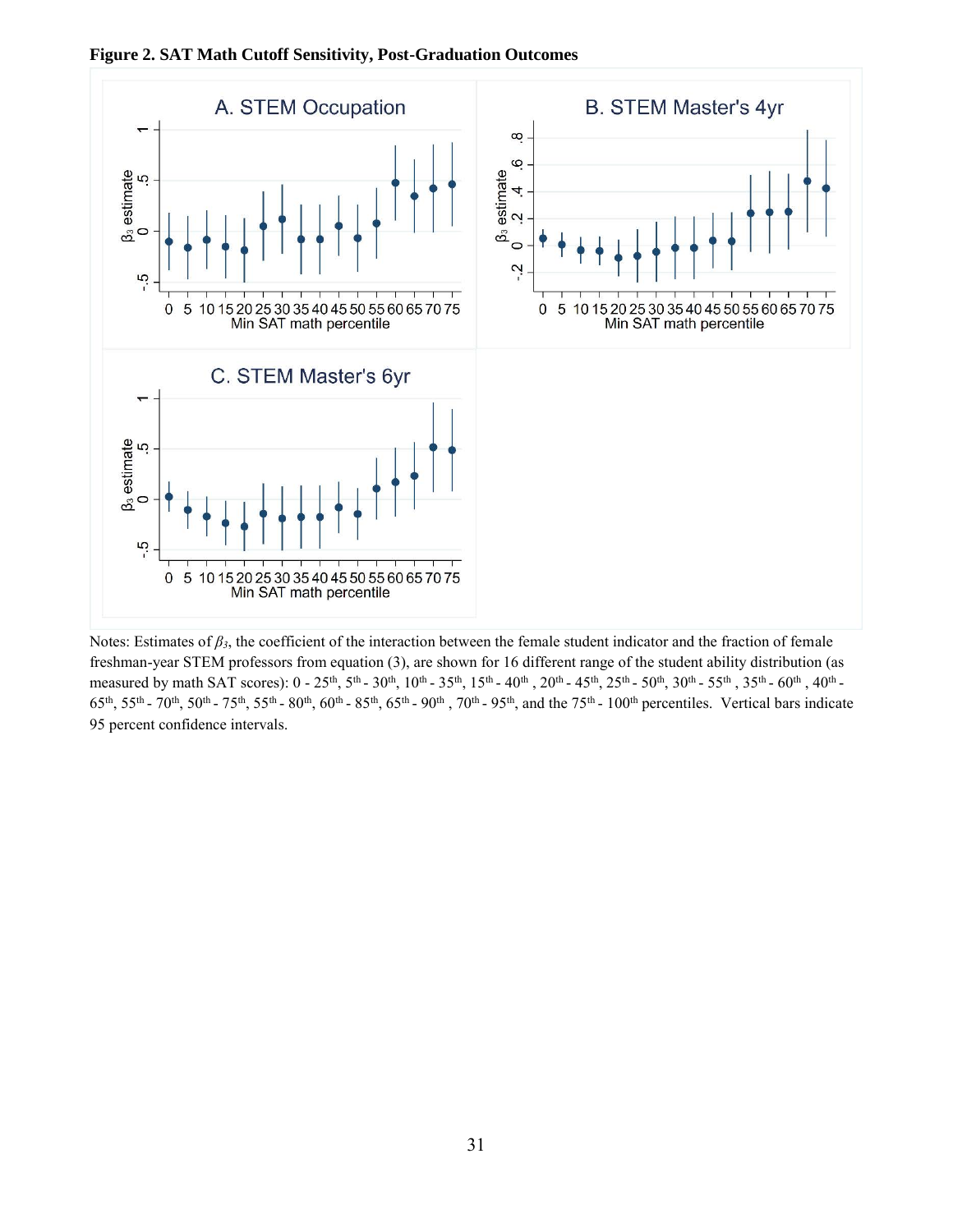|                                                  | Pilot $#1$                     | STEM #1    | STEM top 2 | STEM anywhere |
|--------------------------------------------------|--------------------------------|------------|------------|---------------|
|                                                  | choice                         | choice     | choices    | among choices |
|                                                  | (1)                            | (2)        | (3)        | (4)           |
|                                                  | Panel A. All students          |            |            |               |
| Proportion of female professors                  | 0.023                          | $-0.011$   | 0.012      | 0.051         |
| (STEM first-year courses)                        | (0.044)                        | (0.030)    | (0.048)    | (0.048)       |
| Female student                                   | $-0.311***$                    | $0.059***$ | $-0.009$   | $-0.133***$   |
|                                                  | (0.029)                        | (0.022)    | (0.028)    | (0.030)       |
| Female student x proportion of female professors | 0.074                          | $-0.011$   | $-0.115$   | $-0.083$      |
|                                                  | (0.115)                        | (0.087)    | (0.110)    | (0.117)       |
| <b>Observations</b>                              | 3,840                          | 3,840      | 3,840      | 3,840         |
| Dependent variable mean (female students)        | 0.403                          | 0.160      | 0.308      | 0.469         |
| Dependent variable mean (male students)          | 0.718                          | 0.103      | 0.344      | 0.623         |
|                                                  | Panel B. SAT math top quartile |            |            |               |
| Proportion of female professors                  | $0.167**$                      | $-0.131**$ | $-0.025$   | $-0.022$      |
| (STEM first-year courses)                        | (0.083)                        | (0.064)    | (0.097)    | (0.088)       |
| Female student                                   | $-0.317***$                    | 0.089      | $-0.026$   | $-0.133**$    |
|                                                  | (0.066)                        | (0.060)    | (0.070)    | (0.066)       |
| Female student x proportion of female professors | 0.156                          | 0.014      | 0.019      | 0.173         |
|                                                  | (0.236)                        | (0.207)    | (0.264)    | (0.232)       |
| <b>Observations</b>                              | 941                            | 941        | 941        | 941           |
| Dependent variable mean (female students)        | 0.405                          | 0.250      | 0.474      | 0.655         |
| Dependent variable mean (male students)          | 0.733                          | 0.135      | 0.456      | 0.713         |

**Table A1. Professor Gender and Occupational Preferences**

Notes: Each column reports the results of a separate student-level regression. The dependent variable is an indicator for the student ranking the indicated occupation or occupation category as inputs to the occupational matching system. See the text (section 2.4) for a description of the occupational matching system and Table A3 for a list of STEM occupations. The sample is limited to USAFA graduates for whom occupational preference data were available. Controls include SAT math score, SAT verbal score, academic composite score, leadership composite score, fitness score, and indicators for race, recruited athlete, preparatory school attendance, enlisted prior to entering the Academy, age 17-19, and cohort. In addition, regressions include controls for the proportion of the student's professors in first-year STEM courses who held the rank of Associate Professor or Professor, the proportion who held a terminal degree, and the proportion who were civilian. Robust standard errors in parentheses.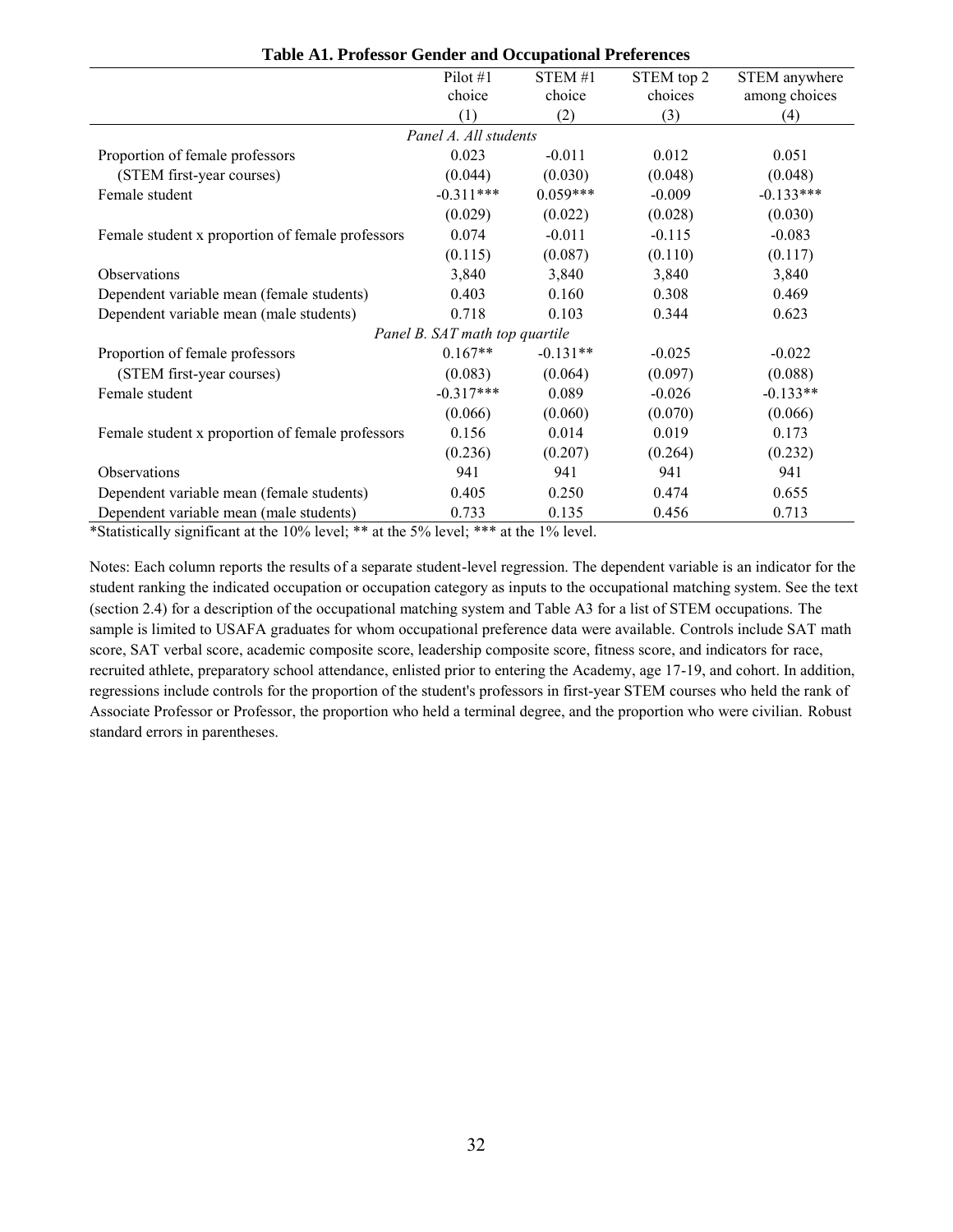|                                  | STEM occupation | STEM occupation                | STEM occupation | STEM occupation |
|----------------------------------|-----------------|--------------------------------|-----------------|-----------------|
|                                  | first job       | $\leq$ 2 years                 | $\leq$ 4 years  | $\leq$ 6 years  |
|                                  | (1)             | (2)                            | (3)             | (4)             |
|                                  |                 | Panel A. All students          |                 |                 |
| Proportion of female professors  | $-0.004$        | $-0.043$                       | $-0.040$        | $-0.036$        |
| (STEM first-year courses)        | (0.031)         | (0.035)                        | (0.035)         | (0.035)         |
| Female student                   | 0.027           | 0.012                          | $-0.004$        | $-0.019$        |
|                                  | (0.022)         | (0.023)                        | (0.024)         | (0.025)         |
| Female student x proportion of   | 0.030           | 0.091                          | 0.112           | $0.203**$       |
| female professors                | (0.081)         | (0.086)                        | (0.091)         | (0.098)         |
| Observations                     | 4,642           | 4,534                          | 4,311           | 3,902           |
| Dep. var. mean (female students) | 0.177           | 0.215                          | 0.205           | 0.194           |
| Dep. var. mean (male students)   | 0.150           | 0.187                          | 0.187           | 0.172           |
|                                  |                 | Panel B. SAT math top quartile |                 |                 |
| Proportion of female professors  | $-0.083$        | $-0.203***$                    | $-0.198***$     | $-0.177***$     |
| (STEM first-year courses)        | (0.059)         | (0.065)                        | (0.064)         | (0.062)         |
| Female student                   | 0.074           | 0.003                          | $-0.015$        | $-0.035$        |
|                                  | (0.059)         | (0.062)                        | (0.064)         | (0.066)         |
| Female student x proportion of   | 0.103           | 0.399*                         | $0.425*$        | $0.620***$      |
| female professors                | (0.190)         | (0.210)                        | (0.219)         | (0.221)         |
| Observations                     | 1,110           | 1,082                          | 1,036           | 946             |
| Dep. var. mean (female students) | 0.283           | 0.328                          | 0.32            | 0.323           |
| Dep. var. mean (male students)   | 0.182           | 0.233                          | 0.235           | 0.215           |

**Table A2. Professor Gender and Occupational Progression**

Notes: Each column reports the results of a separate student-level regression. The dependent variable is an indicator for the student working in a STEM occupation in the indicated time frame. See Table A3 for a list of STEM occupations. The sample is limited to USAFA graduates who served in the Air Force for at least 2, 4, and 6 years in columns (2), (3), and (4), respectively. Controls include SAT math score, SAT verbal score, academic composite score, leadership composite score, fitness score, and indicators for race, recruited athlete, preparatory school attendance, enlisted prior to entering the Academy, age 17-19, and cohort. In addition, regressions include controls for the proportion of the student's professors in first-year STEM courses who held the rank of Associate Professor or Professor, the proportion who held a terminal degree, and the proportion who were civilian. Robust standard errors in parentheses.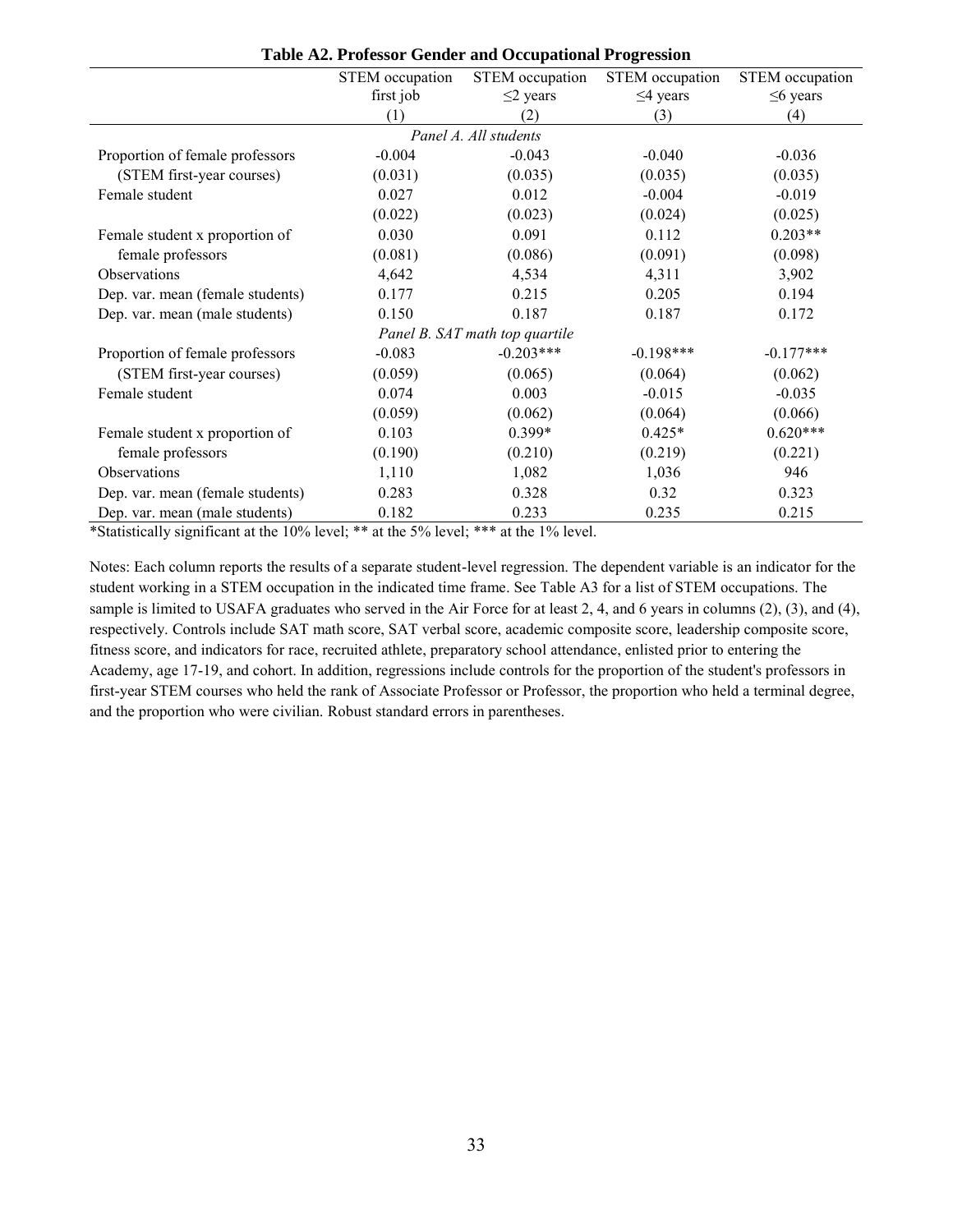| <b>Occupation Code</b> | <b>STEM Occupation</b>                                                |
|------------------------|-----------------------------------------------------------------------|
| 13S                    | Space Operations                                                      |
| 14W, 15W <sup>+</sup>  | Weather                                                               |
| 32E                    | Civil Engineer                                                        |
| 61A                    | <b>Operations Research Analyst</b>                                    |
| $61B+$                 | <b>Behavioral Scientist</b>                                           |
| 61C                    | Chemist/Nuclear Chemist                                               |
| 61D                    | Physicist/Nuclear Engineer                                            |
| $61S+$                 | Scientist                                                             |
| 62E <sup>++</sup>      | Developmental Engineer                                                |
| <b>Occupation Code</b> | <b>Non-STEM Occupation</b>                                            |
| 11B                    | <b>Bomber Pilot</b>                                                   |
| 11E                    | <b>Experimental Test Pilot</b>                                        |
| 11F                    | Fighter Pilot                                                         |
| 11G                    | <b>Generalist Pilot</b>                                               |
| 11H                    | Rescue Pilot                                                          |
| 11K                    | <b>Trainer Pilot</b>                                                  |
| 11M                    | <b>Mobility Pilot</b>                                                 |
| 11R                    | Reconnaissance/Surveillance/Electronic Warfare Pilot                  |
| 11S                    | Special Operations Pilot                                              |
| 11U                    | Remotely Piloted Aircraft Pilot                                       |
| 11X                    | Pilot                                                                 |
| 12B                    | Bomber Combat Systems Officer                                         |
| 12E                    | Experimental Test Combat Systems Officer                              |
| 12F                    | Fighter Combat Systems Officer                                        |
| 12G                    | Generalist Combat Systems Officer                                     |
| 12H                    | Rescue Combat Systems Officer                                         |
| 12K                    | Trainer Combat Systems Officer                                        |
| 12M                    | Mobility Combat Systems Officer                                       |
| 12R                    | Reconnaissance/Surveillance/Electronic Warfare Combat Systems Officer |
| 12S                    | Special Operations Combat Systems Officer                             |
| 12U                    | Remotely Piloted Aircraft Pilot                                       |
| 12X                    | Combat Systems Officer                                                |
| 13A                    | Astronaut                                                             |
| 13B                    | Air Battle Manager                                                    |
| 13C                    | <b>Special Tactics</b>                                                |
| 13D                    | Combat Rescue Officer                                                 |
| 13L                    | Air Liaison Officer                                                   |
| 13M                    | Airfield Operations                                                   |
| 13N                    | Nuclear and Missile Operations                                        |
| 14F                    | <b>Information Operations</b>                                         |
| 14N                    | Intelligence                                                          |

# **Table A3. STEM and Non-STEM Occupations**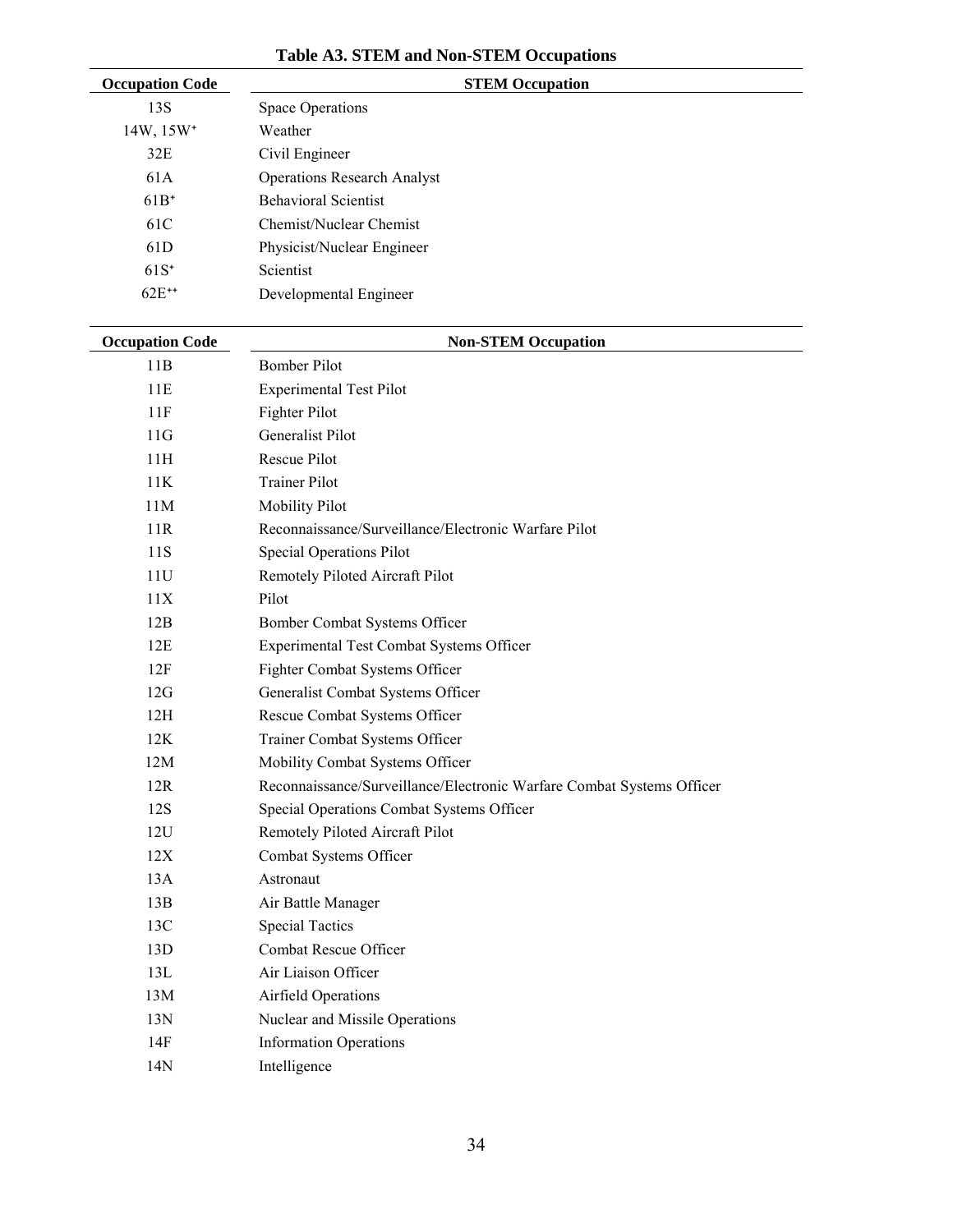| 16F                                                    | Regional Affairs Strategist                        |
|--------------------------------------------------------|----------------------------------------------------|
| 16G                                                    | Air Force Operations Staff Officer                 |
| 16P                                                    | Political Military Affairs Strategist              |
| 16R                                                    | Planning and Programming                           |
| 16X                                                    | <b>Operations Support</b>                          |
| 17C                                                    | Cyberspace Operations Commander                    |
| 17D                                                    | <b>Cyberspace Operations</b>                       |
| 17S                                                    | <b>Cyber Warfare Operations</b>                    |
| 18A                                                    | Attack Remotely Piloted Aircraft Pilot             |
| 18E                                                    | Experimental Test Remotely Piloted Aircraft Pilot  |
| 18G                                                    | Generalist Remotely Piloted Aircraft Pilot         |
| 18R                                                    | Reconnaissance Remotely Piloted Aircraft Pilot     |
| 18S                                                    | Special Operations Remotely Piloted Aircraft Pilot |
| 18X                                                    | Remotely Piloted Aircraft Pilot                    |
| 20 <sup>C</sup>                                        | Logistics Commander                                |
| 20X                                                    | Logistics                                          |
| 21A                                                    | Aircraft Maintenance                               |
| 21M                                                    | Munitions and Missile Maintenance                  |
| 21R                                                    | Logistics Readiness                                |
| 21X                                                    | Logistics Utilization                              |
| 30 <sup>C</sup>                                        | Support Commander                                  |
| 31P                                                    | <b>Security Forces</b>                             |
| $33S^+$                                                | Communication and Information                      |
| $34M+$                                                 | <b>Services</b>                                    |
| 35B                                                    | Air Force Band                                     |
| 35P                                                    | Public Affairs                                     |
| 36P <sup>+</sup> , 37F <sup>+</sup> , 38P <sup>+</sup> | Personnel                                          |
| 38F                                                    | Force Support                                      |
| $38M+$                                                 | Manpower                                           |
| 40C                                                    | Medical Commander                                  |
| 41A                                                    | Health Services Administrator                      |
| 42B                                                    | Physical Therapist                                 |
| 42E                                                    | Optometrist                                        |
| 42F                                                    | Podiatrist                                         |
| 42G                                                    | Physician Assistant                                |
| 42N                                                    | Audiologist                                        |
| 42P                                                    | Clinical Psychologist                              |
| 42S                                                    | <b>Clinical Social Worker</b>                      |
| 42T                                                    | Occupational Therapist                             |
| 42X                                                    | <b>Biomedical Clinician</b>                        |
| 43A                                                    | Aerospace and Operational Physiologist             |
| 43B                                                    | <b>Biomedical Scientist</b>                        |
| 43D                                                    | <b>Dietitian</b>                                   |
| 43E                                                    | <b>Bioenvironmental Engineer</b>                   |
|                                                        |                                                    |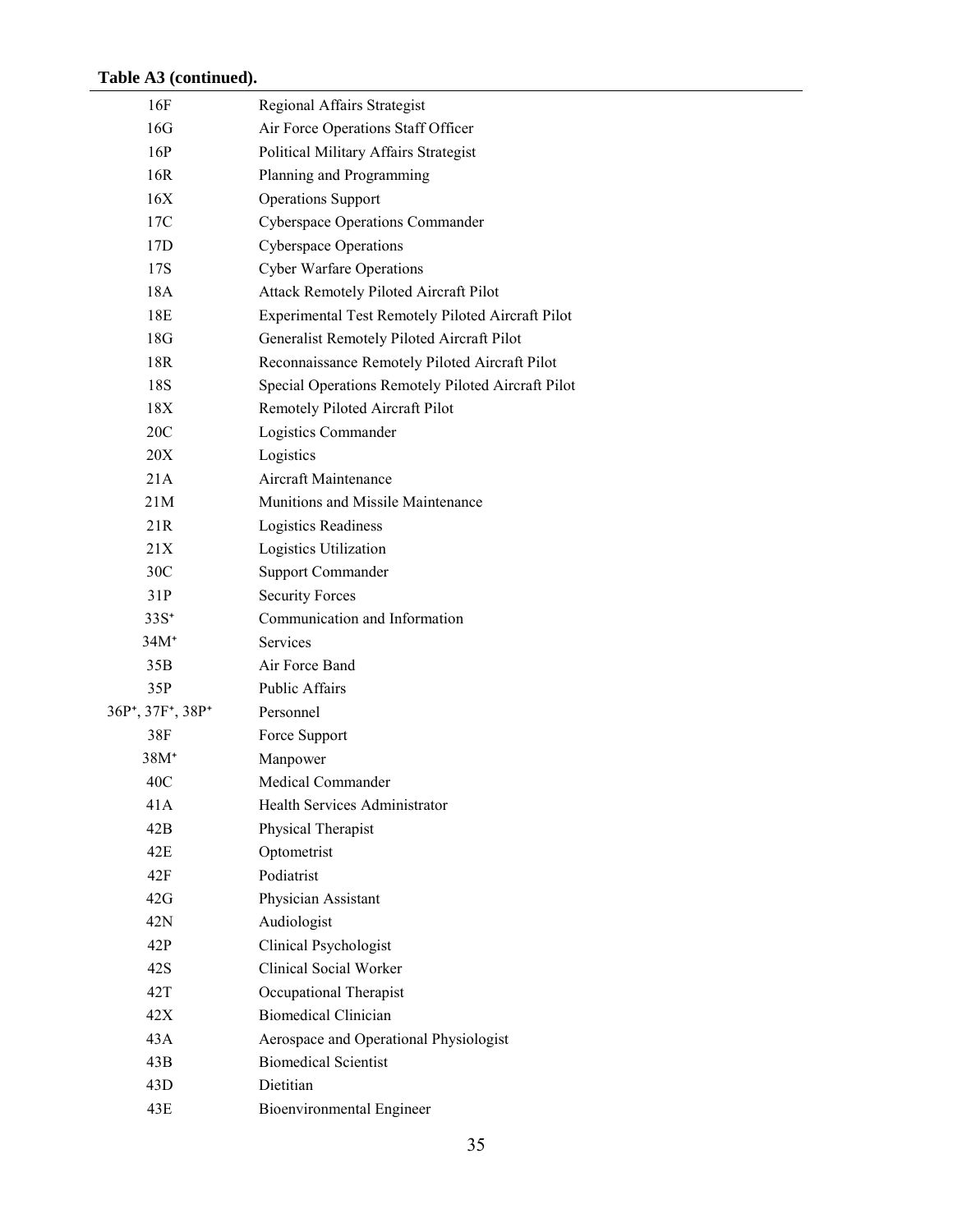| 43H             | Public Health Officer                     |
|-----------------|-------------------------------------------|
| 43P             | Pharmacist                                |
| 43T             | <b>Biomedical Laboratory</b>              |
| 43X             | <b>Biomedical Specialist</b>              |
| 44 A            | Chief Hospital/Clinic Services            |
| 44B             | Preventive Medicine                       |
| 44D             | Pathologist                               |
| 44E             | <b>Emergency Services Physician</b>       |
| 44F             | Family Physician                          |
| 44G             | General Practice Physician                |
| 44H             | Nuclear Medicine Physician                |
| 44.J            | <b>Clinical Geneticist</b>                |
| 44K             | Pediatrician                              |
| 44M             | Internist                                 |
| 44N             | Neurologist                               |
| 44O             | Physician                                 |
| 44P             | Psychiatrist                              |
| 44R             | Diagnostic Radiologist                    |
| 44S             | Dermatologist                             |
| 44T             | Radiotherapist                            |
| 44U             | Occupational Medicine                     |
| 44 X            | Physician                                 |
| 44Y             | <b>Critical Care Medicine</b>             |
| 44Z             | Allergist                                 |
| 45A             | Anesthesiologist                          |
| 45B             | Orthopedic Surgeon                        |
| 45E             | Ophthalmologist                           |
| 45G             | Obstetrician and Gynecologist             |
| 45N             | Otorhinolaryngologist                     |
| 45P             | Physical Medicine Physician               |
| 45S             | Surgeon                                   |
| 45U             | Urologist                                 |
| 45X             | Surgery                                   |
| 46A             | Nursing Administrator                     |
| 46F             | <b>Flight Nurse</b>                       |
| 46N             | <b>Clinical Nurse</b>                     |
| 46P             | Mental Health Nurse                       |
| 46S             | <b>Operating Room Nurse</b>               |
| 46X             | Nurse                                     |
| 46Y             | <b>Advanced Practice Registered Nurse</b> |
| 47B             | Orthodontist                              |
| 47 <sub>D</sub> | Oral and Maxillofacial Pathologist        |
| 47E             | Endodontist                               |
| 47G             | Dentist                                   |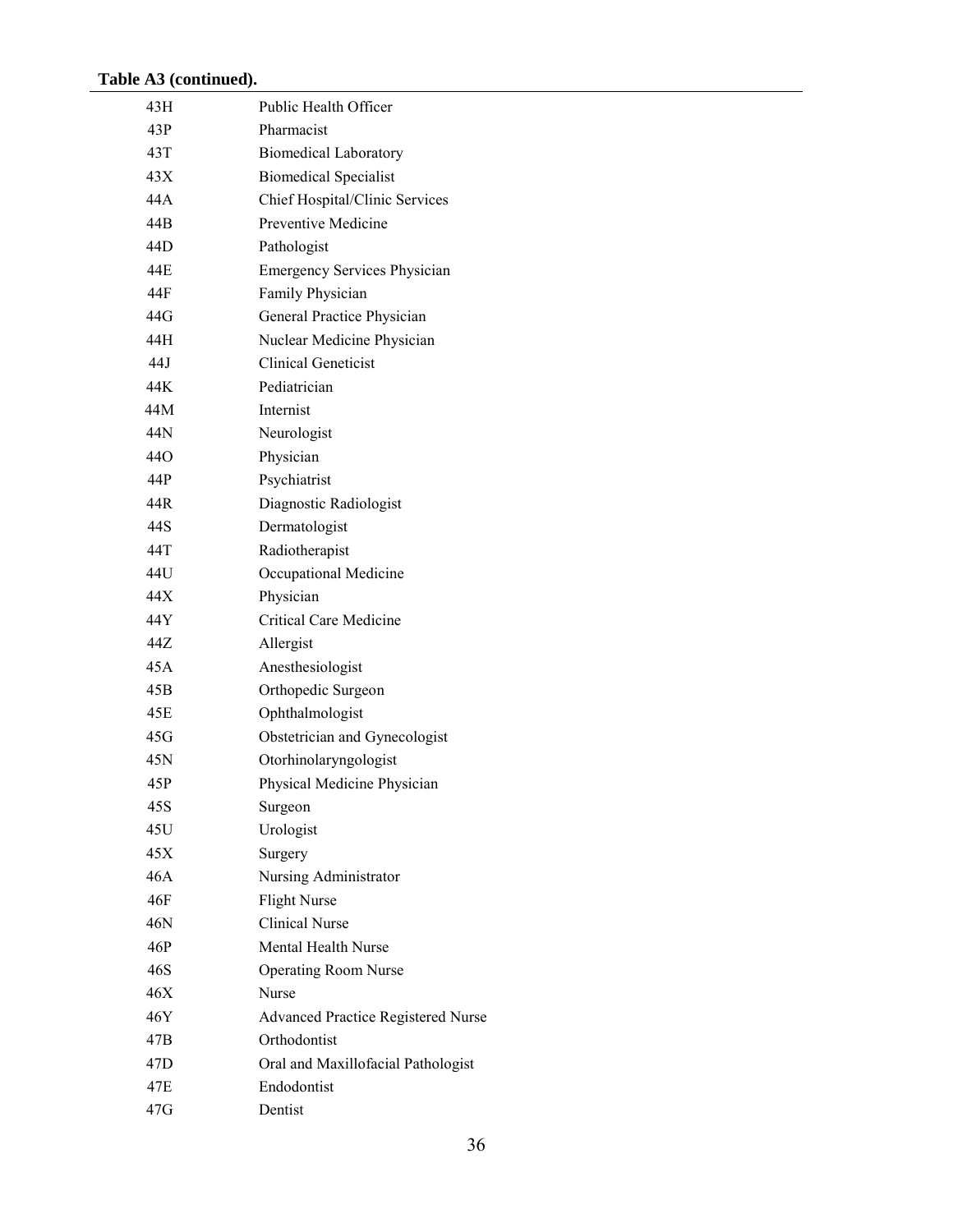| 47H                   | Periodontist                                                                 |
|-----------------------|------------------------------------------------------------------------------|
| 47K                   | Pediatric Dentist                                                            |
| 47P                   | Prosthodontist                                                               |
| 47S                   | Oral and Maxillofacial Surgeon                                               |
| 47X                   | Dental                                                                       |
| 48A                   | Aerospace Medicine Specialist                                                |
| 48G                   | General Medical Officer Flight Surgeon                                       |
| 48R                   | Residency Trained Flight Surgeon                                             |
| 48V                   | Pilot Physician                                                              |
| 48X                   | Aerospace Medicine                                                           |
| 51J                   | Judge Advocate                                                               |
| 52R                   | Chaplain                                                                     |
| 60C                   | Senior Materiel Leader-Upper Echelon                                         |
| 63A                   | <b>Acquisition Manager</b>                                                   |
| 63F, 65F <sup>+</sup> | <b>Financial Management</b>                                                  |
| 63G                   | Senior Materiel Leader-Lower Echelon                                         |
| 63S                   | Materiel Leader                                                              |
| 64P                   | Contracting                                                                  |
| 65W                   | Cost Analysis                                                                |
| 71S                   | Special Investigations                                                       |
| 81T                   | Instructor                                                                   |
| 82I                   | Recruiting Service                                                           |
| 84H                   | Historian                                                                    |
| 85G                   | Air Force Honor Guard                                                        |
| 86M                   | <b>Operations Management</b>                                                 |
| 86P                   | Command and Control                                                          |
| 87G                   | Wing Inspector General                                                       |
| 87I                   | Director Wing Inspections                                                    |
| 87Q                   | <b>Director Complaints Resolution</b>                                        |
| 88A                   | Aide-De-Camp                                                                 |
| 90G                   | General Officer                                                              |
| 91C                   | Commander                                                                    |
| 91W                   | Wing Commander                                                               |
| 92J                   | Air Force Reserve Officer Training Corps Educational Delay Law Student       |
| 92M                   | Health Professions Scholarship Program Medical Student                       |
| 92P                   | Physician Assistant Student                                                  |
| 92R                   | Chaplain Candidate                                                           |
| 92S                   | <b>Student Officer Authorization</b>                                         |
| 92T                   | Pilot Trainee                                                                |
| 92W                   | Combat Wounded Warrior                                                       |
| 93P                   | Patient                                                                      |
| 95A                   | USAFA Liaison Officer or Civil Air Patrol Reserve Assistance Program Officer |
| 96A                   | Disqualified Officer-Reasons Beyond Their Control                            |
| 96B                   | Disqualified Officer-Reasons Within Their Control                            |